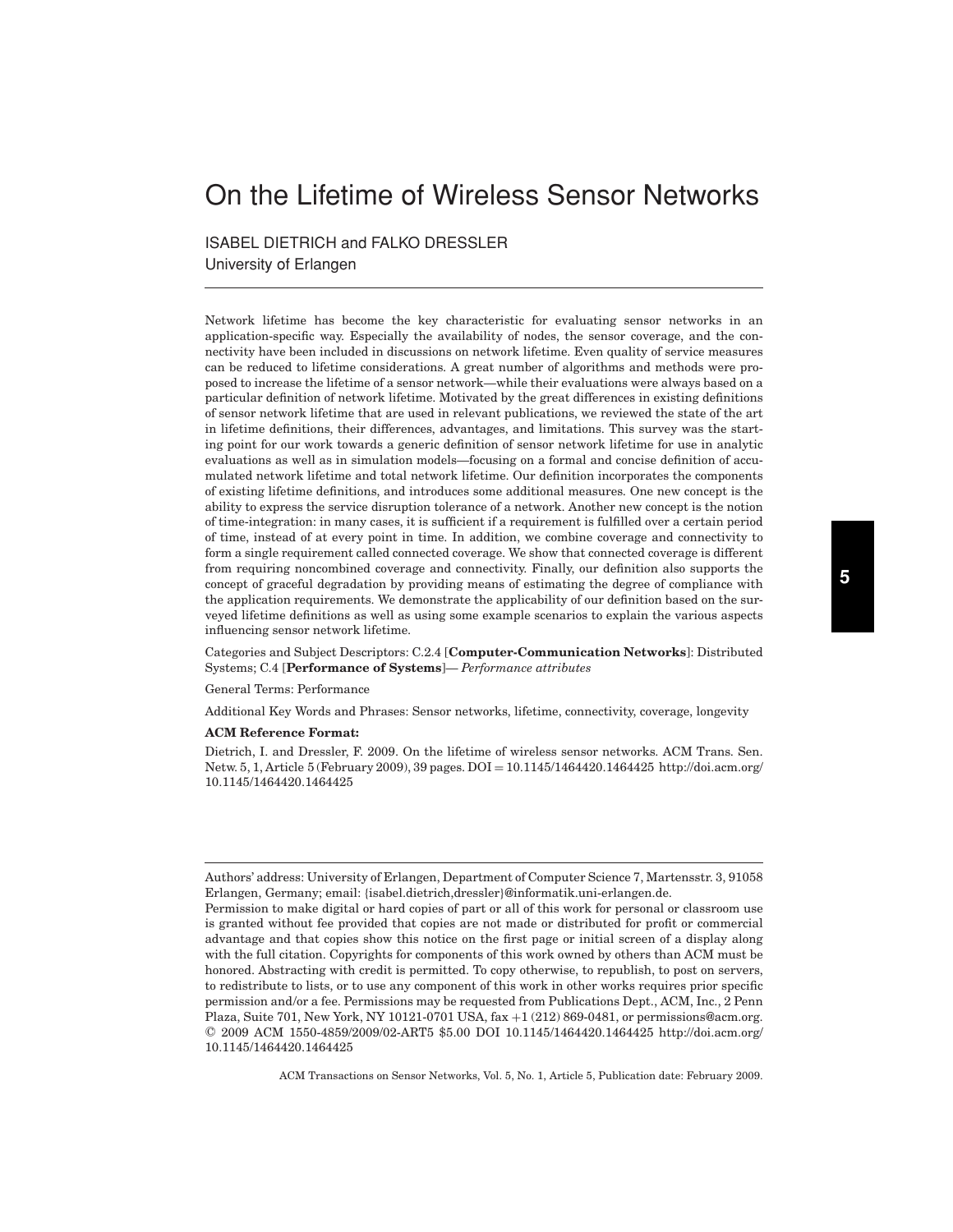## 5:2 • I. Dietrich and F. Dressler

# 1. INTRODUCTION

With the proliferation of wireless sensor networks (WSN), completely new application domains for wireless ad hoc networks have emerged. From wildlife monitoring and precision agriculture to habitat monitoring and logistics applications, there is an increasing demand for developing more efficient sensor networks. Especially the characteristic features of WSN, such as the limitations in the available resources (energy, processing speed, storage), distinguish sensor networks from other ad hoc networks [Culler et al. 2004]. Besides these restrictions, WSN are also exposed to various requirements, for example the varying density of the node deployment, and possibly hazardous environmental conditions [Chong and Kumar 2003]. Many aspects concerning sensor networks have already been investigated [Akyildiz et al. 2002a], for example routing and data dissemination schemes [Akkaya and Younis 2005], self-organization issues [Dressler 2008], the efficient deployment of sensor nodes [Bai et al. 2006], and the interaction of sensor and actor networks (SANETs) [Akyildiz and Kasimoglu 2004], while others are still works in progress. This includes the study of *network lifetime* as a key characteristic of WSN.

Network lifetime is perhaps the most important metric for the evaluation of sensor networks. Of course, in a resource-constrained environment, the consumption of every limited resource must be considered. However, network lifetime as a measure for energy consumption occupies the exceptional position that it forms an upper bound for the utility of the sensor network. The network can only fulfill its purpose as long as it is considered alive, but not after that. It is therefore an indicator for the maximum utility a sensor network can provide. If the metric is used in an analysis preceding a real-life deployment, the estimated network lifetime can also contribute to justifying the cost of the deployment. Lifetime is also considered a fundamental parameter in the context of availability and security in networks [Khan and Misic 2008].

Network lifetime strongly depends on the lifetimes of the single nodes that constitute the network. This fact does not depend on how the network lifetime is defined. Each definition can finally be reduced to the question of when the individual nodes fail. Thus, if the lifetimes of single nodes are not predicted accurately, it is possible that the derived network lifetime metric will deviate in an uncontrollable manner. It should therefore be clear that accurate and consistent modeling of the single nodes is very important. However, a detailed discussion of all the different approaches found in the literature is beyond the scope of this article. The lifetime of a sensor node basically depends on two factors: how much energy it consumes over time, and how much energy is available for its use. Following the discussion by Akyildiz et al. [2002b], the predominant amount of energy is consumed by a sensor node during sensing, communication, and data processing activities. A sensor network consists of a number of these nodes. In such a network, the nodes communicate to form an ad hoc network and are thus able to transmit the collected sensor data to designated sinks. In principle, this is also true if in-network processing mechanisms are employed [Dressler et al. 2007; Krishnamachari et al. 2002].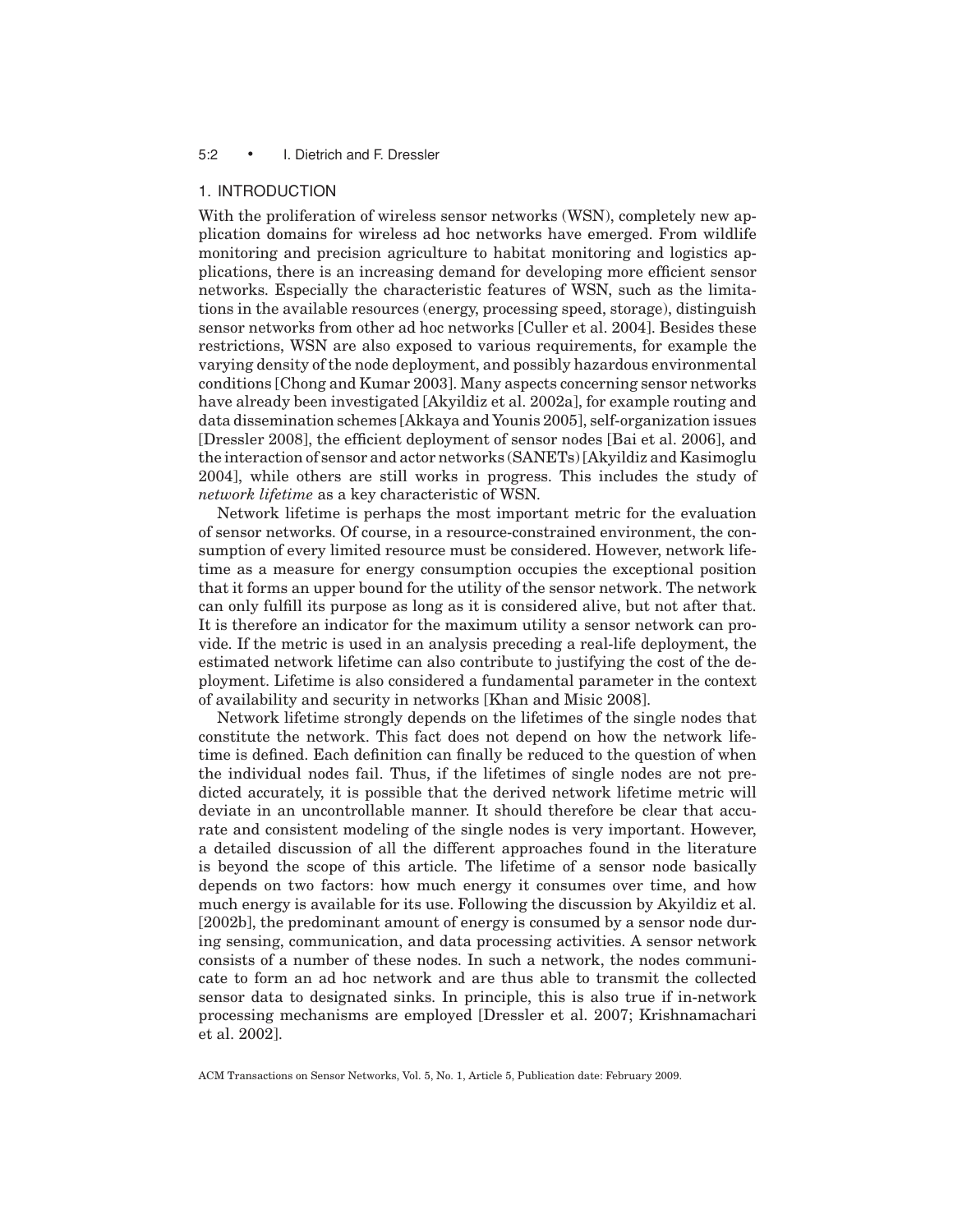Lifetime studies first came up because the recharging or replacement of batteries is not feasible in many scenarios (too many nodes, hostile environment, etc.), and thus the lifetime of the network cannot be extended infinitely. Naturally, lifetime was then discussed from different points of view, which led to the development of various lifetime metrics. Depending on the energy consumers regarded in each metric and the specific application requirements considered, these metrics may lead to very different estimations of network lifetime.

In summary, it can be said that although network lifetime is considered as one of the most important parameters for evaluating sensor networks or for algorithms to be used in sensor networks, there are still a large number of open issues. This finally motivated us to work on a general definition for sensor network lifetime that can be directly applied in analytical evaluation processes as well as in simulation models.

In this article, we discuss the need to refer to *network lifetime* as the key characteristic to evaluate the performance of sensor networks. We show that essentially all parameters can be reduced to lifetime considerations. Such parameters include coverage, connectivity, and node availability. Based on the analysis of previous lifetime definitions, we propose a more concise definition that can be used in all domains of sensor network research. Our model includes formal definitions of the lifetime aspects found in the surveyed papers, along with a number of new concepts. First, we introduce service disruption tolerance, which describes the ability of the network to cope with temporary failures of one or more of its requirements. Second, a time-integrated requirement specifies that it does not have to be satisfied at each point in time, but rather in the course of a certain time interval. Third, we introduce connected coverage as a combination of coverage and connectivity and show that this is a different requirement than connectivity and coverage on their own. Finally, our model inherently supports the concept of graceful degradation. For this, we provide means of estimating the degree of compliance with the application demands. The primary contributions of this article can be summarized as follows:

- —*Analysis of existing lifetime definitions (Section 2)*. In this section, we provide a survey on network lifetime definitions as well as a comparison based on the selected parameters.
- —*Overview of the parameters influencing network lifetime (Section 3)*. We summarize all parameters that affect the lifetimes of single nodes as well as the overall network lifetime. It will become obvious that application requirements have to be used to reflect the particular lifetime measures.
- —*Concise redefinition of network lifetime (Section 4)*. We conclude the survey and the listed requirements with a formal definition of network lifetime that reflects all needed characteristics of typical sensor networks. Next to the well-known requirements such as node availability, coverage, or connectivity, we introduce the concepts of service disruption tolerance, time-integration, connected coverage, and graceful degradation. We also show how to include other measures such as the network quality, in the definition.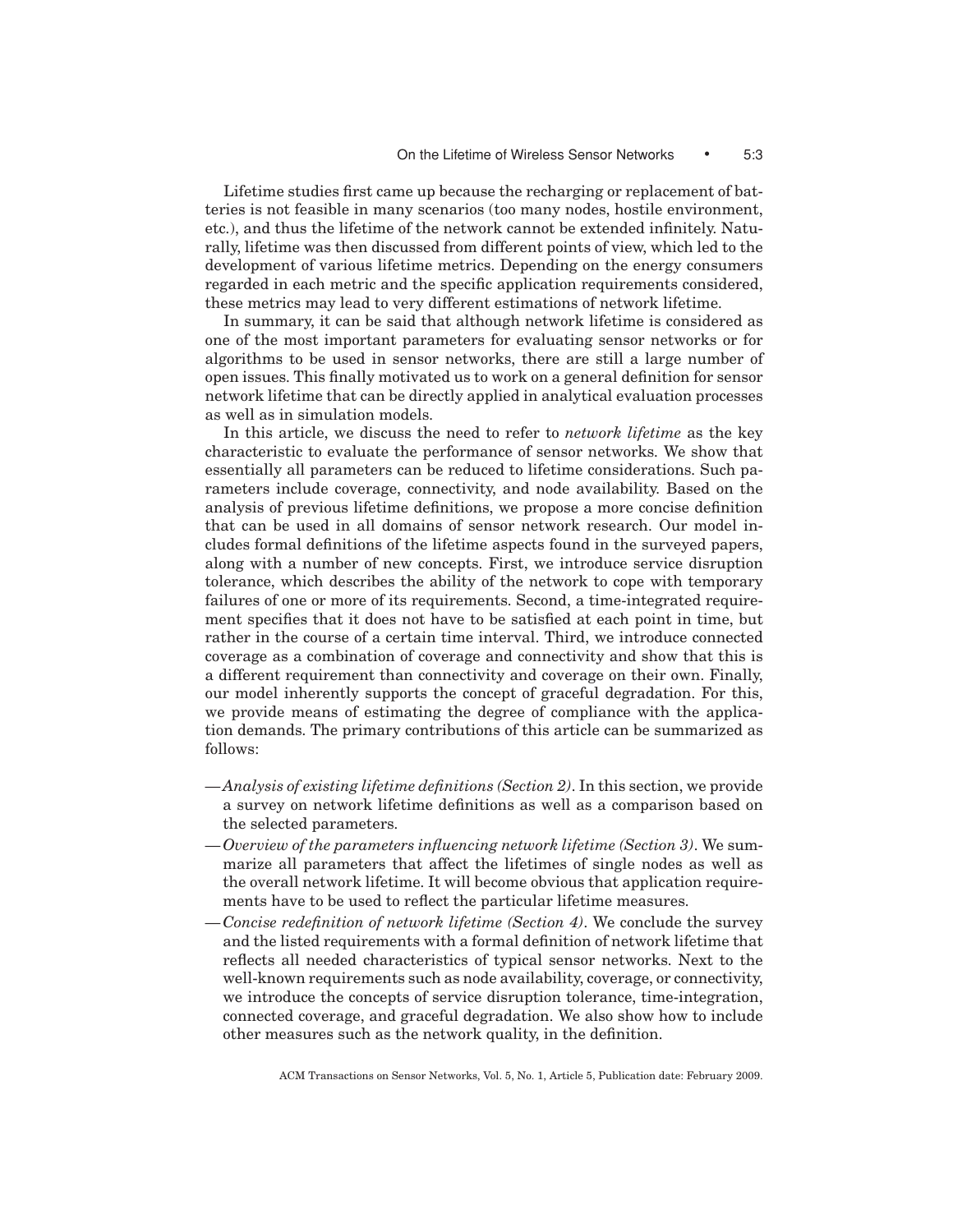## 5:4 • I. Dietrich and F. Dressler

The developed metrics for network lifetime can be used to evaluate algorithms and methods in a comparable way, if the parameters used in the specific scenario are published. Lower bounds for specific parameters can be provided for estimating the degree of compliance with the application demands.

The remainder of the article is organized as follows. A survey of lifetime definitions is provided in Section 2. Afterwards, we discuss open issues and missing features in these lifetime definitions in Section 3. In Section 4, we present our more concise definition for sensor network lifetime. Its applicability is demonstrated in Section 5, based on the survey of lifetime definitions, as well as on an example. Finally, Section 6 concludes the article.

# 2. RELATED WORK ON NETWORK LIFETIME

In the literature, we can find a great number of relevant publications that address the problem of *sensor network lifetime*. Some papers employ network lifetime as a criterion that needs to be maximized, but never exactly define the term network lifetime. However, the majority of authors do state how network lifetime is defined in the context of their work. Obviously, this leads to a strong diversity of coexistent definitions. In this section, we summarize the most common definitions in the form of a survey of lifetime definitions.

#### 2.1 Network Lifetime Based on the Number of Alive Nodes

The definition found most frequently in the literature is *n*-of-*n* lifetime. In this definition, the network lifetime  $T_n^n$  ends as soon as the first node fails, thus

$$
T_n^n=\min_{v\in V} T_v,
$$

with  $T_v$  being the lifetime of node  $v$ . Some authors exclude the sink nodes from the node set *V* to reflect the assumption that a power plug is available at the sink nodes [Madan et al. 2005].  $T_n^n$  is a very convenient definition. It is easy to compute and the algorithms running in the network do not have to deal with topology changes. This is because in a network without mobile nodes which is by far the most common case considered at the moment—the first node to fail results in the first topology change after the deployment. However, in most cases the lifetime calculated by this metric will be far too short for meaningful evaluation of sensor network applications. For example, consider a node that has several direct neighbors with the same sensing equipment. Most networks will be able to cope with the failure of one node in such a case but the metric cannot represent this kind of network redundancy. Therefore, the only case in which this metric can be reasonably used is if all nodes are of equal importance and critical to the network operation, as stated by Madan et al. [2005].

If *n*-of-*n* lifetime is to be used as a comparative metric, another objection usually holds. This definition favors WSN algorithms that ensure a maximum lifetime for each node: where the first node dies last. This means that algorithms that deplete the given energy most uniformly (where therefore most remaining nodes fail shortly after the first one) are possibly assigned a longer lifetime than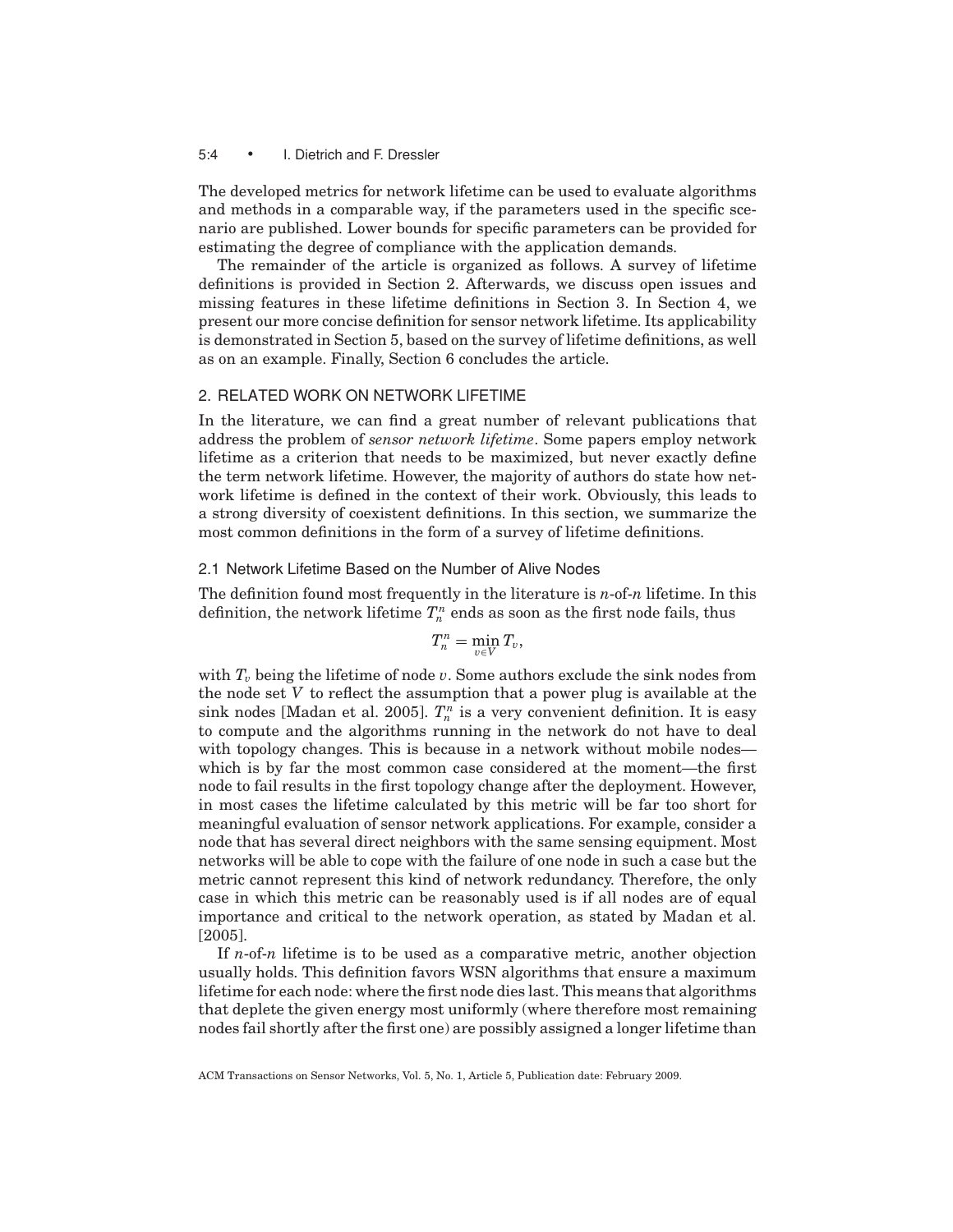those algorithms where a node may fail relatively early, but the network can still provide useful information for a long time after this event. The  $T_{n}^{n}$  metric is also not adequate for evaluating scenarios that consider hardware failures, because randomly distributed hardware failures might occur very early and thus distort the lifetime measure considerably. In spite of these arguments, many authors, for example, Wang et al. [2005], and Chang and Tassiulas [2000, 2004], adopt this metric without further consideration. Mhatre and Rosenberg [2004] state that *n*-of-*n* lifetime might be a conservative approach, especially for a system with single-hop communication.

A common variant of the  $T_n^n$  metric defines the network lifetime as the time until the fraction of alive nodes falls below a predefined threshold,  $\beta$ , or the time during which at least *k* out of *n* nodes are alive (*k*-of-*n* lifetime  $T_n^k$ ). While this metric is better than *n*-of-*n* lifetime, it still lacks accuracy. Consider the case when  $k' < k$  nodes at strategic positions (perhaps around the base station) fail and the remaining nodes now have no possibility of transmitting any data to the sink. Then the network should not be considered alive, but the metric does not recognize this until another  $k - k'$  nodes have failed. Again, comparative evaluations cannot be performed using this metric as no statements are made as to where the nodes fail and whether the remaining nodes are still able to transmit data to the sink, or to sense events in the region of interest [Deng et al. 2005].

Hellman and Colagrosso [2006] define another metric based on the number of available nodes. They divide the set of nodes into critical and non-critical nodes and then allow for *k* node failures in the group of non-critical nodes and no failures at all in the group of *m* critical nodes. They name this approach *m*-in-*k*-of-*n* lifetime. Nevertheless, the objections as stated for *k*-of-*n* still apply.

Another variant of *n*-of-*n* lifetime is discussed in the context of clustering schemes [Chiasserini et al. 2002; Soro and Heinzelman 2005]. An important assumption for these approaches is that the cluster heads are chosen beforehand—probably as a set of special, more powerful nodes—and remain unchanged throughout the network lifetime. Then they define network lifetime as the time until the first cluster head fails (*n*-of-*n* cluster heads). This approach is very limited, as in most clustering schemes, cluster heads vary dynamically to balance the load between homogeneous nodes. In addition, all the constraints from the discussion of *n*-of-*n* lifetime also apply here.

Finally, it is possible to define network lifetime as the time until all nodes have been drained of their energy. This metric is very rarely used, for example in Tian and Georganas [2002], and then only as a best-case metric in combination with other metrics. This is due to the fact that the metric is far too optimistic to be useful. In most cases, a sensor network stops providing any useful service a long time before the last node finally fails.

In summary, it is evident that defining network lifetime solely based on the number of alive nodes is insufficient because neither the ability to communicate measurements nor the ability to sense events in the region of interest are incorporated into these metrics.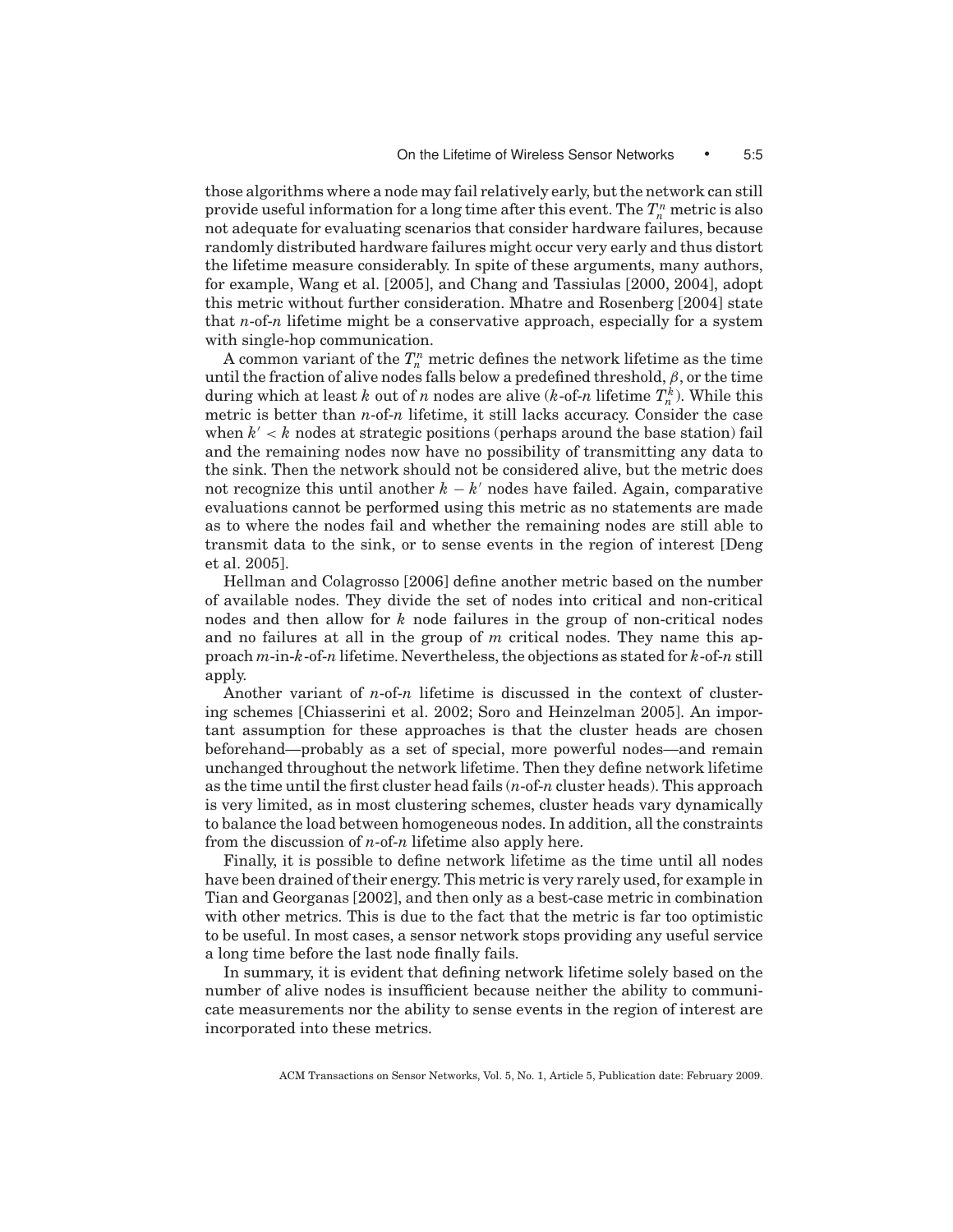## 5:6 • I. Dietrich and F. Dressler

# 2.2 Network Lifetime Based on Sensor Coverage

Considering the specific characteristics of sensor networks, measuring the network lifetime as the time that the region of interest is covered by sensor nodes seems to be a natural way to define the lifetime. Coverage can be defined in different ways, depending on the composition of the region of interest and the achieved redundancy of the coverage. The region of interest can be a two-dimensional area or a three-dimensional volume where each point inside the area or volume has to be covered. This is often referred to as area or volume coverage. If only a finite set of target points inside an area has to be covered, the corresponding coverage problem is called target coverage. A third coverage problem, barrier coverage, describes the chance that that a mobile target can pass undetected through a barrier of sensor nodes [Cardei and Wu 2004].

There are two approaches to describe the degree of coverage redundancy that can be achieved by a given sensor network. The first approach requires that only a given percentage  $\alpha$ , of the region of interest, is covered by at least one sensor. This is commonly called  $\alpha$ -coverage. The second approach aims to achieve more redundancy, and thus requires that each point within the region of interest is covered by at least *k* sensors. This is termed *k*-coverage.

Several papers base their definitions of network lifetime on a coverage variant. Among these, the most common definition uses 1-coverage to define the lifetime as the time that the region of interest is completely within the sensing range of at least one sensor node—the region is covered by at least one node. This definition is adopted for target coverage in Cardei et al. [2005], and Liu et al. [2005b] and for area coverage in Bhardwaj et al. [2001], and Bhardwaj and Chandrakasan [2002].

A less strict variant of this definition is that only a fraction,  $\alpha$ , of the region of interest needs to be covered. This definition can be found for example in Wu et al. [2005], Ye et al. [2002], and Zhang and Hou [2005a]. A stricter variant demanding that each point is covered by at least *k* nodes is adopted for example, in Mo et al. [2005].

Sensor coverage is often argued to be the most important measure for the quality of service a sensor network provides. There is a lot of ongoing research concerning coverage in sensor networks, often in the context of deployment strategies or scheduling algorithms. Good surveys can be found for example, in Cardei and Wu [2004] and Huang and Tseng [2005]. However, defining network lifetime solely based on the achieved coverage is not sufficient for most application scenarios because it is not guaranteed that the measured data can ever be transmitted to a sink node.

# 2.3 Network Lifetime Based on Connectivity

Another group of metrics takes the connectivity of the network into account. Connectivity is a metric that is commonly encountered in the context of ad hoc networks because there is no notion of sensor coverage in ad hoc networks and thus the ability to transmit data to a given destination is most important. The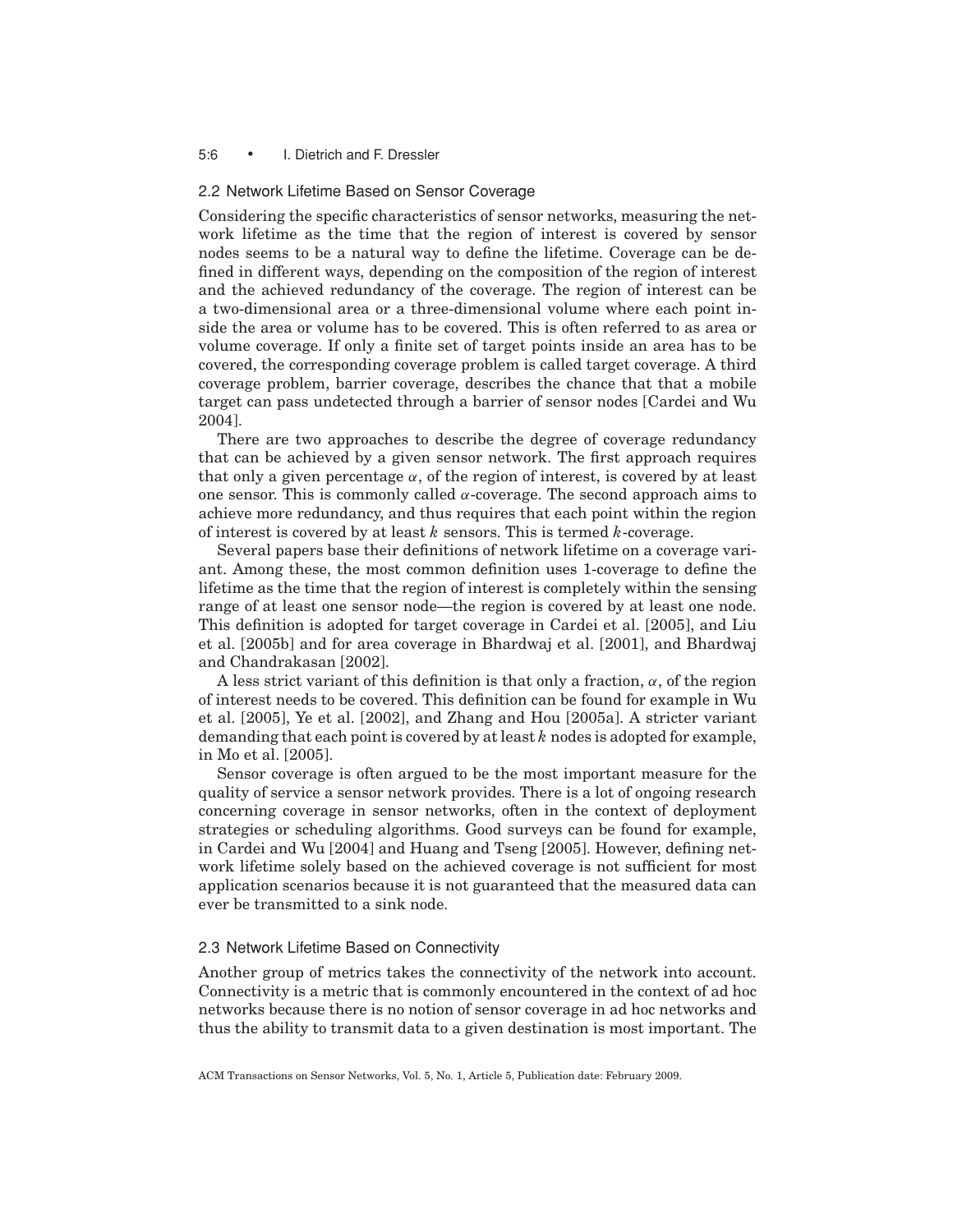definition for ad hoc network lifetime given by Blough and Santi [2002] defines the lifetime as the minimum time when either the percentage of alive nodes or the size of the largest connected component of the network drop below a specified threshold. However, this definition only considers the size of the largest connected component in the network. This is clearly insufficient in WSNs where connectivity towards a base station is what matters most. This is reflected by Carbunar et al. [2006], who define connectivity as the percentage of nodes that have a path to the base station.

Baydere et al. [2005] and Yu et al. [2001] define the network lifetime in terms of the total number of packets that could be transmitted to the sink. While this number can serve as an indicator for the persistence of the network, it is very dependent on the actual algorithms used in the network. If, for example, data aggregation algorithms are used, the number of packets to be transmitted to the sink is reduced. However, these aggregated packets contain the same degree of information as the much higher number of non-aggregated packets. Therefore, the applicability of this metric in comparing the lifetimes of different network setups is limited. Especially when data aggregation algorithms are employed, this metric loses much of its expressive power. Another drawback is that the number of transmitted messages gives no clue as to how long, in time units, the network was able to measure its environment. Even if the traffic pattern produced by the sensing application is known, no conclusions can be drawn about the absolute lifetime because the pattern can be modified by packet loss or data aggregation. Similar considerations hold for in-network data processing [Dressler et al. 2007].

A third metric aiming at network connectivity defines the network lifetime in terms of the number of successful data gathering trips Olariu and Stojmenovic [2006]. In Giridhar and Kumar [2005] this is further confined to the number of trips possible "without any node running out of energy." This statement effectively reduces the definition to *n*-of-*n* lifetime, the difference being only that the lifetime is not given in time units, but in the number of data gathering trips. So, in addition to the drawbacks described for *n*-of-*n* lifetime, the drawbacks for the definition based on the total number of transmitted packets also apply.

Integrating connectivity in a network lifetime metric is certainly a good idea. However, it is important to consider connectivity towards a base station, not just connections between arbitrary sensor nodes. In addition, measuring the lifetime of a connected network in terms of numbers of transmitted packets is not comparable across different networks, and gives no indication of the absolute network lifetime.

# 2.4 Network Lifetime Based on Sensor Coverage and Connectivity

Due to the described limitations, several authors combine the coverage-based metrics with connectivity metrics. The network lifetime metric as defined in Wang et al. [2003] and Xing et al. [2005] gives the time when either the coverage or the connectivity drops below a predefined threshold. In this case, coverage is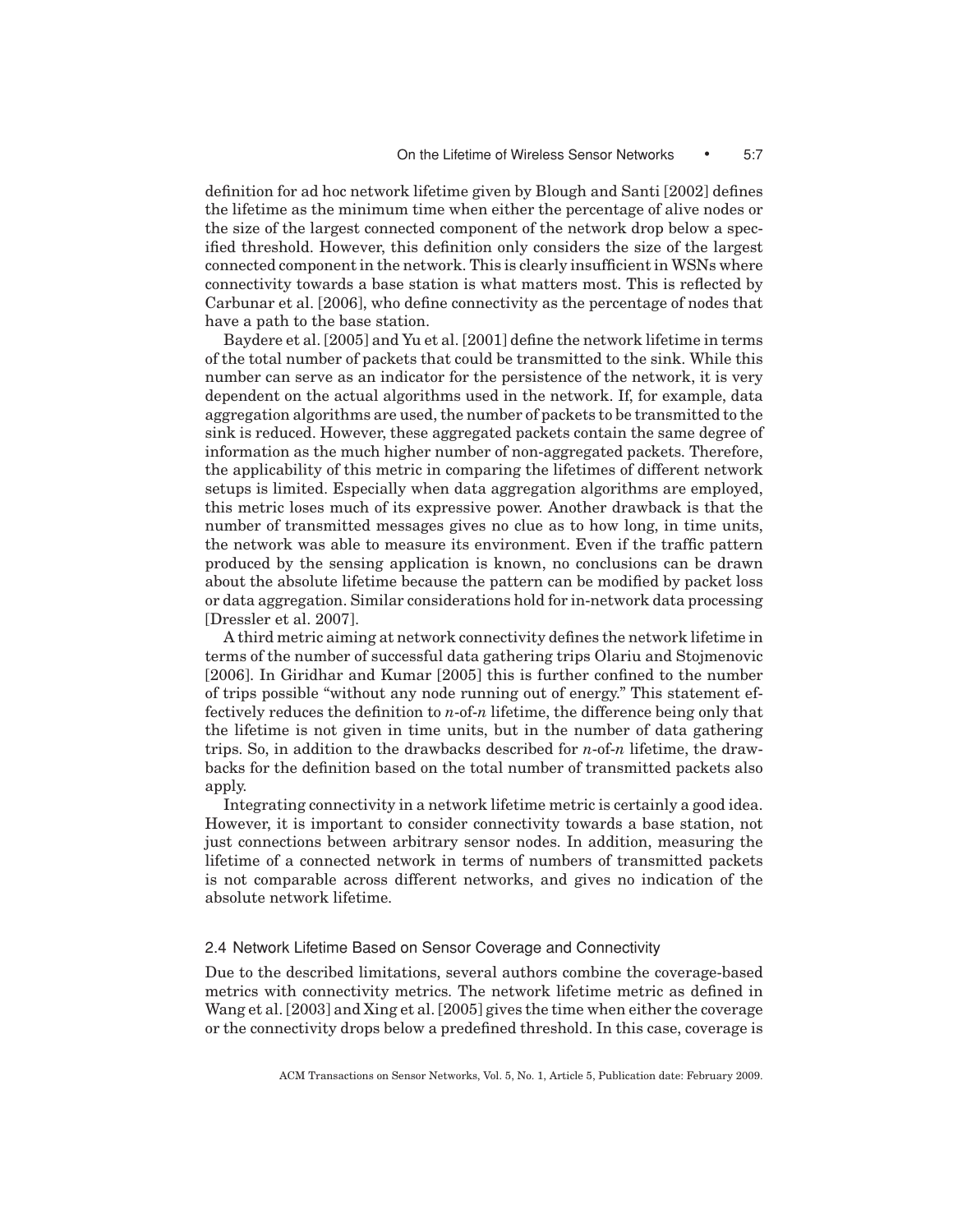#### 5:8 • I. Dietrich and F. Dressler

measured in terms of  $\alpha$ -coverage as discussed before. Connectivity is measured in terms of the packet delivery ratio at the sink node.

Some authors completely hide details of their definition [Mhatre et al. 2005; Sha and Shi 2005; Cardei and Wu 2004] and define network lifetime for example as "the time interval that the network can perform the sensing functions and transmit data to the sink" [Cardei and Wu 2004]. In other terms, network lifetime is defined to be the time until either coverage or connectivity is lost. The exact definition of coverage and connectivity is left unspecified. Mhatre et al. [2005] do not measure the lifetime in traditional time units, but in the number of successful data gathering trips. We have already discussed the disadvantages of this approach.

Another interesting analysis of network lifetime can be found in a paper by Mo et al. [2005]. They define lifetime as the expectation of the interval during which the probability that connectivity and *k*-coverage are guaranteed is at least  $\beta$ . At that point, there are no big differences from the other approaches in this section. However, in contrast to most other definitions, Mo et al. [2005] allow for the variation of sensing ranges between sensor nodes. This is an important characteristic, as it is not to be expected that the sensing ranges in real-world deployments have exactly the same size on all the nodes.

# 2.5 Network Lifetime Based on Application Quality of Service Requirements

A number of researchers define network lifetime solely in terms of the application quality of service requirements. We appreciate this approach, especially when considering the fact that every design decision in a sensor network completely depends on the specific application the network is designated to perform.

For example, Kumar et al. [2005] state "We define the lifetime of a WSN to be the time period during which the network continuously satisfies the application requirement." Nevertheless, this illustrates the most important drawback of such a formulation; it is too abstract to be of any use in practical studies of WSNs. Although it covers every possible aspect by putting it all into the application requirements, the possible characteristics of application requirements are left unspecified.

Another definition in this domain is the time until "the network no longer provides an acceptable event detection ratio." as stated by Tian and Georganas [2002]. Although this definition is also quite vague, it does specify one application requirement, namely that of a specified ratio of event detections. However, the detection of events does not necessarily include the transmission of a corresponding report to a sink node. The definition therefore lacks a characteristic that is important for most sensor networks.

## 2.6 Network Lifetime as Defined by Blough and Santi

One definition of sensor network lifetime, namely that of Blough and Santi [2002], seems to provide a more concise meaning for the term than most others. They define the lifetime of a sensor network as the minimum of three points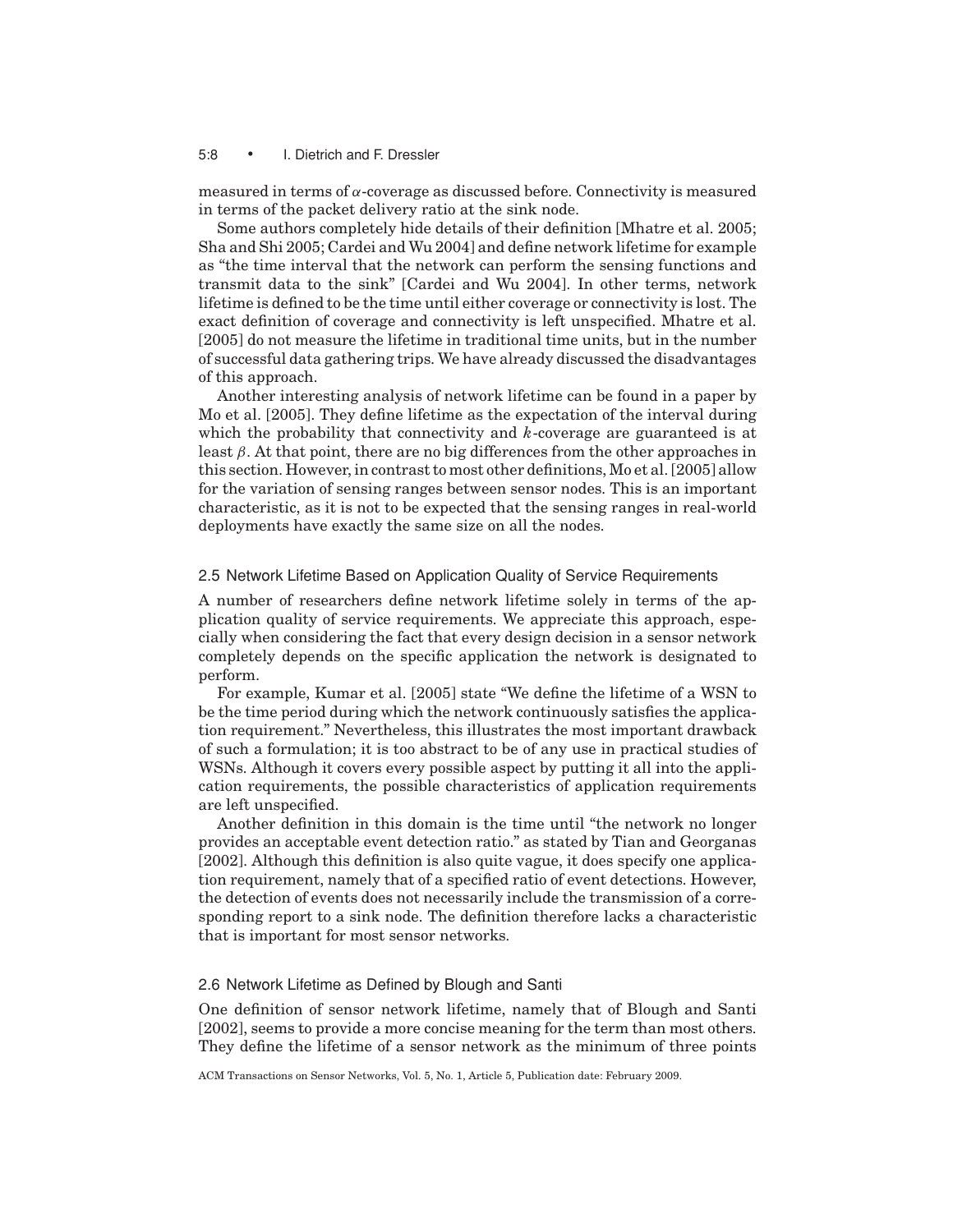in time, each parameterizable with a constant  $(0 \leq c_1, c_2, c_3 \leq 1)$  to allow for flexible mappings of application requirements. The first time point, *t*1, indicates the loss of connectivity in the network. Formally,  $t_1$  is the time it takes for the cardinality of the largest connected component of  $G(t)$  to drop below  $c_1 \times n(t)$ , where  $G(t)$  is the communication graph of the network at time  $t$ , and  $n(t)$  is the number of alive nodes at time *t*. The second time point, *t*2, indicates how many nodes are still functional at time *t*, or more exactly,  $t_2$  is the time it takes for  $n(t)$ to drop below  $c_2 \times n(0)$ . The third time point,  $t_3$ , states the loss of  $\alpha$ -coverage.  $t_3$  is the time it takes for the volume covered to drop below  $c_3 \times l^d$ , assuming a region of interest of the form  $R = [0, l]^d$ , with  $d \in \{1, 2, 3\}$ .

So, in this definition, three aspects are combined to form one flexible measure of network lifetime: the number of alive nodes, connectivity, and coverage. Each of the three aspects can be left out by setting its corresponding parameter to zero.

Unfortunately, the definition also has its limitations. The coverage aspect, although very flexible in allowing a volume to be covered (and not just a twodimensional area), does not allow for the possibility of covering only a set of target points. While target coverage could be reduced to volume coverage (by defining the region of interest as the smallest volume that includes all points from the target set), this would mean that the network has to cover a lot of empty space between the target points that could be ignored otherwise. The connectivity aspect only defines connectivity within the largest connected component of the communication graph. This does not necessarily include the sink nodes. So, with this definition of connectivity, the sink nodes could be oblivious to the events measured in the network after only a small number of nodes near the sink have failed and the remaining network still forms a large enough connected component. Finally, the definition includes no notion of mobility in the network. This can seriously affect the lifetime of a network and the evaluation of the network lifetime in a performance metric. All issues concerning mobility are discussed in more detail in the next section.

## 2.7 Summary

In summary, we provide a list of the discussed network lifetime definitions, each with a short outline of the definition and selected references that use or propose this definition in the literature:

- (1) the time until the first sensor is drained of its energy [Chang and Tassiulas 2000; Duarte-Melo and Liu 2002; Giridhar and Kumar 2005; Lee et al. 2004; Madan et al. 2005; Mhatre and Rosenberg 2004; Shah and Rabaey 2002; Wang et al. 2005];
- (2) the time until the first cluster head is drained of its energy [Chiasserini et al. 2002; Soro and Heinzelman 2005];
- (3) the time there is at least a certain fraction  $\beta$  of surviving nodes in the network [Cerpa and Estrin 2004; Deng et al. 2005; Duarte-Melo and Liu 2002; Hellman and Colagrosso 2006; Tilak et al. 2002; Wieselthier et al. 2002];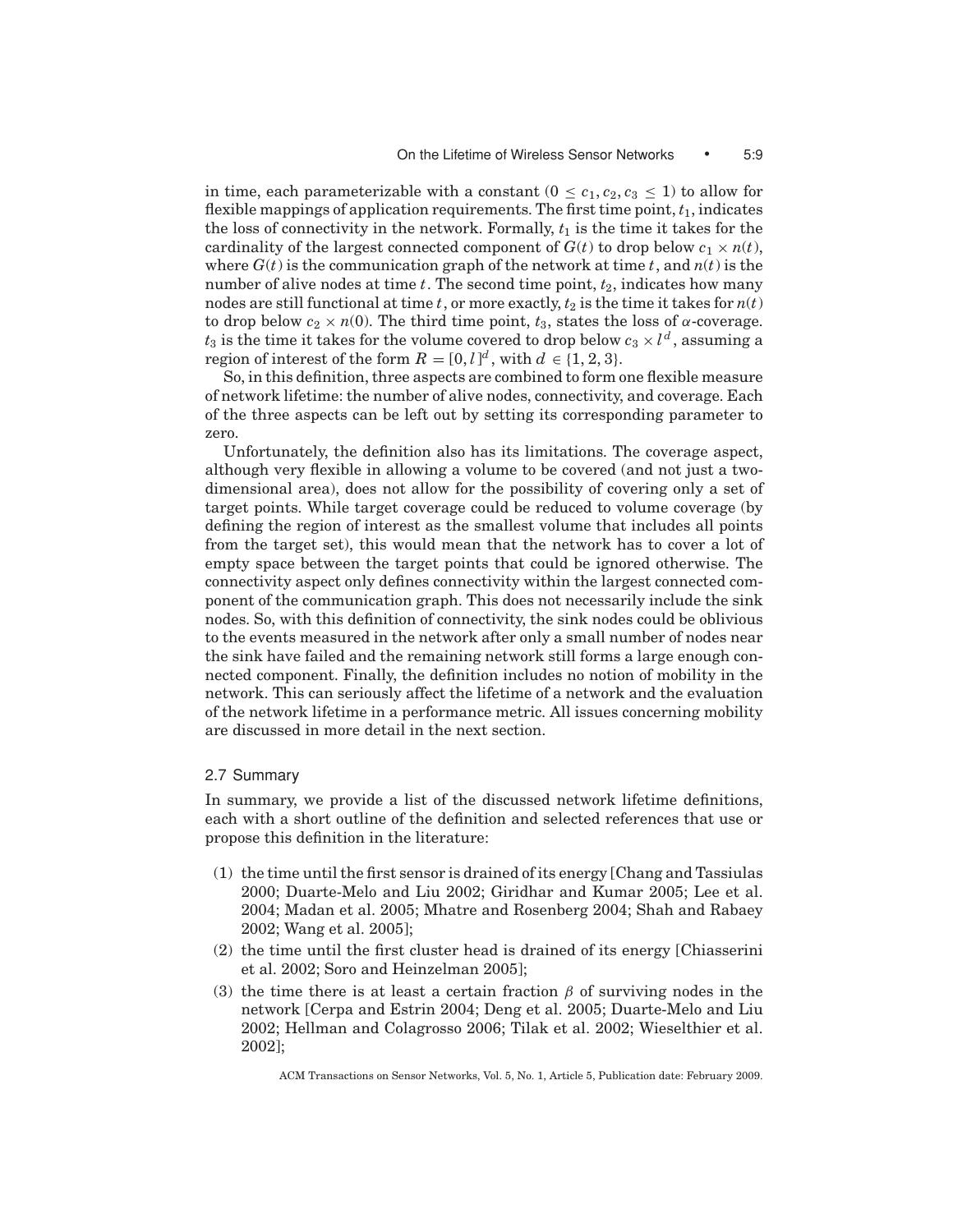#### 5:10 • I. Dietrich and F. Dressler

- (4) the time until all nodes have been drained of their energy [Tian and Georganas 2002];
- (5) *k*-coverage: the time the area of interest is covered by at least *k* nodes [Mo et al. 2005];
- (6) 100% coverage
	- (a) the time each target is covered by at least one node [Cardei et al. 2005; Liu et al. 2005b];
	- (b) the time the whole area is covered by at least one node [Bhardwaj et al. 2001; Bhardwaj and Chandrakasan 2002];
- (7) α-coverage
	- (a) the accumulated time during which at least  $\alpha$  portion of the region is covered by at least one node [Zhang and Hou 2005a, 2005b, 2005c];
	- (b) the time until the coverage drops below a predefined threshold  $\alpha$  (until last drop below threshold) [Wu et al. 2005; Ye et al. 2002];
	- (c) the continuous operational time of the system before either the coverage or delivery ratio first drops below a predefined threshold [Wang et al. 2003; Xing et al. 2005; Carbunar et al. 2006];
- (8) the number of successful data-gathering trips [Giridhar and Kumar 2005; Mhatre et al. 2005; Olariu and Stojmenovic 2006];
- (9) the number of total transmitted messages [Baydere et al. 2005; Yu et al. 2001];
- (10) the percentage of nodes that have a path to the base station [Carbunar et al. 2006];
- (11) expectation of the entire interval during which the probability of guaranteeing connectivity and  $k$ -coverage simultaneously is at least  $\alpha$  [Mo et al. 2005];
- (12) the time until connectivity or coverage are lost [Cardei and Wu 2004; Kansal et al. 2005; Mhatre et al. 2005; Sha and Shi 2005];
- (13) the time until the network no longer provides an acceptable event detection ratio [Tian and Georganas 2002];
- (14) the time period during which the network continuously satisfies the application requirement [Blough and Santi 2002; Kumar et al. 2005; Tilak et al. 2002; Wieselthier et al. 2002];
- (15)  $\min(t_1, t_2, t_3)$  with  $t_1$ : time for cardinality of largest connected component of communication graph to drop below  $c_1 \times n(t)$ ,  $t_2$ : time for  $n(t)$  to drop below  $c_2 \times n$ ,  $t_3$ : time for the covered volume to drop below  $c_3 \times l^d$  [Blough and Santi 2002].

# 3. OPEN ISSUES AND GENERAL REQUIREMENTS

None of the discussed definitions of network lifetime reflects all the application demands and environmental influences. Typically, the real network lifetime is approximated under a set of very specific conditions. Therefore, the existing definitions are not applicable in a general context but in networks that meet the specified conditions. However, there are many more parameters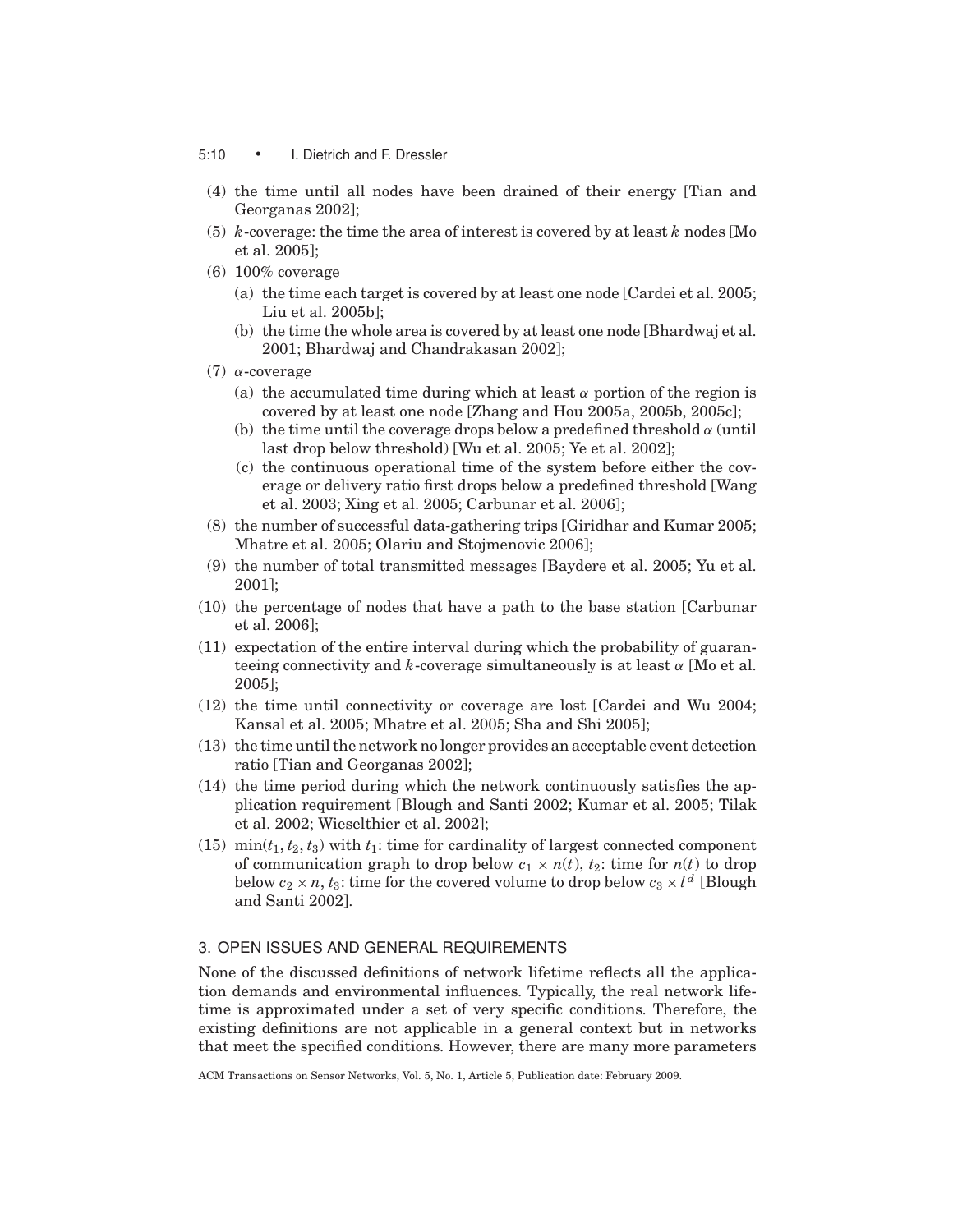| Mobility                       |                                                                                                                                                                                                                 |
|--------------------------------|-----------------------------------------------------------------------------------------------------------------------------------------------------------------------------------------------------------------|
|                                | -complicates analysis of network lifetime [Blough and Santi 2002]                                                                                                                                               |
|                                | -improves sensor coverage [Batalin and Sukhatme 2002, 2003; Liu et al.<br>2005a; Low et al. 2005]                                                                                                               |
|                                | -improves network connectivity [Cerpa and Estrin 2004; Wang et al. 2005]<br>—influences clustering [Bandyopadhyay and Coyle 2003]                                                                               |
|                                |                                                                                                                                                                                                                 |
|                                | -mobile sinks or mobile relays [Gandham et al. 2003; Jiang and Manivan-<br>nan 2004; Wang et al. 2005]                                                                                                          |
| Heterogeneity                  | -combined effects [Dressler and Dietrich 2006]                                                                                                                                                                  |
|                                | -Some nodes have more battery power [Duarte-Melo and Liu 2002; Hell-<br>man and Colagrosso 2006; Lee et al. 2004; Liu et al. 2005a; Mhatre and<br>Rosenberg 2004; Mhatre et al. 2005; Soro and Heinzelman 2005] |
|                                | -The amount of data each node must communicate varies [Hellman and<br>Colagrosso 2006; Younis et al. 2004]                                                                                                      |
|                                | -Nodes may have different types of sensors [Welsh et al. 2003]                                                                                                                                                  |
|                                | -Sensing radius is variable/some nodes have larger sensing radii [Lee et al.<br>2004; Lazos and Poovendran 2006; Mo et al. 2005; Zhang and Hou 2005a]                                                           |
|                                | —Some nodes have higher processing power and memory capacity [Lee et al.<br>2004; Soro and Heinzelman 2005]                                                                                                     |
|                                | —Some nodes have longer transmission ranges/transmission range is vari-<br>able [Mhatre and Rosenberg 2004; Xing et al. 2005]                                                                                   |
|                                | -The transmission power varies [Zhou et al. 2006]                                                                                                                                                               |
| Application<br>characteristics |                                                                                                                                                                                                                 |
|                                | -distribution of subtasks                                                                                                                                                                                       |
|                                | -destination for data packets                                                                                                                                                                                   |
|                                | -node activity (sensing, processing, communication): by event, by request,<br>regular intervals [Akyildiz et al. 2002b]                                                                                         |
| Quality of                     |                                                                                                                                                                                                                 |
| service                        | -general issues [Younis et al. 2004; Iyer and Kleinrock 2003]                                                                                                                                                   |
|                                | —collective QoS parameters [Chen and Varshney 2004]                                                                                                                                                             |
|                                | -coverage                                                                                                                                                                                                       |
|                                | -exposure                                                                                                                                                                                                       |
|                                | —connectivity                                                                                                                                                                                                   |
|                                | -requirement of continuous service                                                                                                                                                                              |
|                                | -observation accuracy                                                                                                                                                                                           |
|                                | -optimum number of sensors                                                                                                                                                                                      |
| Completeness                   |                                                                                                                                                                                                                 |
|                                | -interdependent measures                                                                                                                                                                                        |
|                                | -results not comparable because of incompatible lifetime definitions                                                                                                                                            |

Table I. Summary of Requirements Influencing Network Lifetime

influencing sensor network lifetime than just the aspects included in the existing definitions.

These parameters are outlined in the following. Additionally, we provide a short overview of the most important requirements in each category in Table I, together with some pointers to the literature, in order to summarize our discussion.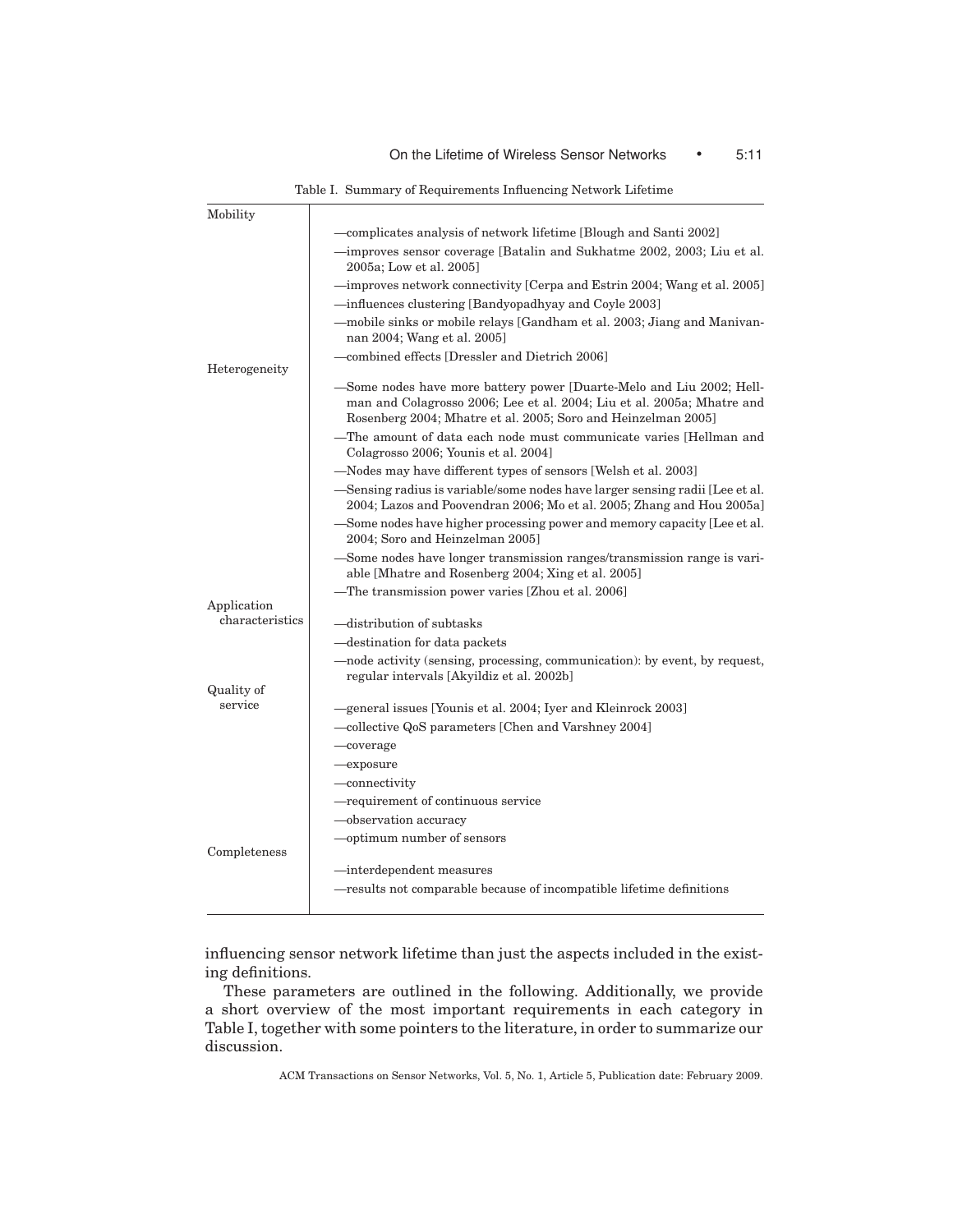## 5:12 • I. Dietrich and F. Dressler

## 3.1 Node Mobility and Topology Changes

At the moment, most authors only consider networks with stationary sensor nodes. Some consider mobility as a chance for improving network functionality. Others also state that large-scale mobility complicates matters a lot. This indicates that mobility is indeed a very controversial subject in sensor networks. It offers chances as well as risks for the functionality of the network. However, whether chances or risks prevail, it should be clear that it is important to take mobility into account even in a stationary network.

The first reason we can give for this is that mobility can be simply regarded as a series of topology changes. With the movement of a node, some network links can break, others can be established, and the covered area may be altered. In turn, every topology change can be seen as a special case of mobility. As an example, consider node failures: some network links break when a node fails, and the area covered by sensors is altered in some way. The effects are nearly the same as with traditional mobility: node movements. So, even if the nodes themselves have no possibility of moving on their own, the network should be expected to be able to cope with node failures.

Another reason is that in every real-world deployment, there is an environment that affects the network in some way. Sensor nodes may roll down a hill or be moved—whether on purpose or accidentally—by external forces, for example, by animals kicking at them. These two examples, node failure and accidental mobility, demonstrate that mobility—topology changes—can occur even in a stationary network. A network that cannot cope with mobility at all will probably face a very short lifetime—and a definition of network lifetime that does not explicitly account for mobility at all will probably create wrong lifetime estimations.

The fact that node mobility and topology changes can complicate the analysis of network lifetime has already been mentioned by Blough and Santi [2002]. Consider one of the abstract definitions of lifetime, the definition by Kumar that measures lifetime as the time period during which the network continuously satisfies the application requirement. For example, what is the network lifetime if the network is considered alive from a starting time  $t_0$  until time  $t_1$ , not alive until time  $t_2$ , alive again until time  $t_3$ , and not alive after that? Is it the time until *t*1? Is it the sum of all the time periods during which the network is alive: the sum of  $t_1 - t_0$  and  $t_3 - t_2$ ? Or is it the time until  $t_3$ ? Blough and Santi do not provide a solution for this question. We address this issue in Section 4.

In the literature, several approaches have been discussed to improve network behavior using mobility. Several authors investigate the improvement of sensor coverage over time by exploiting node mobility, for example, if there are not enough static nodes to cover the region of interest [Batalin and Sukhatme 2002; Batalin and Sukhatme 2003; Liu et al. 2005a; Low et al. 2005; Bisnik et al. 2006]. Others claim that mobile nodes can improve network connectivity by carrying data from one part of the network to another [Cerpa and Estrin 2004; Wang et al. 2005]. The influence of mobility on clustering algorithms is surveyed in Bandyopadhyay and Coyle [2003]. The effects on networks with mobile sinks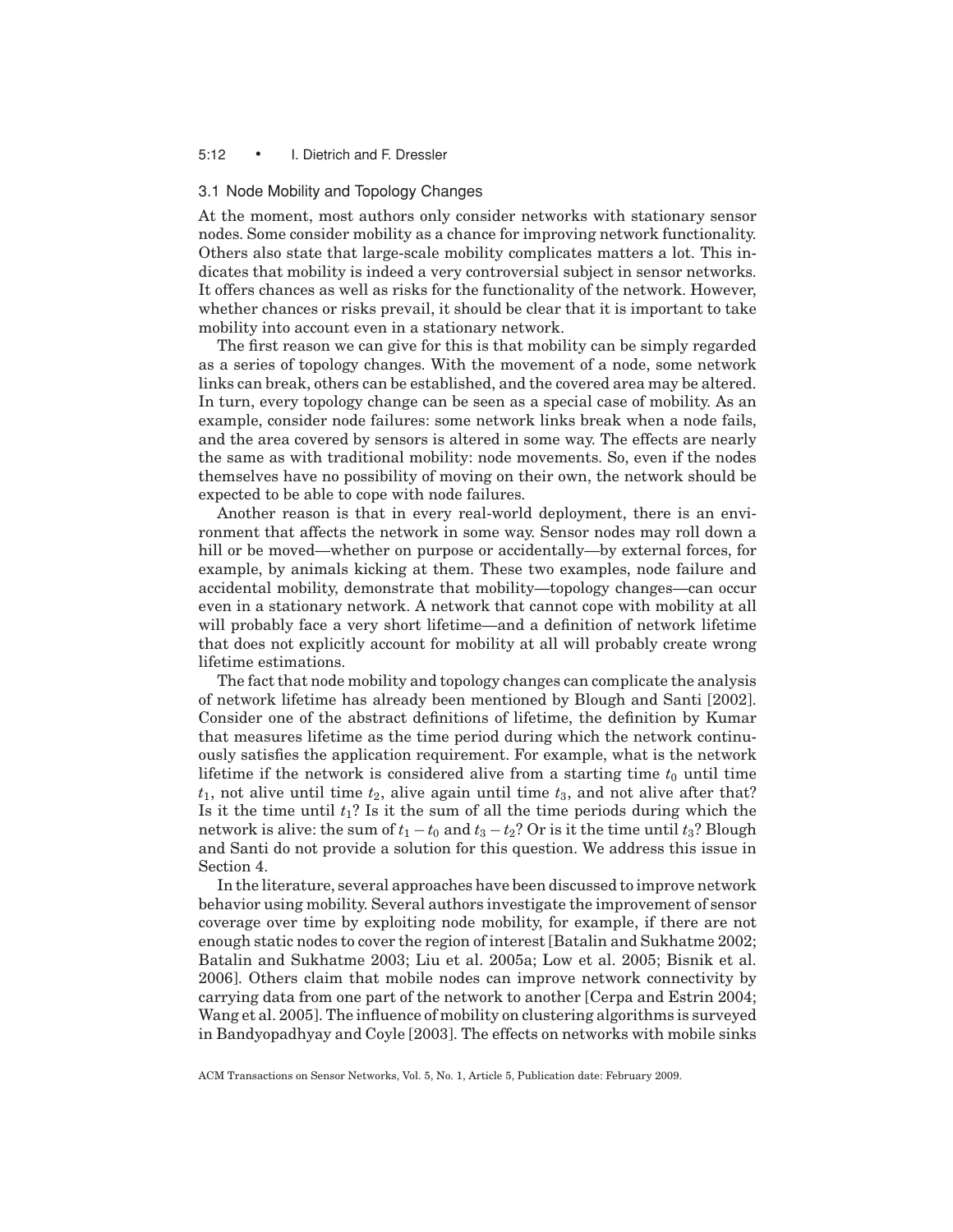or mobile relays are studied for example in Gandham et al. [2003], Jiang and Manivannan [2004], and Wang et al. [2005]. Even combined effects have been studied, such as the optimization of coverage and network lifetime using virtual movements, for example, dynamic node reprogramming [Dressler and Dietrich 2006].

# 3.2 Heterogeneity

About one-third of the papers reviewed for this survey do not state whether they consider homogeneous or heterogeneous nodes. While it is probably safe to assume that the authors are exploring homogeneous networks in these cases, it shows that the current level of awareness for node heterogeneity leaves a lot of room for improvement. Most of the authors dealing with heterogeneous nodes concentrate on just one type of heterogeneity. However, a short literature study revealed at least eight to ten types of heterogeneity that could have a significant impact on the functionality and lifetime of sensor networks.

The most common type of heterogeneity found in the literature today classifies the nodes in the network in two categories depending on their battery power. Most of the nodes are assumed to have a regular amount of energy, while a few nodes have a significantly larger energy reservoir at their disposal (or even unlimited energy). This type is mentioned for example in Duarte-Melo and Liu [2002], Hellman and Colagrosso [2006], Lee et al. [2004], Liu et al. [2005b], Mhatre and Rosenberg [2004], Mhatre et al. [2005], and Soro and Heinzelman [2005]. Many authors consider this in the context of clustering schemes, where the more powerful nodes are assumed to permanently perform the role of cluster heads. An important observation in this context is that nodes can become heterogeneous in terms of battery power simply because of differences in the discharge behavior of their batteries, depending on environmental factors, for example temperature differences in the region of the deployment.

Another variant is to presume that some nodes have to send a larger amount of data than others, for example because of different sensor types, as mentioned in Hellman and Colagrosso [2006] and Younis et al. [2004]. If the amount of data is the only criterion of interest, this type can be mapped to heterogeneity in the available battery power.

However, if sensor coverage is of importance, the different sensor types have to be considered explicitly because the coverage requirements have to be fulfilled by each type of sensor. Nodes with different types of sensors are considered in Welsh et al. [2003]. In Lee et al. [2004], Lazos and Poovendran [2006], Mo et al. [2005], and Zhang and Hou [2005a], nodes with varying sensing ranges, either due to environmental variations or due to sensor characteristics and sensor types are considered.

Powerful nodes with higher processing power and memory capacity are considered by Lee et al. [2004] and Soro and Heinzelman [2005]. They also consider nodes with different energy levels, which is reasonable because more powerful nodes, in terms of processing and memory, will usually be preferred as routers or data aggregators. In that case, more powerful batteries are often provided as well.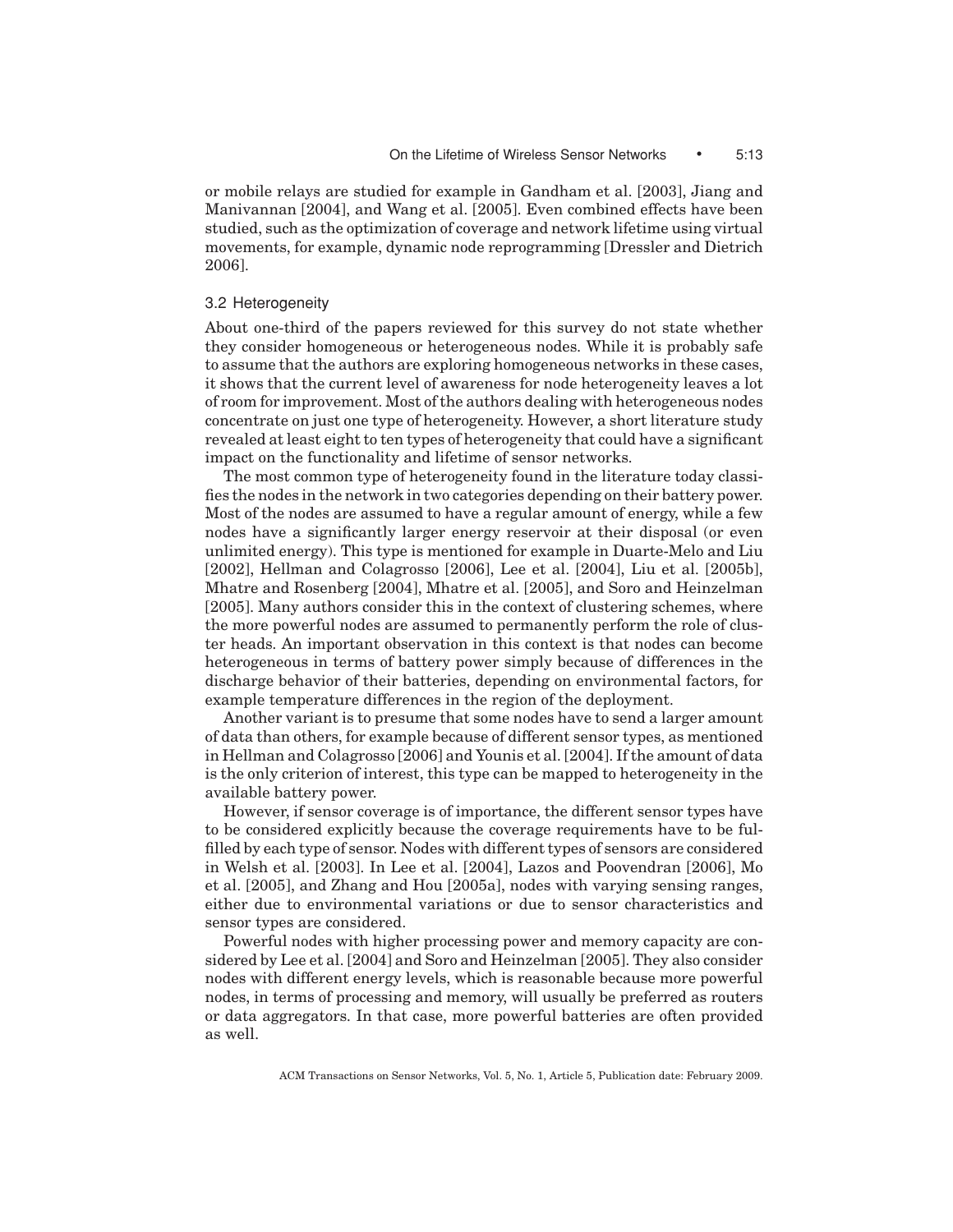#### 5:14 • I. Dietrich and F. Dressler

Varying transmission ranges are considered in Mhatre and Rosenberg [2004], Xing et al. [2005], and Zhou et al. [2006]. Mhatre and Rosenberg [2004] assume that some nodes (the cluster heads) will be capable of long-range transmissions reaching the base station in a single hop. In contrast, Xing et al. [2005] consider homogeneous nodes where the transmission ranges can vary and take irregular shapes due to environmental conditions. Zhou et al. [2006] take a similar approach and develop models to treat radio irregularity. They also consider varying transmission powers, resulting in varying transmission ranges, as a type of heterogeneity.

Sometimes, mobility is classified as a kind of heterogeneity as well. We discussed mobility issues in the previous section.

Taking into account all these different sources of heterogeneity in a sensor network, it should be obvious why it is important to consider heterogeneity for the analysis of network lifetime. Heterogeneous nodes can have an influence on network lifetime in many ways. For example, the lifetime could be prolonged by the network backbone that is provided by the more powerful nodes. The lifetime could also be shortened if some nodes gather much more data than others and then fail earlier due to necessary radio activity. Heterogeneity can also have an influence on the applicability of algorithms, especially of clustering schemes.

#### 3.3 Application Characteristics

The application is the driving force of any sensor network. However, it is useful to distinguish between the overall application that a sensor network is made for, like monitoring environmental parameters in a building, and the programs running on each single sensor node. For example, it might benefit the overall application to split its duties into several tasks that are performed by different nodes. This leads to a heterogeneity of tasks in a network. Consider, for example, a number of nodes sensing temperature values and sending them to a local destination. In this example, the local destination is just another node for aggregating the data and for further forwarding to the base station. This approach is especially useful if the individual nodes do not have enough resources to perform both tasks simultaneously. In that case, the lifetime of the network strongly depends on the network's ability to provide an adequate distribution of all necessary tasks over the available sensor nodes [Dasgupta et al. 2003; Krishnamachari et al. 2002].

The destination for data packets that is used by the individual sensor nodes can affect communication patterns in the network. In addition to the simple cases with single fixed destinations either in the middle or at the edge of the network, multiple destinations at different places or even mobile sinks need to be considered as well. All variants potentially lead to different communication patterns in different regions of the network, thus influencing energy consumption. This effect has been studied for example in Solis and Obraczka [2004].

The final and possibly most important factor influencing network lifetime at the application level is the node activity in terms of sensor measurements, data processing, and communication [Akyildiz et al. 2002a]. In all cases, the activity can be triggered by events, for example, sending of data because sensor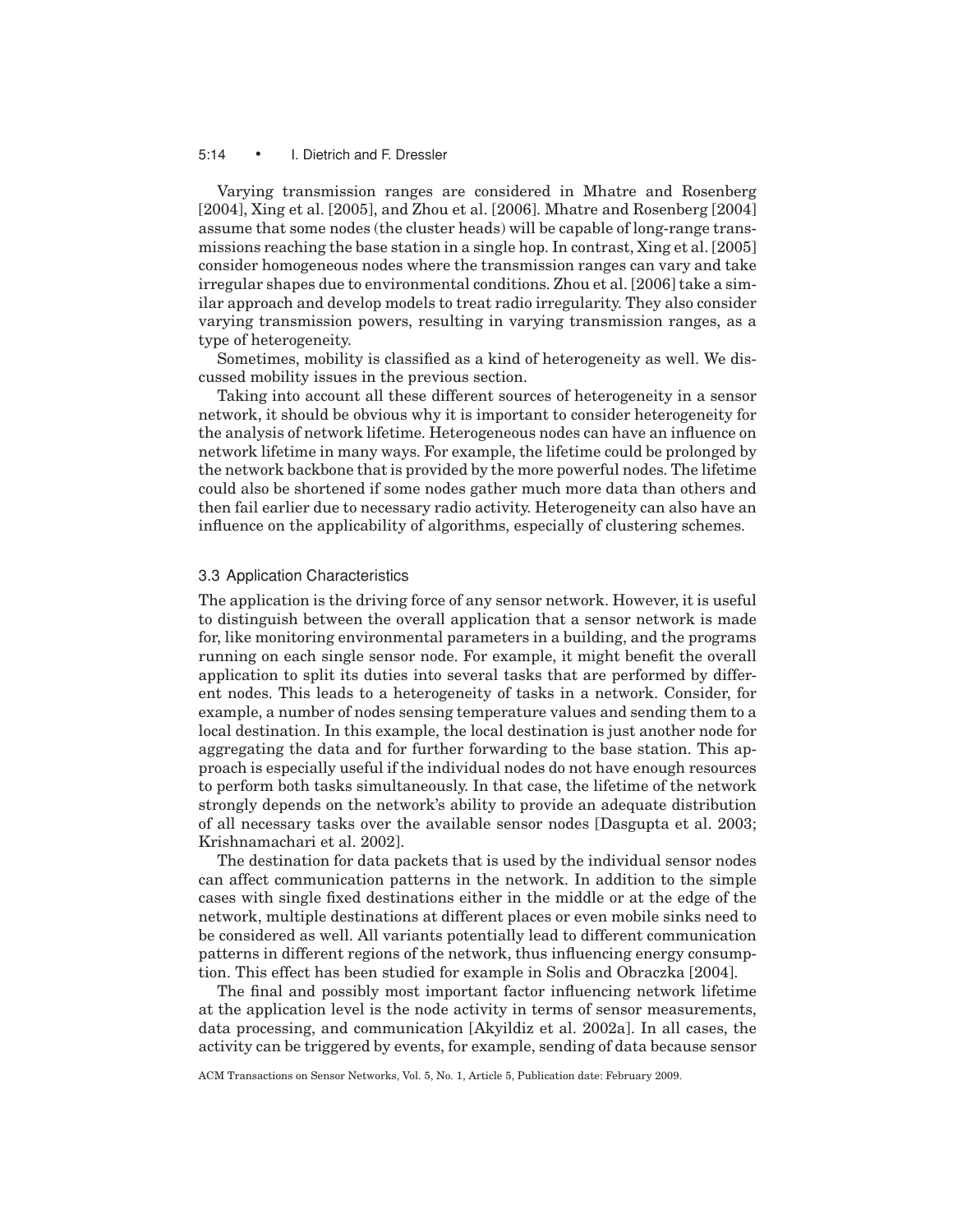measurements exceed some threshold, it can be carried out at regular intervals, or it can be initiated by a request from another node. The frequency of energyconsuming actions will probably be quite different in the three cases.

## 3.4 Quality of Service

It has already been stated that the application is the driving force of every sensor network. It is to be expected that each application has different demands on the required services in the network and their quality of service parameters. A definition of network lifetime should take the QoS requirements of the application into account. Consequently, this leads to the central question of what the most common application requirements in sensor networks are. While the quality of service parameters for traditional networks have been thoroughly studied, there has been relatively little work on this topic in the context of sensor networks, for example, Chen and Varshney [2004] and Younis et al. [2004].

Traditional QoS measures include the delay (the response time and its components: transmission times, propagation delays, processing times, queuing delays, idle times), the jitter (the delay variation), the throughput and bandwidth, the loss and error rates (packet errors, bit errors), the resource consumption (processing, memory, bandwidth, power), the reliability (MTTF: mean time to first failure) and availability (downtime), and the overall costs (total cost of ownership, return on investment). The QoS requirements of sensor networks can be different from these traditional measures. End-to-end QoS measures are not as important as collective parameters. For example, Chen and Varshney [2004] state, "collective latency is defined as the difference between the time at which the first packet related to this event is generated by the source sensors and the time at which the last packet related to this event or the last packet used to make a decision arrives at the sink."

Examples for additional QoS measures being, cited as important for sensor networks are the coverage, event detection ratio, and exposure (often stated as the main QoS parameters for sensor networks), connectivity (availability, latency, loss), requirements for continuous service (service disruptions up to a length of *n* are tolerated, indicates mission-criticality), the observation accuracy (measurement errors), and the optimum number of sensors sending information toward information-collecting sinks [Chen and Varshney 2004; Younis et al. 2004; Iyer and Kleinrock 2003]. Many of these parameters already appeared in the lifetime discussion. We see a deep relation between lifetime and quality of service in sensor networks. Therefore, we will integrate QoS directly in our lifetime definition.

## 3.5 Completeness

Most of the existing lifetime definitions fail to consider multiple important aspects of sensor networks in a single step. For example, connectivity and coverage are often investigated independently, whereas these measures essentially influence each other. In general, we also agree on the advantage of analyzing specific application demands independently for a better understanding of the particular effects. Nevertheless, if different definitions are used that cannot be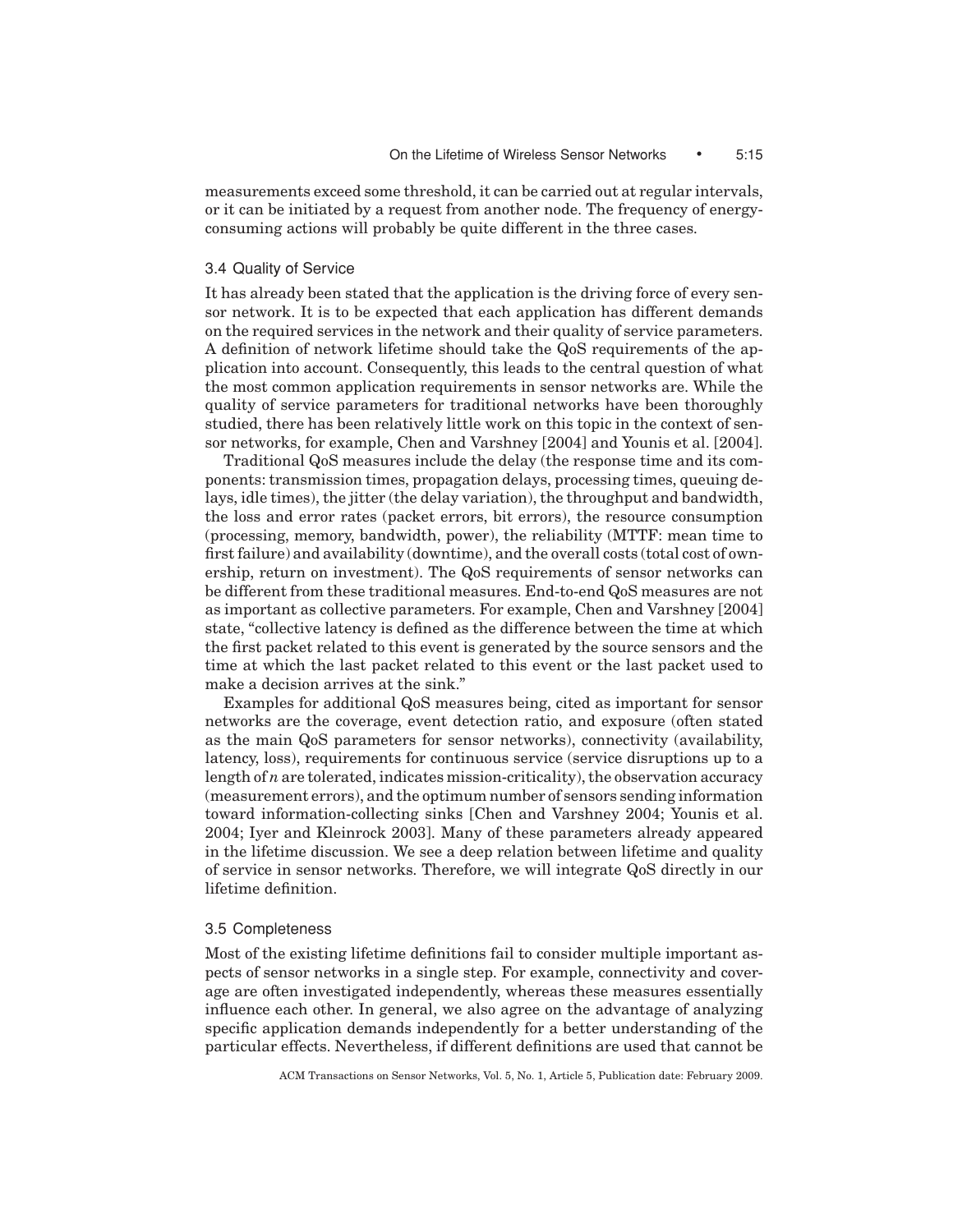## 5:16 • I. Dietrich and F. Dressler

brought together in a final evaluation step, results become incomparable. This is a serious problem in sensor network research. Although it could be tempting to formulate a new definition of lifetime for each new network, this would certainly be less flexible and less comparable than a single definition incorporating many common application requirements.

# 4. A MORE CONCISE DEfiNITION

Based on the survey of lifetime definitions and the corresponding discussion of open issues, we now formulate our own definition in this section. The overall objective is to develop a definition that can be parameterized according to the application requirements but that also provides comparability between different optimization efforts of algorithms and methods in WSNs.

## 4.1 Prerequisites

The region of deployment is described by *R*. There can be different definitions for *R*, although the concrete specification is not relevant for the definition of network lifetime. Some possibilities include a rectangle  $(R = [0, a_1] \times [0, a_2]$ ,  $|R|$  $a_1 * a_2$ , a cuboid  $(R = [0, d_n]^n, |R| = \prod d_n)$ , or a circle  $(|R| = \pi r^2)$ .

Each sensor node can be equipped with one or more sensors of different types. Therefore, we define the set of sensor types present in a network as  $Y = \{y_1, \ldots, y_k\}$ . The set of all existing sensor nodes is then called  $S^Y$ . The types of sensors available at each of the nodes is represented by the subsets  $Y_i \subset Y$ . It is important to note that each sensor node is associated to a subset of the set of sensor types. This means that there may be more than one sensor on a node, and there may also be zero sensors on a node. The total number of available sensor nodes is *n*.

$$
S^Y = \left\{ s_1^{Y_1}, \dots, s_n^{Y_n} \right\}, \ Y_i \subset Y \tag{1}
$$

$$
|S^Y| = n.\t\t(2)
$$

Starting from the set of all sensor nodes *S<sup>Y</sup>* , we define the set of all nodes that are alive at a certain time *t* as  $U(t)$ . In Equation (3)  $u_i^{Y_i}$  is a sensor node from the set of all sensor nodes as defined here, which is equipped with the sensor types denoted by the subset  $Y_i$ , and whose energy is not yet depleted.

$$
U(t) = \{u \mid u \in S^Y \land u \text{ alive at } t\}, |U(t)| = u(t).
$$
 (3)

Now we can define the set of nodes that are active at a time  $t$ , as  $V(t)$ . For a node to be active, it has to be alive (therefore  $V(t)$  is a subset of  $U(t)$ ), and it must not be in a sleep state.

$$
V(t) = \{v \mid v \in U(t) \land v \text{ active at } t\}, |V(t)| = v(t). \tag{4}
$$

The set of of nodes that are active at any time in the time interval  $[t - \Delta t, t]$ is denoted as  $W(t)$ . If  $\Delta t$  is zero,  $W(t)$  equals  $V(t)$ .

$$
W(t) = \{w \mid w \in S^Y \land w \text{ active at any } t \in [t - \Delta t, t], |W(t)| = w(t). \tag{5}
$$

The set of sink nodes or base stations  $B(t)$  is defined to be a subset of the existing nodes  $S<sup>Y</sup>$ . In some network settings, sink nodes might be ordinary

ACM Transactions on Sensor Networks, Vol. 5, No. 1, Article 5, Publication date: February 2009.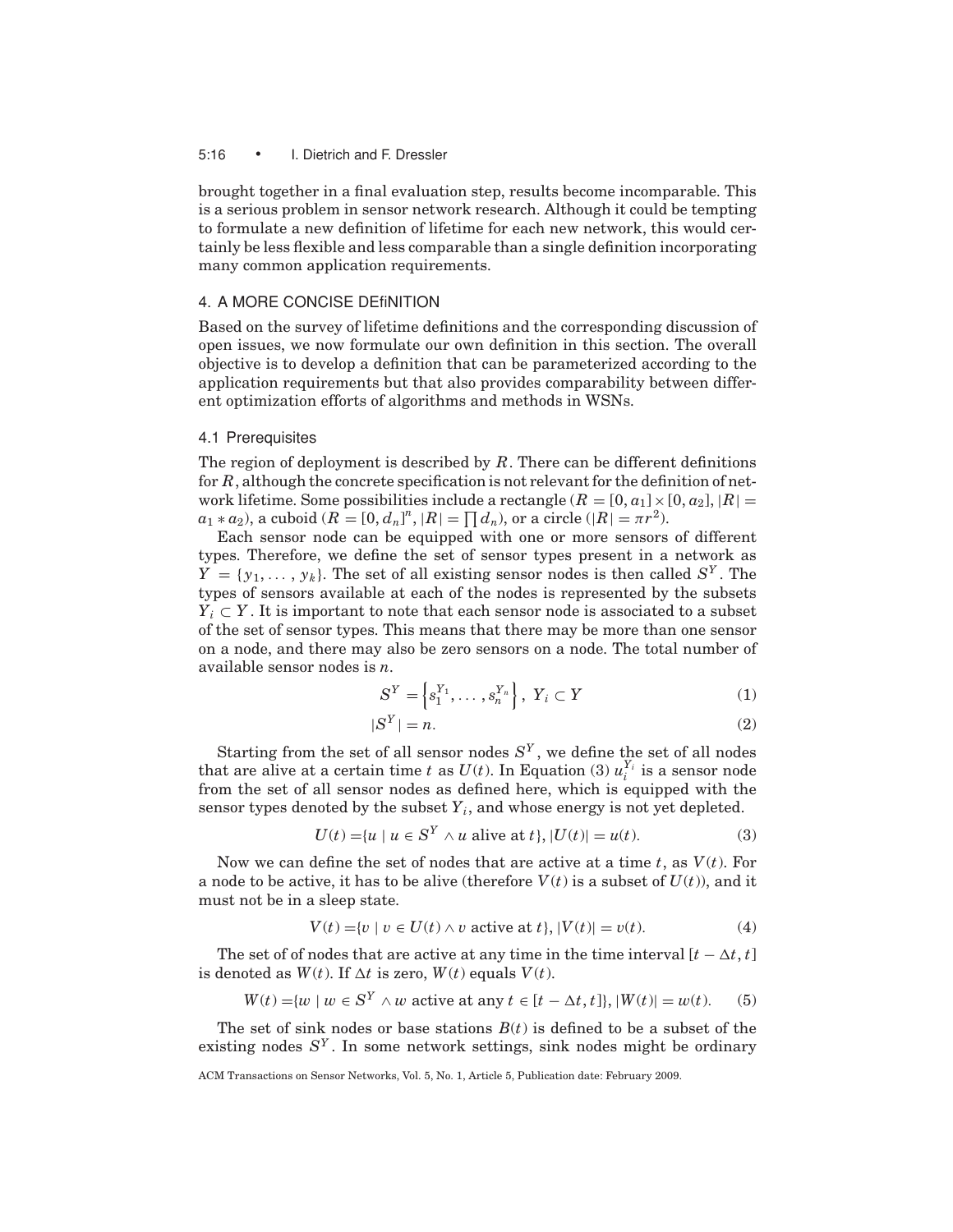sensor nodes acting as base stations for other nodes. For this reason, the definition retains the possibility for a sink node to fail or sleep just like any other node. The set of sink nodes may vary over time, and it is also possible that there are no sink nodes present in the network at some point in time.

$$
B(t) = \{b_1, \ldots, b_k\} \subset S^Y. \tag{6}
$$

The communication graph of the network at a time *t*, is given as the undirected graph  $G(t) = (V(t), E(t))$ . This definition assumes that communication between two nodes is always possible in both directions. Apart from that, no assumptions are made about the communication ranges of the nodes. Note that only active nodes from the set  $V(t)$  are included in the communication graph. In order to express the ability of two arbitrary nodes,  $m_i$  and  $m_j$ , to communicate at a time  $t$ , it is necessary to check if there exists a series of edges in  $G(t)$ starting at  $m_i$  and ending at  $m_j$ . To express this formally, we renumber node,  $m_i$  as  $m_1$ , node  $m_j$  as  $m_n$ , and all nodes on the path between the two nodes accordingly. The ability of nodes  $m_1$  and  $m_n$  to communicate at a time  $t$  can then be expressed as  $\kappa(t, m_1, m_n)$ . The number of hops needed for the communication is  $n-1$ .

$$
\kappa(t, m_1, m_n) \equiv \begin{cases} \forall i \in \{1, ..., n-1\} : m_i \in V(t) \land (m_i, m_{i+1}) \in E(t) & m_1 \neq m_n \\ 1 & m_1 = m_n. \end{cases}
$$
(7)

The ability of two nodes to communicate in the time interval  $[t - \Delta t, t]$  such that the links between consecutive hops become available successively within the time interval (support for delay tolerant networking) can be expressed as  $\widehat{\kappa}([t - \Delta t, t], m_1, m_n)$ . If  $\Delta t = 0$ ,  $\widehat{\kappa}$  is equal to  $\kappa$ .

$$
\widehat{\kappa}([t - \Delta t, t], m_1, m_n) = \begin{cases}\n\forall i \in \{1, ..., n - 1\} : m_i, m_{i+1} \in V(t_i) \\
\wedge (m_i, m_{i+1}) \in E(t_i) \\
\wedge t_1, ..., t_n \in [t - \Delta t, t] \\
\wedge t_i < t_{i+1}.\n\end{cases}
$$
\n
$$
m_1 \neq m_n
$$
\n(8)

The set of target points to be sensed by the network can be defined as  $P^{Y}(t)$ . Each target point can be sensed only by a certain collection of sensor types, denoted by the subsets  $Y_i \subset Y$ . It is possible that a target can be sensed by multiple sensor types. However, it is probably not very useful to have targets that cannot be sensed by any kind of sensor. Therefore, we require that  $Y_i$  is not the empty set in this equation. Target points outside the region of deployment *R* are not allowed.

$$
P^Y = \{p_1^{Y_1}, \dots, p_m^{Y_m} | p_i^{Y_i} \in R \land Y_i \subset Y \land Y_i \neq \emptyset\}.
$$
\n
$$
(9)
$$

We define the area that is covered by all sensors of a certain type  $\gamma$ , at a time *t*, as  $A^y(t)$ . In this equation,  $A^y_v$  denotes the area that is, covered by the sensor of type  $\gamma$  of node  $\nu$ . The shape of this area can be arbitrary, representing the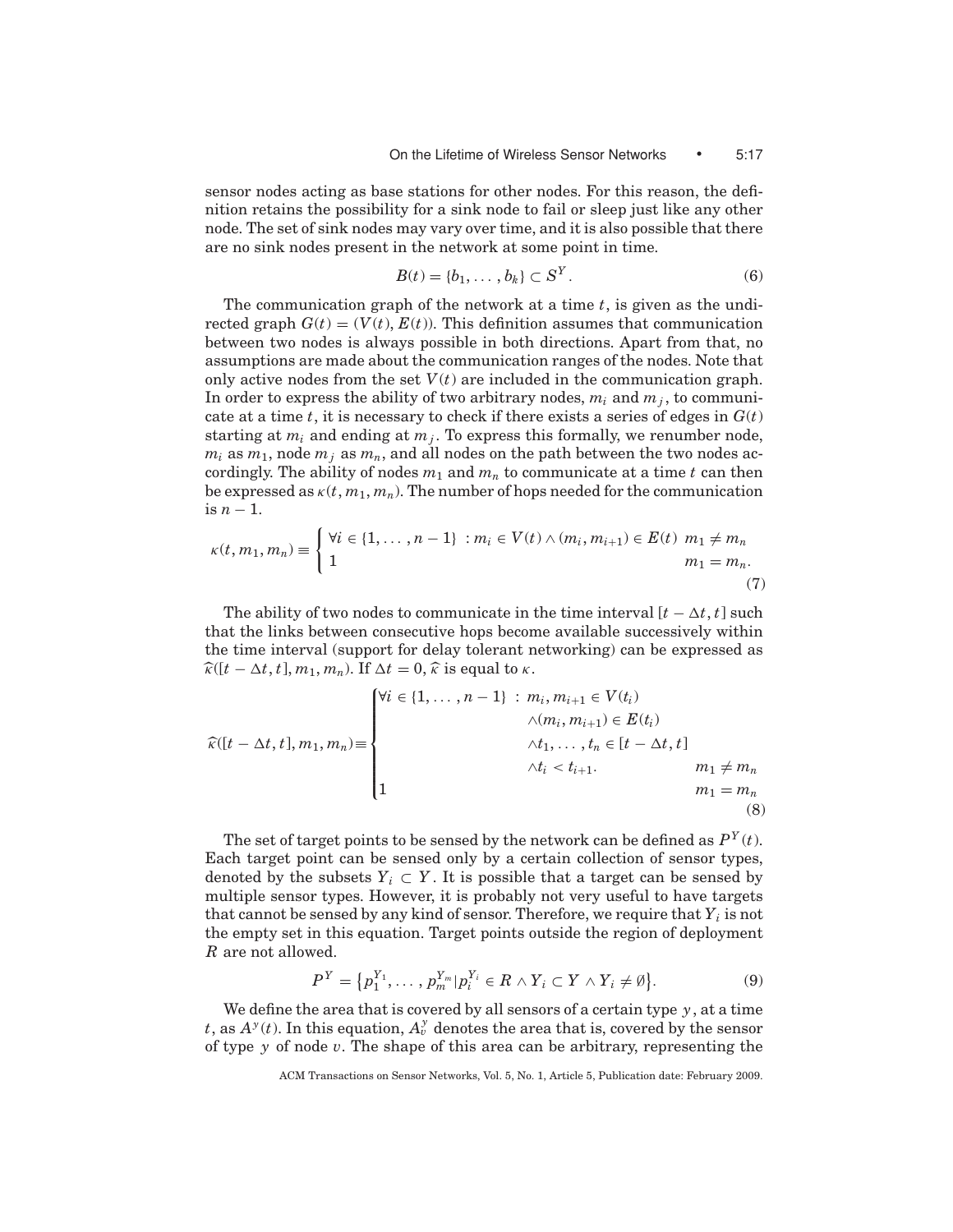## 5:18 • I. Dietrich and F. Dressler

| criterion                            | notation                                                                                       | additional parameters                                |  |  |  |  |  |  |
|--------------------------------------|------------------------------------------------------------------------------------------------|------------------------------------------------------|--|--|--|--|--|--|
| portion of alive nodes               | $cl_{ln}, c_{ln}$                                                                              |                                                      |  |  |  |  |  |  |
| maximum tolerable latency            | $cl_{la}, c_{la}$                                                                              | latency l, interval $\Delta t_{i}^{y}$               |  |  |  |  |  |  |
| delivery ratio                       | $cl_{dr}, c_{dr}$                                                                              | interval $\Delta t_{dr}^y$                           |  |  |  |  |  |  |
| portion of nodes with path to a sink | $cl_{cc}, c_{cc}$                                                                              | interval $\Delta t_{ss}^y$                           |  |  |  |  |  |  |
| area coverage                        |                                                                                                | multiplicity $k_{ac}^y$ , interval $\Delta t_{ac}^y$ |  |  |  |  |  |  |
| target coverage                      | $\begin{array}{c} cl^{\;y}_{\;ac},c^{\,y}_{\;ac}\\ cl^{\;y}_{\;tc},c^{\,y}_{\;tc} \end{array}$ | multiplicity $k_{tc}^y$ , interval $\Delta t_{tc}^y$ |  |  |  |  |  |  |
| barrier coverage                     | $cl_{bc}^y, c_{bc}^y$                                                                          | multiplicity $k_{bc}^y$ , interval $\Delta t_{bc}^y$ |  |  |  |  |  |  |
| connected area coverage              | $\begin{array}{c} cl^{~y}_{~ca}, c^{~y}_{ca}\ cl^{~y}_{~ct}, c^{~y}_{ct} \end{array}$          | multiplicity $k_{ca}^y$ , interval $\Delta t_{ca}^y$ |  |  |  |  |  |  |
| connected target coverage            |                                                                                                | multiplicity $k_{ct}^y$ , interval $\Delta t_{ct}^y$ |  |  |  |  |  |  |
| connected barrier coverage           | $cl_{ch}^y, c_{ch}^y$                                                                          | multiplicity $k_{ch}^y$ , interval $\Delta t_{ch}^y$ |  |  |  |  |  |  |
| service disruption tolerance         | $cl_{sd}, c_{sd}$                                                                              | disruption $\Delta t_{sd}$                           |  |  |  |  |  |  |

Table II. Summary of the Criteria *c*∗∗

sensing range of a sensor. This could be, for example, a circle centered at *v* or a circle section originating at *v*.

$$
A^{y}(t) = \bigcup_{\forall v \in V(t)} A^{y}_{v} \cap R, y \in Y.
$$
 (10)

We are now ready to define a series of criteria that may influence network lifetime at least in some network settings. Each criterion can be excluded from the final definition of lifetime by setting its modification factor to zero. In the following equations, these parameters are denoted by *c*∗∗. Table II summarizes the parameters.

## 4.2 Graceful Degradation

If the network is considered not lively according to our definition of network lifetime, it is interesting to know to what degree the lifetime criteria are fulfilled, and which of the criteria is the main reason for the network failure. This is basically an analysis of lifetime bottlenecks, and can therefore be a very useful guideline when developing or deploying sensor networks, because it indicates the areas with the most room or need for improvement.

Graceful degradation is defined in the context of reliability measures for computing systems as the failure-free operation with decreased performance level [Beaudry 1978]. Most previous lifetime definitions allow for recognizing a network either as lively or non-functional and the lifetime is calculated accordingly. We intend to inherently design our lifetime description to support graceful degradation in the context of fault tolerant systems [Li et al. 2004; Zhou et al. 2005]. Soft limits are added to all the single verification parameters to reflect ranges instead of hard limits [Najjar and Gaudiot 1990].

In particular, the parameters  $c_{**}$  ( $0 \leq c_{**} \leq 1$ ) indicate the soft upper bound above which the network is considered fully functional. The measure of interest is how good the network fulfills the criteria depending on their respective parameters. To measure the extent of this performance degradation, a hard lower bound is needed. Below this lower bound, the network is considered nonfunctional. For simplicity, the lower bound can be chosen to be zero. Of course, it is also possible to introduce additional parameters  $cl_{**}$  ( $0 \leq cl_{**} \leq c_{**} \leq 1$ ) that indicate a different lower bound.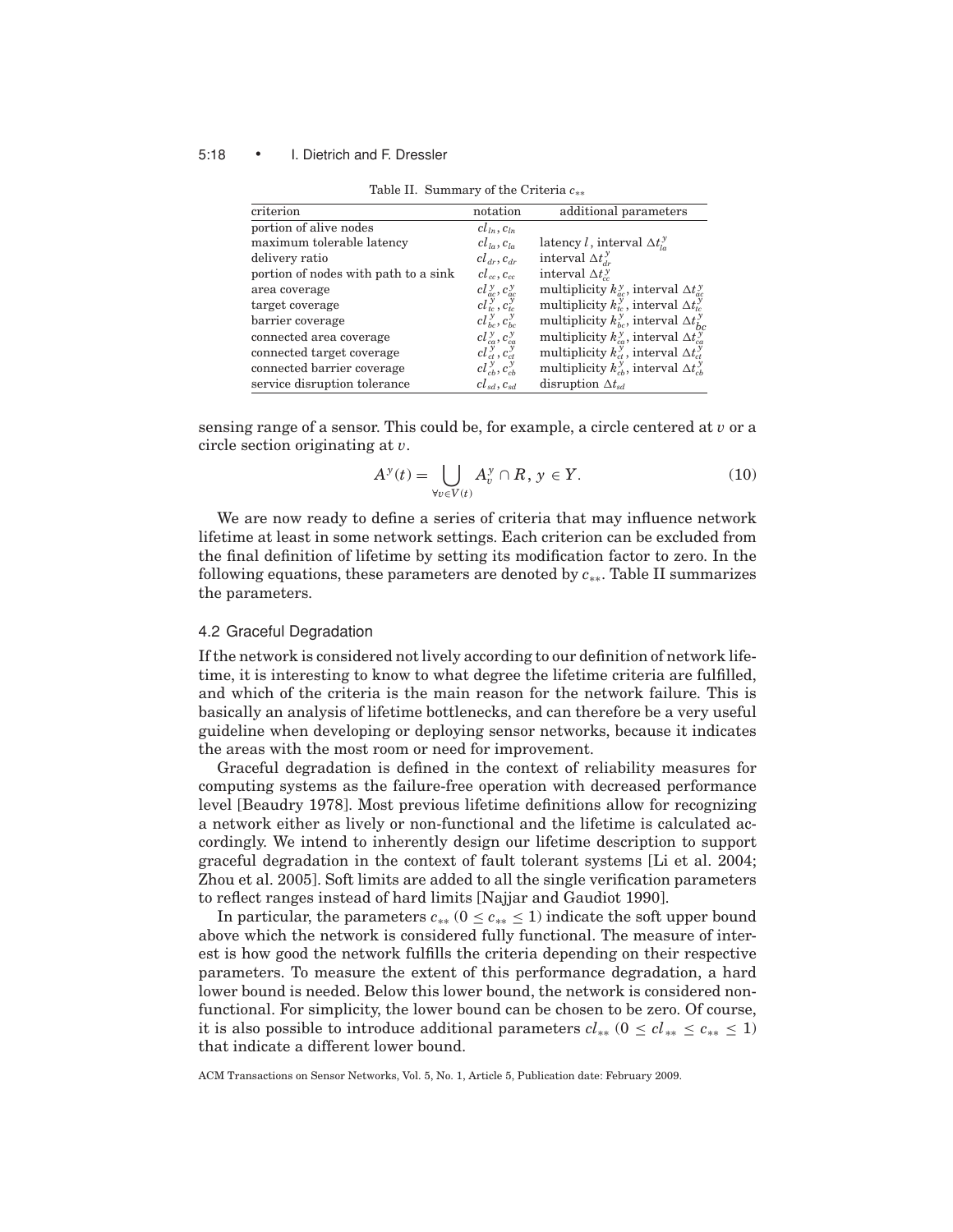For each criterion, we define two functions.  $\psi_{**}$  indicates how well the criterion is fulfilled, resulting in values in the range [0, 1].  $\zeta_{**}$  is a measure of the quality of the fulfillment of a criterion, depending on the upper and lower bounds of the corresponding parameter.  $\zeta_{**}(t) \geq 1$  means the criterion is fulfilled perfectly. If  $\zeta_{**}(t) < 0$ , the criterion is not fulfilled at all. Any value in the range [0, 1] indicates the goodness of the fulfillment. For a linear degradation with an upper bound of *c*∗∗ and a lower bound of zero, the amount of fulfillment for each criterion can be given by dividing ψ∗∗ and the upper bound *c*∗∗. For linear degradation with a generic lower bound, a formula for calculating ζ∗∗(*t*) according to criterion ∗∗ is given in Equation 11 (in the following, we only provide the definition and calculation of  $\psi_{**}$  for each lifetime criterion  $**$ ).

$$
\zeta_{**}(t) = \begin{cases} \frac{\psi_{**}(t) - cl_{**}}{c_{**} - cl_{**}} & \text{if } c_{**} \neq 0 \land c_{**} \neq cl_{**} \\ \frac{\psi_{**}(t)}{c_{**}} & \text{if } c_{**} = cl_{**} \\ 1 & \text{if } c_{**} = 0 \end{cases} \tag{11}
$$

Equation 11 describes the degradation of the performance of each single criterion. To indicate the performance degradation of the whole network, we propose choosing the minimum of the single degradations. This is reasonable because the minimum indicates the worst-case performance, and also indicates which area needs to be improved the most (see Section 4.7).

## 4.3 Time-Integrated Criteria

The idea behind time-integrated criteria is that it is often sufficient if the fulfillment of a requirement is achieved in a certain time interval. For example, if 50% of the area is covered at one time in the interval, and the remaining 50% is covered at another time, the time-integrated area coverage is fulfilled, while classical area coverage is not. The same applies to many other criteria.

Therefore, we introduce an additional parameter  $\Delta t_{**}^{y}$  to accompany all criteria. ∆t<sup>y</sup><sub>\*\*</sub> indicates the length of the time interval during which the requirements must be satisfied. If  $\Delta t_{**}^y$  is set to be zero, the time-integrated criterion equals the regular criterion.

## 4.4 Criteria

4.4.1 *Number of Alive Nodes.* The portion of alive nodes, including sleeping nodes, must be greater than *cln* times the number of existing nodes at any time. To constrain the lifetime of the sensor network to be at most the time of the failure of the last alive node, this parameter would have to be set such that one out of the *n* existing nodes must be alive:  $c_{ln} = 1/n$ . This has already been discussed as the *best case* for sensor network lifetime in the related work section.

$$
\psi_{ln}(t) = \frac{u(t)}{n}.\tag{12}
$$

4.4.2 *Latency.* For the latency criterion, it is required that at least a portion of *cla* packets must have a shorter delay than the prespecified maximum

ACM Transactions on Sensor Networks, Vol. 5, No. 1, Article 5, Publication date: February 2009.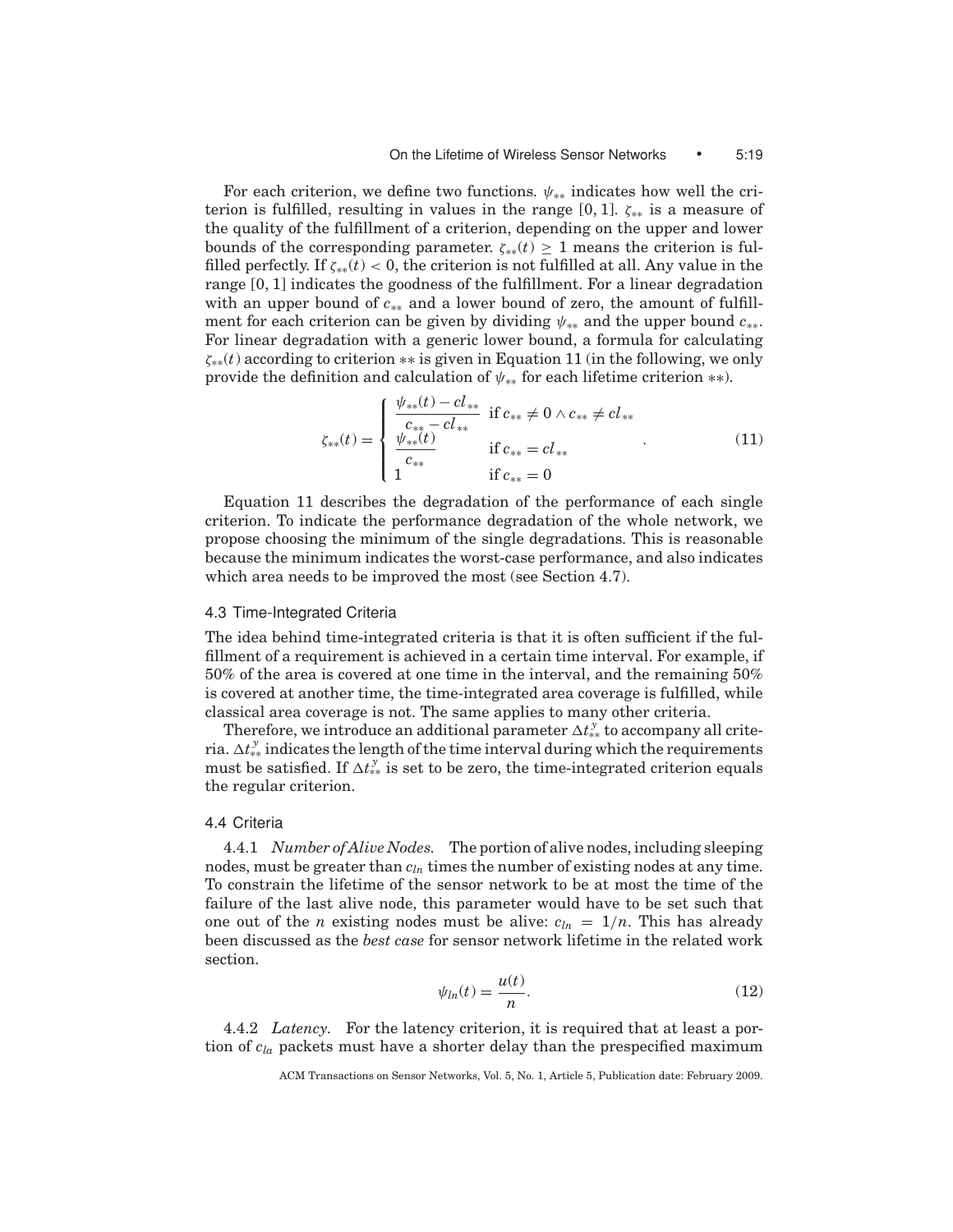## 5:20 • I. Dietrich and F. Dressler

latency *l*. This means that a certain portion of all packets must arrive at a sink node within a period of *l* seconds after the initial sending. The time-integrated latency criterion is somewhat stronger because it requires that in each time interval  $T = [t - \Delta t_{la}, t]$ , a portion of  $c_{la}$  packets must have a shorter delay than *l*. If  $\Delta t_{la}$  equals zero,  $T = [0, t]$ .

$$
\psi_{la}(t) = \frac{\text{packets delayed less than } l}{\text{total packets received in } [t - \Delta t_{la}, t]}.
$$
\n(13)

4.4.3 *Delivery Ratio.* At most a portion of 1−*cdr* packets of all data packets sent in the network may be lost or unusable due to packet loss or error. This is equivalent to demanding that at least a portion of  $c_{dr}$  packets must be correctly received by a sink node—that the packet delivery ratio must be at least *cdr*. As before, time-integrated delivery ratio requires that the delivery ratio has to be greater than  $c_{dr}$  in each time interval  $T = [t - \Delta t_{dr}, t]$ .

$$
\psi_{dr}(t) = \frac{\text{packets received correctly}}{\text{total packets sent in } [t - \Delta t_{dr}, t]}.
$$
\n(14)

4.4.4 *Connectivity.* In basically all sensor networks, traffic flows from the individual sensor nodes towards one or more sink nodes. It is therefore not important to ensure connectivity between all sensor nodes, but rather to ensure connectivity towards the sink nodes. Following the recent discussion in the sensor networking community, the single base station model is changing to network-centric operation and control [Estrin et al. 1999; Dressler et al. 2007].

This leads to the requirement of supporting arbitrary communication among all the networked nodes. In the following, we use the notation of *sink nodes* for all destination nodes for ongoing communications at a given time *t*. In particular, the function  $\chi(v, t)$  indicates if a node *v* has a connection to any active sink node in  $B(t)$  at the time *t*. If there is no active sink node, the indicator function returns false because a connection to a sink node does not exist. In some cases, it is also useful to allow time-integrated connectivity. This means that the connectivity between two nodes is not fully available at one point in time, but becomes available successively in a time interval  $[t - \Delta t_{cc}, t]$ . If  $\Delta t_{cc}$ equals zero, the definition describes connectivity at a certain point in time.

$$
\chi(v, t) \equiv \exists b_i \in B(t) \land \widehat{\kappa}([t - \Delta t, t], v, b_i). \tag{15}
$$

A simple criterion to evaluate connectivity in a sensor network is to require that at least a certain portion, *ccc*, of all active nodes have a connection to a base station.

$$
\psi_{cc}(t) = \frac{|V_c(t)|}{|W(t)|}, V_c(t) \subset W(t), \forall v_c \in V_c(t) : \chi(v_c, t). \tag{16}
$$

4.4.5 *Area Coverage.* Area coverage is a family of criteria, one for each type of sensor. The requirement is that the area covered by all sensors of type *y* must be greater than a certain portion of the deployment region. In other words, the fraction of the deployment region covered by type- $\gamma$ -sensors  $A^{\gamma}(t)/|R|$  must be greater than the parameter  $c_{ac}^y$ . This parameter may vary depending on the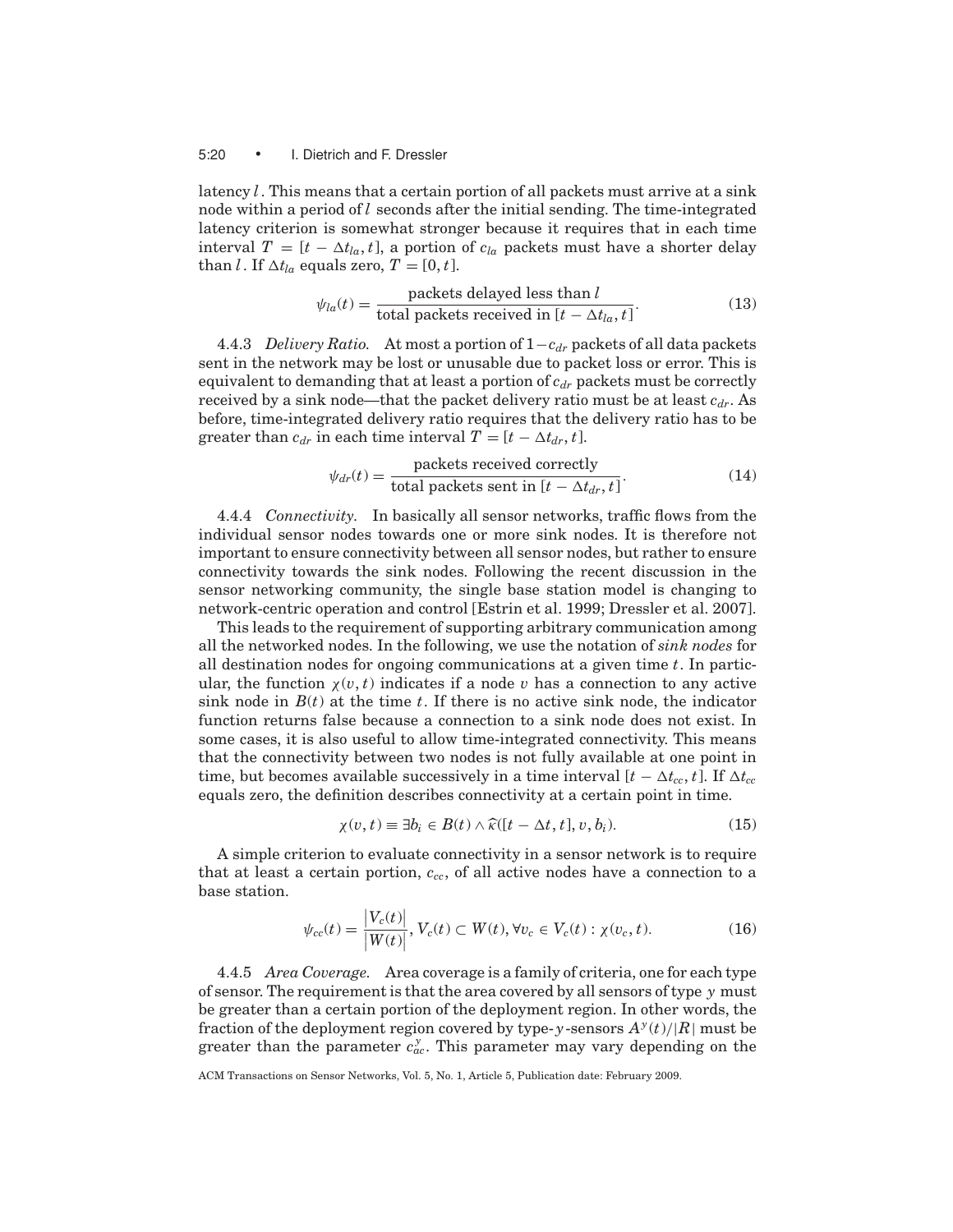sensor type.

$$
\psi_{ac}^y(t) = \frac{A^y(t)}{|R|}, \, y \in Y. \tag{17}
$$

4.4.6 *Target Coverage.* The target coverage criterion requires that for each type of sensor  $y$ , a certain portion  $c_{tc}$ , of all targets that can be sensed by type*y*-sensors, must be within the area covered by those sensors. The set of targets that can be sensed by type- $\gamma$ -sensors is a subset of  $P^Y$  and denoted as  $P^y$ . In this definition, it is not relevant if the targets are stationary or mobile. At each point in time, the current position of the targets is evaluated. Between the evaluations, the target positions may be updated.

$$
\psi_{tc}^{\mathcal{Y}}(t) = \frac{|P_m^{\mathcal{Y}}(t)|}{|P^{\mathcal{Y}}(t)|}, P_m^{\mathcal{Y}}(t) \subset P^{\mathcal{Y}}(t), P_m^{\mathcal{Y}}(t) \in A^{\mathcal{Y}}(t), \mathcal{Y} \in Y.
$$
 (18)

4.4.7 *Barrier Coverage.* The barrier coverage criterion indicates if a region is covered sufficiently to ensure that an intruder passing through the region cannot do so undetected. The following definitions follow the ideas presented in Kumar et al. [2007]. In contrast to the other coverage criteria, barrier coverage requires information about the direction in which intruders will attempt to pass through the region. As the region of interest is not restricted to any particular shape, it is necessary to define sets of entry and exit points at the border of the region through which all intruders will pass. Depending on the shape of *R*, the entry and exit sets can be the sides of a rectangle, parts of a circle, or the top and bottom areas of a cube.

Then a crossing path *l* is defined as any path connecting a point from the entry set with a point from the exit set. Thus, the set of all crossing paths, *L*, represents all possible trajectories through the network that an intruder can take. A crossing path, *l*, is covered if it runs through the sensing radius of at least one sensor. A region is therefore considered to be barrier-covered if every crossing path is covered.

$$
\psi_{bc}^{\mathcal{Y}}(t) = \begin{cases} 1 & \forall l \in L : \exists p \in l : p \in A^{\mathcal{Y}}(t) \\ 0 & \text{else} \end{cases} (19)
$$

4.4.8 *k-Coverage.* The *k*-coverage criterion requires that each point in the region of interest has to be within the sensing range of at least *k* active sensors.

To include *k*-coverage in our definition, we extend the definitions for area, target, and barrier coverage with the additional parameters  $k_{**}^y$  and  $\Delta t_{**}^y$ . We also redefine the covered area  $A_{k,\Delta t}^{\gamma}(t)$  to indicate the *k*-coverage and timeintegrated coverage of an area. The function  $\tau(x, v^y)$  returns a set containing the node  $v^{\gamma}$  if a certain point x is within the sensing radius of its type- $\gamma$ -sensor, or an empty set if not. The function  $\sigma(t, x)$  returns a set containing all active sensors covering a point *x* in the time interval  $[t - \Delta t, t]$ .

$$
\tau(x, v^y) = \begin{cases} v^y & \text{if } x \in A_v^y \\ \emptyset & \text{else} \end{cases}
$$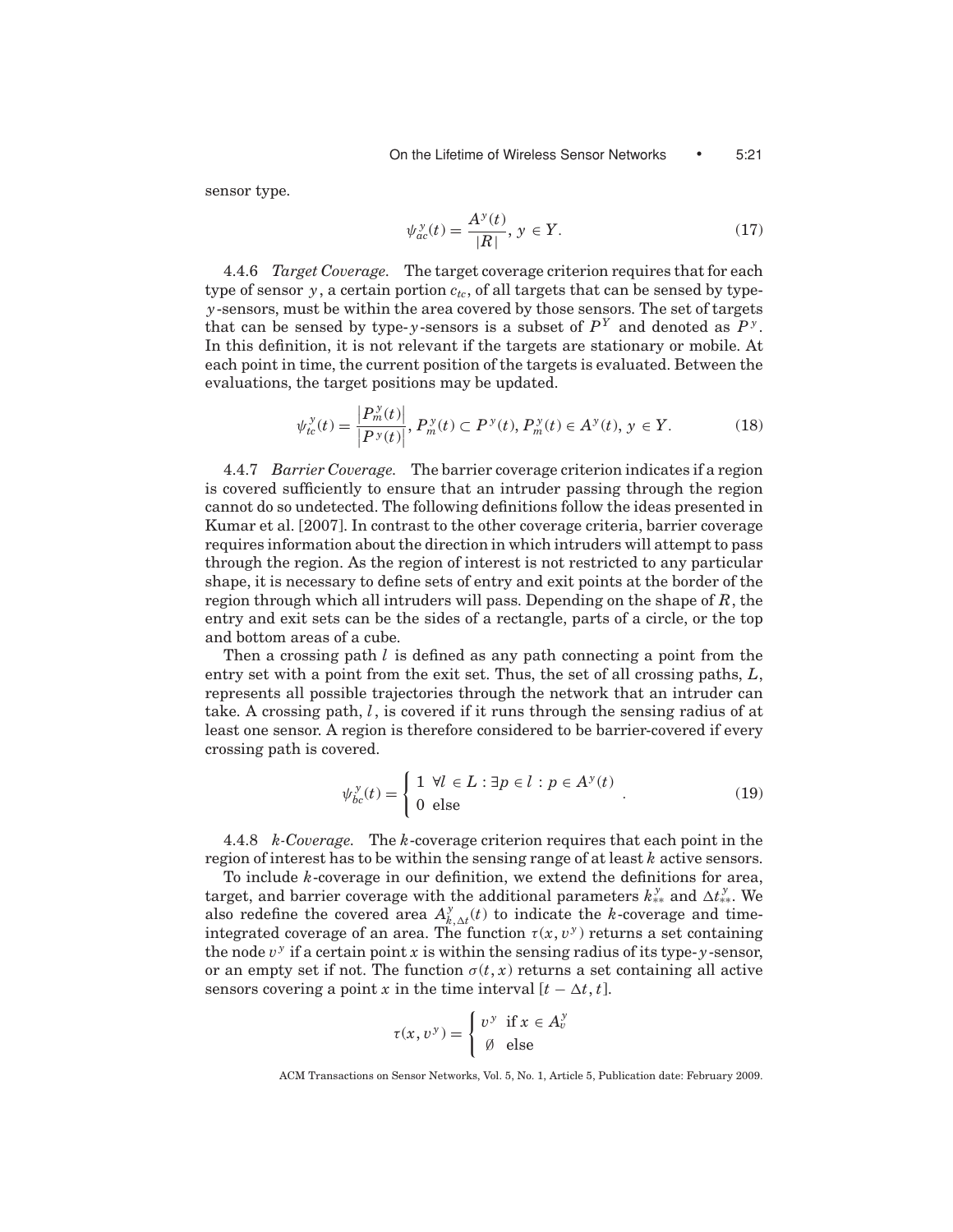5:22 • I. Dietrich and F. Dressler

$$
\sigma(t,x) = \bigcup_{\forall w^y \in W(t)} \tau(x,w^y).
$$

We can now define the covered area  $A^y_{k,\Delta t}(t)$  based on the function  $\sigma(t,x)$ .

$$
A_{k,\Delta t}^y(t) = \{x \mid |\sigma(t,x)| \ge k^y, x \in R\}.
$$

The *k*-coverage criteria for area and target coverage can now be defined by analogy to the case for  $k = 1$ . These new definitions degenerate to the equations in Sections 4.4.5 and 4.4.6 if  $k_{**}^y = 1$  and  $\Delta t_{**}^y = 0$ . They can therefore replace the earlier definitions.

$$
\psi_{ac}^y(t) = \frac{A_{k,\Delta t}^y(t)}{|R|}, \, y \in Y \tag{20}
$$

$$
\psi_{tc}^{\mathcal{Y}}(t) = \frac{|P_m^{\mathcal{Y}}(t)|}{|P^{\mathcal{Y}}(t)|}, P_m^{\mathcal{Y}}(t) \subset P^{\mathcal{Y}}(t), P_m^{\mathcal{Y}}(t) \in A_{k,\Delta t}^{\mathcal{Y}}(t), \mathcal{Y} \in Y.
$$
 (21)

A region is k-barrier covered, if all crossing paths through the region are k-covered. A crossing path is called k-covered if it runs through the sensing radii of at least *k* active sensors  $(l \cap A_{v_i}^y \neq \emptyset$  for at least *k* active sensors). For  $k = 1$ , the following definition is equivalent to the previous one and can therefore replace the earlier one. Basically, the definition says that the number of sensors covering any point on each of the crossing paths needs to be greater than or equal to *k*.

$$
\psi_{bc}^{\mathcal{Y}}(t) = \begin{cases} 1 & \forall l \in L : |\bigcup_{\forall x \in l} \sigma(t, x)| \ge k \\ 0 & \text{else} \end{cases} \tag{22}
$$

4.4.9 *Connected Coverage.* Another coverage-related criterion is to require connectivity for the covering nodes. This is a different constraint than connectivity and coverage on their own, because the nodes covering the area could be different from those able to communicate. This has already been mentioned by Thai et al. [2008].

As introduced here, we include the parameters  $k_{**}^y$  for *k*-coverage and  $\Delta t_{**}^y$ for time-integrated coverage. For the connected coverage criteria it is useful to redefine the covered area  $A_{k,\Delta t}^y(t)$  as  $\widetilde{A}_{k,\Delta t}^y(t)$ . The difference between the two definitions is that  $A_{k,\Delta t}^y(t)$  uses all active nodes, whereas  $\widetilde{A}_{k,\Delta t}^y(t)$  uses only those active nodes with a path to the sink. To achieve this, we modify the definitions of  $\tau$  and  $\sigma$  accordingly.

$$
\widetilde{\tau}(x, v^y) = \begin{cases} v^y & \text{if } x \in A_v^y \wedge \chi(v, t) \\ \emptyset & \text{else} \end{cases}
$$

$$
\widetilde{\sigma}(t, x) = \bigcup_{\forall w^y \in W(t)} \widetilde{\tau}(x, w^y).
$$

We can now define the connected covered area  $\widetilde{A}_{k,\Delta t}^y(t)$ :

$$
\widetilde{A}_{k,\Delta t}^y(t) = \{x \mid |\widetilde{\sigma}(t,x)| \ge k^y, x \in R\}.
$$

ACM Transactions on Sensor Networks, Vol. 5, No. 1, Article 5, Publication date: February 2009.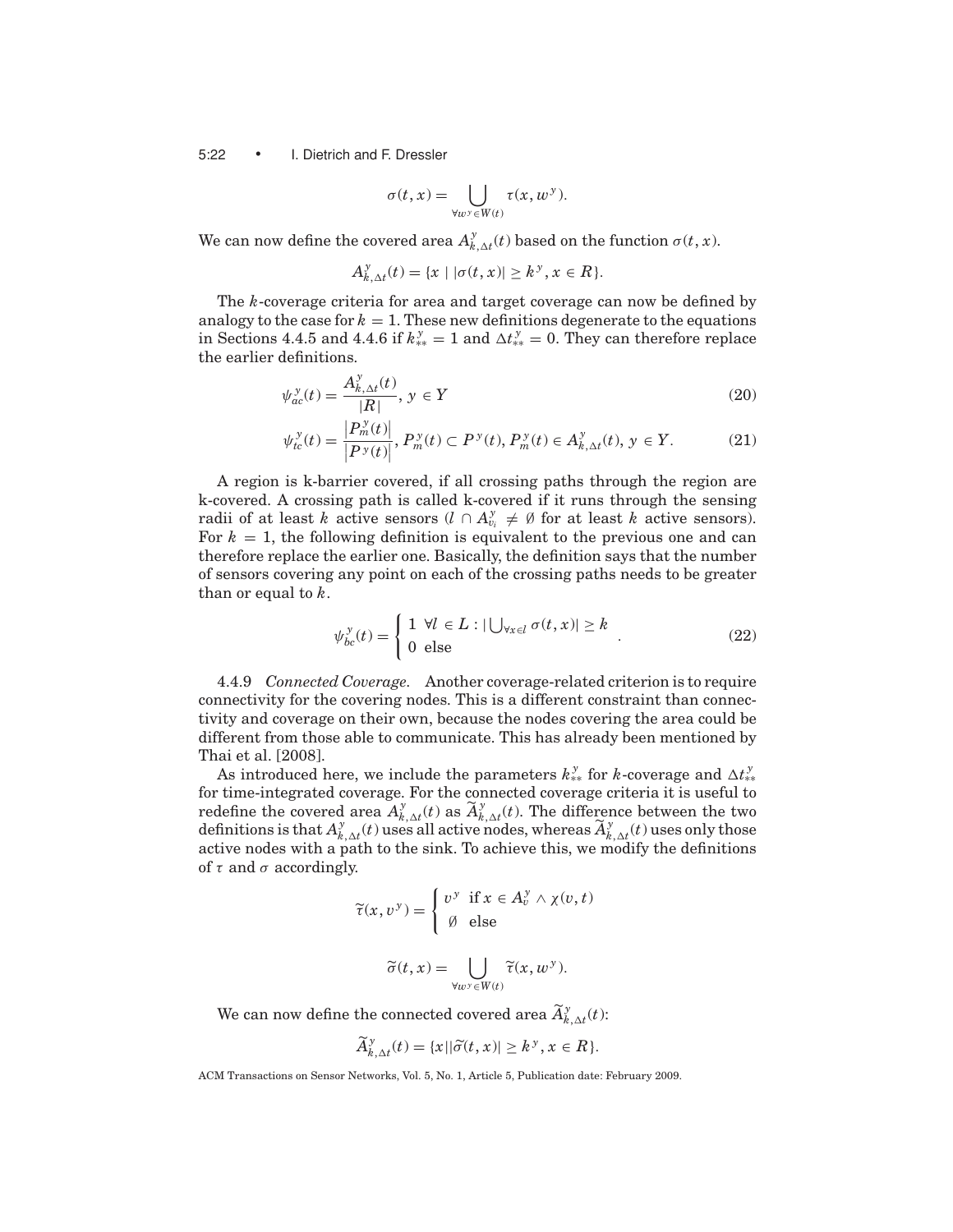Based on  $\widetilde{A}^y_{k,\Delta t}(t)$  and the previous definitions of area and target coverage in Sections 4.4.5 and 4.4.6, we can now define the criteria for connected area coverage and connected target coverage. Both criteria are defined for a specific sensor type *y*, therefore resulting in a family of criteria for all the sensor types. For area coverage, the area covered by those active sensor nodes with a path to a sink must be greater than a specified portion of the whole area.

$$
\psi_{ca}^{\mathcal{Y}}(t) = \frac{\widetilde{A}_{k,\Delta t}^{\mathcal{Y}}(t)}{|R|}, \mathcal{Y} \in Y.
$$
\n(23)

For target coverage, the portion of targets covered by active sensor nodes with a path to a base station has to be at least a specified percentage of all targets.

$$
\psi_{ct}^y(t) = \frac{\left|P_m^y(t)\right|}{\left|P_y(y)\right|}, P_m^y(t) \subset P^y(t), P_m^y(t) \in \widetilde{A}_{k,\Delta t}^y(t), y \in Y. \tag{24}
$$

Connected barrier coverage can be defined accordingly.

$$
\psi_{cb}^{\mathcal{Y}}(t) = \begin{cases} 1 & \forall l \in L : |\bigcup_{\forall x \in l} \tilde{\sigma}(t, x)| \geq k \\ 0 & \text{else} \end{cases} (25)
$$

4.4.10 *Global Coverage.* The coverage criteria defined so far include area coverage, target coverage, and barrier coverage, together with a version for connected coverage and parameters to indicate *k*-coverage and time-integrated coverage. However, each of these coverage criteria has only been defined for one type of sensor. Therefore, they have to be aggregated to cover all sensor types available in a network to indicate if the coverage criteria are fulfilled for each sensor type. This is done in the following equations. As can be seen, a global coverage criterion is only taken to be satisfied if the minimum of all single node criteria is fulfilled.

| global area coverage: | $\zeta_{ac}(t) = \min_{y \in Y} \zeta_{ac}^{y}(t)$ | (26) |
|-----------------------|----------------------------------------------------|------|
|                       |                                                    |      |

| global target coverage: | $\zeta_{tc}(t) = \min_{v \in Y} \zeta_{tc}^{y}(t)$ | (27) |
|-------------------------|----------------------------------------------------|------|
|-------------------------|----------------------------------------------------|------|

| global barrier coverage: | $\zeta_{bc}(t) = \min_{\gamma \in Y} \zeta_{bc}^{\gamma}(t)$ | (28) |
|--------------------------|--------------------------------------------------------------|------|
|                          |                                                              | .    |

- global connected area coverage: ζ*ca*(*t*) = min  $\min_{y \in Y} \zeta_{ca}^y(t)$  (29)
- global connected target coverage: ζ*ct*(*t*) = min  $\min_{y \in Y} \zeta_{ct}^{y}(t)$  (30)
- global connected barrier coverage: ζ*bt*(*t*) = min  $\min_{y \in Y} \zeta_{bt}^y(t)$ . (31)

4.4.11 *Availability (Service Disruption Tolerance).* The service disruption criterion describes the ability of the network to tolerate malfunctions or failures of one or several requirements, to a certain extent. It can therefore be used to specify the required availability of the network. Its definition is introduced in Section 4.5.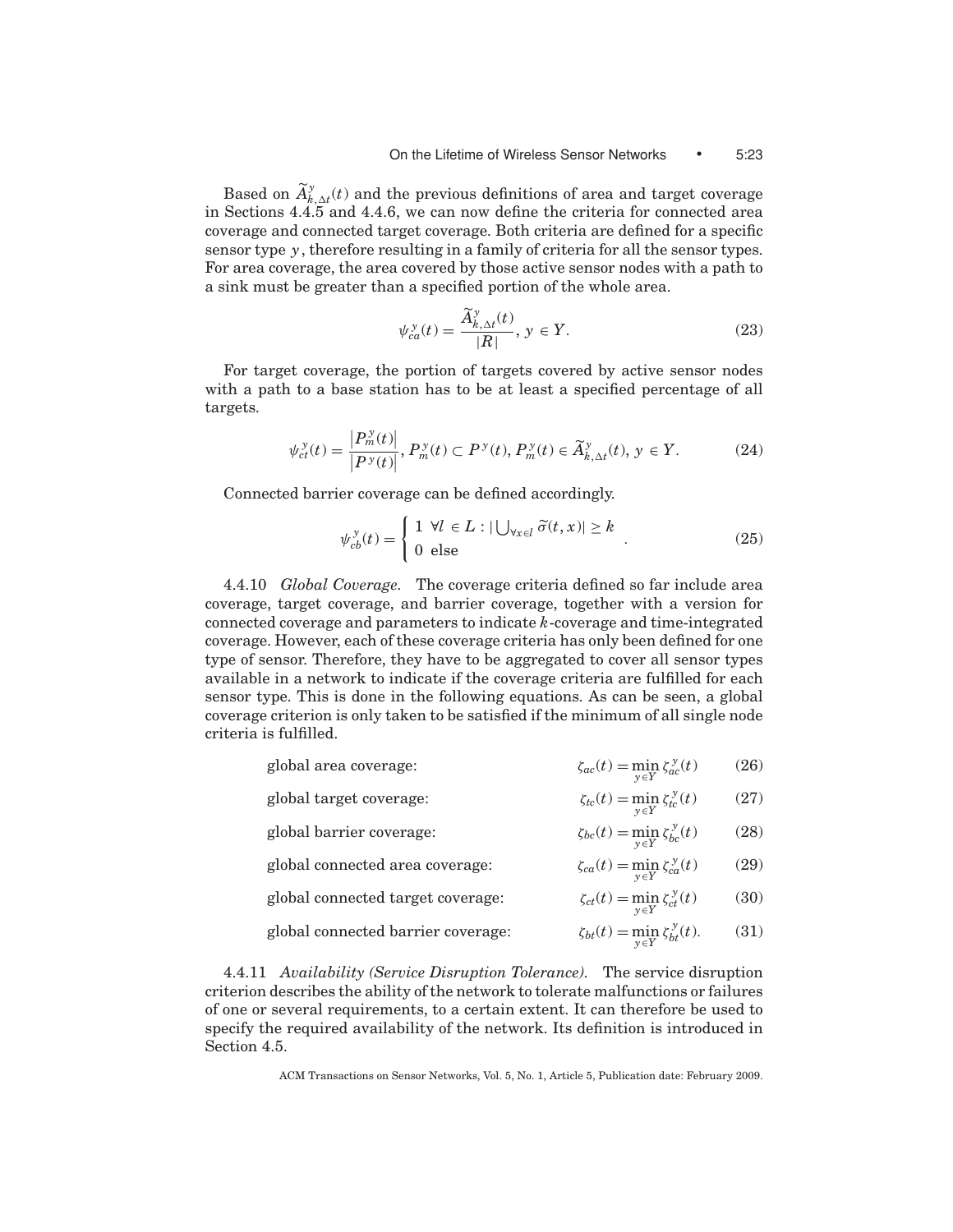#### 5:24 • I. Dietrich and F. Dressler

#### 4.5 Definition of Network Liveliness

We can now begin to integrate the presented definitions of single criteria into our final definition of network lifetime. First, we define an aggregate criterion, the liveliness of the network  $\zeta(t)$  as the minimum of all single criteria  $\zeta_{**}(t)$ calculated according to Equation 11.

$$
\zeta(t) = \min(\zeta_{**}(t)).\tag{32}
$$

The availability criterion indicates that a service disruption of at most  $\Delta t_{sd}$ seconds can be tolerated. To include this parameter in the lifetime definition, we first define *T* to be the ordered sequence of all points in time where the aggregate liveliness criterion  $\zeta(t)$  crosses the border from perfect fulfillment  $(\zeta(t) > 1)$  to partial fulfillment  $(\zeta(t) < 1)$  or vice versa. We do this by checking  $\zeta$  at time *t* and at time  $t - \epsilon$ : just before time *t*.

$$
T = \{t_i | (\zeta(t_i - \epsilon) \ge 1 \land \zeta(t_i) < 1) \lor (\zeta(t_i - \epsilon) < 1 \land \zeta(t_i) \ge 1)\}, t_i < t_{i+1}, i \in \mathbb{N}_0. \tag{33}
$$

In addition, we define  $\psi_{sd}(t)$  to be the relation of the allowed service disruption ( $\Delta t_{sd}$ ) to the maximal service disruption  $sd_{max}$  encountered at time *t*.  $\psi_{sd}(t)$  will assume values in the range [0, 1] if the service disruption exceeds the allowed tolerance, and values greater than one otherwise.

$$
sd_{max} = max((t_{i+1} - t_i) : \zeta(t_i) < 1, i \in [0, |T| - 1]) \tag{34}
$$

$$
\psi_{sd}(t) = \begin{cases}\n\frac{\Delta t_{sd}}{sd_{max}} & sd_{max} > 0 \\
1 & sd_{max} = 0\n\end{cases} \tag{35}
$$

To clarify the following definitions, we define *e* to be the minimal index in *T* after which a service disruption of more than  $\Delta t_{sd}$  seconds follows. If such an index does not exist (for example if the service disruption tolerance is infinite), *e* is taken to be the last index in  $T: |T|$ .

$$
e = \begin{cases} \min(i \in [0, |T| - 1] : \zeta(t_i) < 1 \land (t_{i+1} - t_i) > \Delta t_{sd}) \text{ if such } i \text{ exists} \\ |T| & \text{otherwise} \end{cases} \tag{36}
$$

For further simplification, we define the periods of time during which the network is lively as  $t_i^a$ .

$$
\forall i \in [0, e] : t_i^a = \begin{cases} t_{i+1} - t_i & \text{if } \zeta(t_i) \ge 1 \\ 0 & \text{otherwise} \end{cases} . \tag{37}
$$

#### 4.6 Definition of Network Lifetime

We now propose two network lifetime metrics, both building on the previous definitions. Both metrics depict the network lifetime in seconds. The metrics probably become most expressive when used together.

(1) The first metric gives the *accumulated network lifetime*  $Z_a$  as the sum of all times that  $\zeta(t)$  is fulfilled (these are exactly the intervals  $t_i^a$ ), stopping

ACM Transactions on Sensor Networks, Vol. 5, No. 1, Article 5, Publication date: February 2009.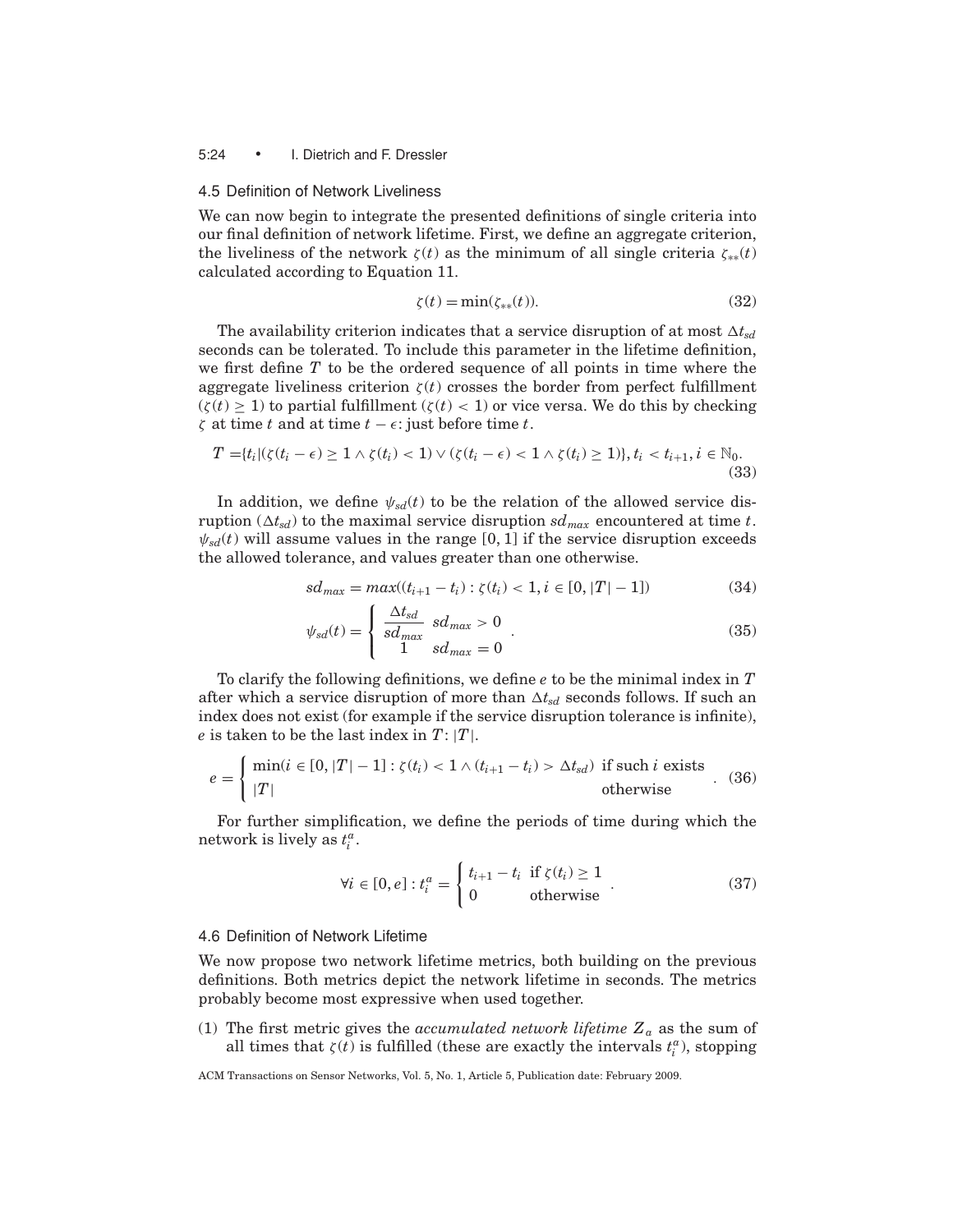only when the criterion is not fulfilled for longer than  $\Delta t_{sd}$  seconds.

$$
Z_a = \sum_{i=0}^{e} t_i^a. \tag{38}
$$

(2) The second metric, the *total network lifetime*  $Z_t$ , gives the first point in time when the liveliness criterion is lost for a longer period than the service disruption tolerance  $\Delta t_{sd}$ .

$$
Z_t = t_e. \tag{39}
$$

# 4.7 Reduced Service Quality

With the inclusion of the service disruption criterion, our definition can already represent reduced service quality to a certain extent. However, this definition of network lifetime only takes into account the upper limit of each lifetime criterion. If we are interested in the lifetime that can be achieved if a criterion drops below its soft upper limit, but stays above a hard lower bound, we need to modify the definitions of *T*,  $sd_{max}$ , and  $\psi_{sd}(t)$ . Similar to *T*, let *T'* be the ordered sequence of all points in time where the liveliness criterion crosses the value 0—changes from partial fulfillment to no fulfillment or vice versa. Then we can  $\mathit{calculate}\ sd'_{max},\psi'_{sd}(t),\text{and}\ e'\ \text{using}\ T',\text{resulting}\ \text{in}\ a\ \text{lifetime}\ \text{metric}\ \text{that}\ \text{allows}$ for degraded service quality and periods of complete service disruptions.

$$
T' = \left\{ t_i | (\zeta(t_i - \epsilon) \ge 0 \land \zeta(t_i) = 0) \lor (\zeta(t_i - \epsilon) = 0 \land \zeta(t_i) > 0) \right\}, t_i < t_{i+1}, i \in \mathbb{N}_0 \tag{40}
$$

$$
sd'_{max} = max((t_{i+1} - t_i) : \zeta(t_i) = 0, i \in [0, |T'| - 1])
$$
\n(41)

$$
\psi'_{sd}(t) = \begin{cases}\n\frac{\Delta t_{sd}}{sd'_{max}} & sd'_{max} > 0 \\
1 & sd'_{max} = 0\n\end{cases}.
$$
\n(42)

# 4.8 Completeness and Extensibility

This definition of sensor network lifetime covers aspects found in the literature, as well as some further aspects we found to be useful for state-of-the-art sensor networks. The main advantages of this integrated definition are its comparability and its flexibility. The step-by-step application of single lifetime criteria in combination with the support for degraded service quality, and the final combination into a lifetime measure distinguishes this new lifetime definition from its predecessors.

While our definition covers many of the parameters related to network lifetime, we do not expect that every possible future application for wireless sensor networks can be covered by the current state of the definition. Therefore, we designed the definition to be relatively easy to extend with forthcoming criteria, by summarizing the criterion in a new  $\psi_{**}(t)$  equation and adding the corresponding  $\zeta_{**}(t)$  to all minimum equations.

An important point to note is that our definition is also easily applicable to networks where different parts of the network may need to satisfy different criteria. In that case, a good approach would be to separate the network into

ACM Transactions on Sensor Networks, Vol. 5, No. 1, Article 5, Publication date: February 2009.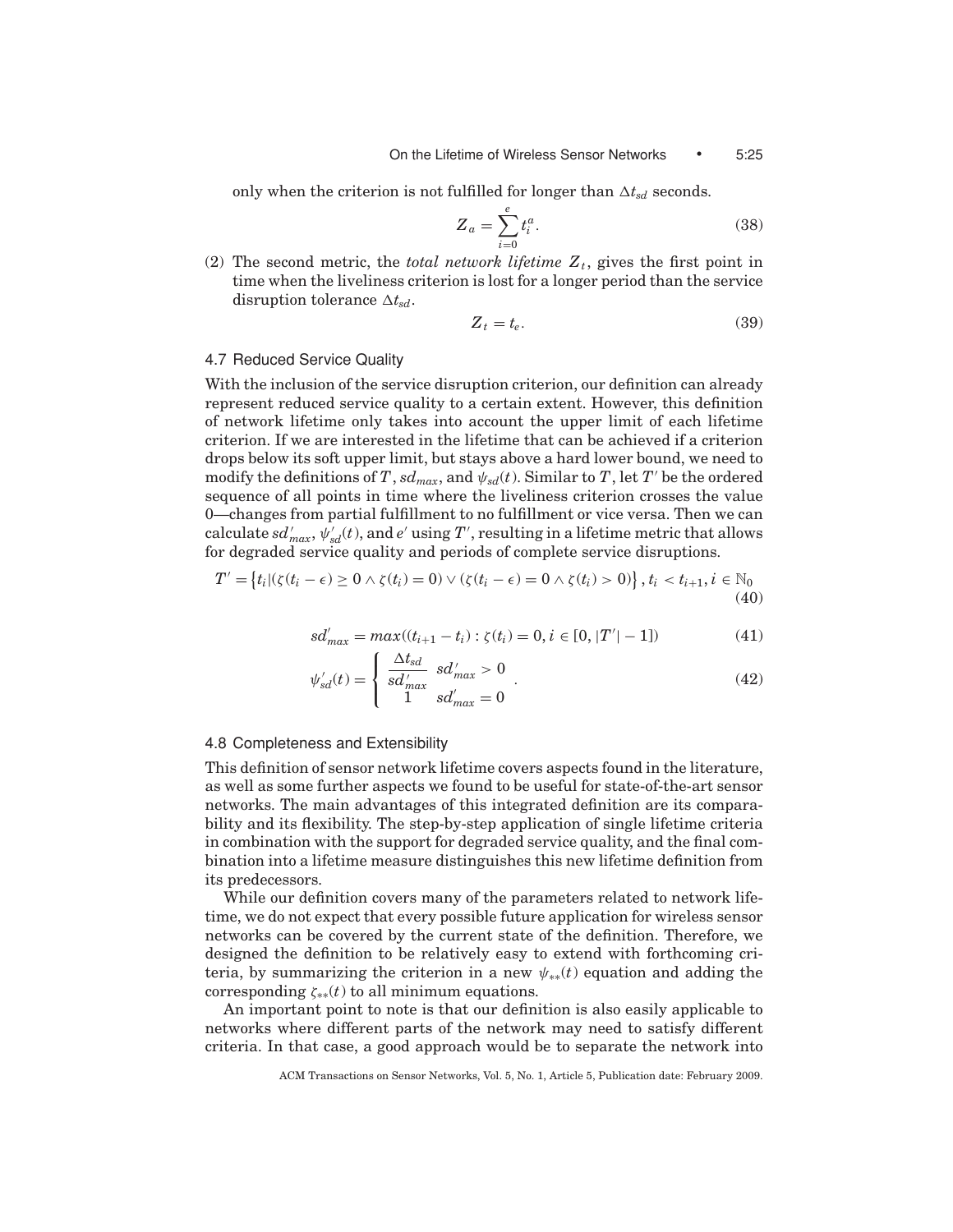# 5:26 • I. Dietrich and F. Dressler

|                       | Table III. Symbols Osed in the Lifetime Definition. We Ose Latin Letters for Definitions, and<br>Greek Letters for Functions Indicating a Certain Property, Such as Liveliness |
|-----------------------|--------------------------------------------------------------------------------------------------------------------------------------------------------------------------------|
| $A^{y}(t)$            | area covered by $\nu$ -sensors at time t                                                                                                                                       |
| $\widetilde{A}^y(t)$  | area covered by $y$ -sensors with path to sink at time $t$                                                                                                                     |
| $A^y_{k,\Delta t}(t)$ | area covered by k y-sensors in the time interval $[t - \Delta t, t]$                                                                                                           |
|                       | the contract of the contract of the contract of the contract of the contract of the contract of the contract of                                                                |

Table III. Symbols Used in the Lifetime Definition: We Use Latin Letters for Definitions, and

| $A^{y}(t)$                                                      | area covered by y-sensors with path to sink at time t                          |
|-----------------------------------------------------------------|--------------------------------------------------------------------------------|
|                                                                 | area covered by k y-sensors in the time interval $[t - \Delta t, t]$           |
| $A^y_{\substack{k,\Delta t\\ \widetilde{A}^y_{k,\Delta t}}(t)}$ | area covered by $k$ y-sensors with path to sink in the time interval           |
|                                                                 | $[t-\Delta t, t]$                                                              |
| B(t)                                                            | set of base stations                                                           |
| $\epsilon$                                                      | minimal index in $T$ before service disruption follows                         |
| E(t)                                                            | edges in communication graph at time t                                         |
| $G(t) = (V(t), E(t))$                                           | communication graph at time t                                                  |
| L                                                               | the set of all crossing paths through $R$                                      |
| $n =  S^Y $                                                     | number of existing sensor nodes                                                |
| $P^Y(t)$                                                        | set of target points at time t                                                 |
| $\boldsymbol{R}$                                                | region of deployment                                                           |
| $\mathcal{S}^Y$                                                 | set of all existing sensor nodes                                               |
| T                                                               | sequence of points in time where liveliness criterion changes                  |
| U(t)                                                            | set of nodes alive at time t                                                   |
| V(t)                                                            | set of nodes active at time t                                                  |
| W(t)                                                            | set of nodes active at any time in the interval $[t - \Delta t, t]$            |
| $Y = \{y_1, \ldots, y_k\}$                                      | set of sensor types present                                                    |
| $Z_a$                                                           | accumulated network lifetime                                                   |
| $Z_t$                                                           | total network lifetime                                                         |
|                                                                 |                                                                                |
| $\chi(v,t)$                                                     | indicates if $v$ has a connection to a base station during the time            |
|                                                                 | interval $[t - \Delta t, t]$                                                   |
| $\kappa(t, m_1, m_n)$                                           | nodes $m_1$ and $m_n$ can communicate at time t                                |
| $\widehat{\kappa}([t-\Delta t,t],m_1,m_n)$                      | nodes $m_1$ and $m_n$ can communicate in the time interval $[t - \Delta t, t]$ |
| $\sigma(t,x)$                                                   | gives a set containing all nodes covering the point $x$ at any time            |
|                                                                 | during the time interval $[t - \Delta t, t]$                                   |
| $\widetilde{\sigma}(t,x)$                                       | gives a set containing all connected nodes covering the point $x$ at any       |
|                                                                 | time during the time interval $[t - \Delta t, t]$                              |
| $\tau(x, v^y)$                                                  | gives a set containing node $v$ if $v$ covers $x$ , and an empty set otherwise |
| $\widetilde{\tau}(x, v^y)$                                      | gives a set containing node $v$ if $v$ is connected and covers $x$ , and an    |
|                                                                 | empty set otherwise                                                            |
| $\psi_{**}^y(t)$                                                | indicates how good criterion $**$ is fulfilled at time $t$ for sensor type $y$ |
| $\psi_{**}(t)$                                                  | indicates how good criterion $**$ is fulfilled at time t                       |
| $\zeta^y_{**}(t)$                                               | indicates to what degree liveliness criterion $**$ is fulfilled at time t for  |
|                                                                 | sensor type $y$                                                                |
| $\zeta_{**}(t)$                                                 | indicates to what degree liveliness criterion $**$ is fulfilled at time $t$    |
| $\zeta(t)$                                                      | indicates to what degree the network is considered alive at time t             |

its different parts and evaluate the lifetime for each part separately. The parts could even overlap to some extent. Combining the lifetime measures from the different parts can be done similarly to the combining of the single criteria, for example by using the minimum.

# 5. APPLICABILITY OF THE DEFINITION

To analyze the applicability and usability of our new definition, we first describe the mapping from existing lifetime definitions and some selected sensor network applications to parameter settings of our definition in Sections 5.1 and 5.2. We then use a discrete-event simulation to evaluate the lifetimes achievable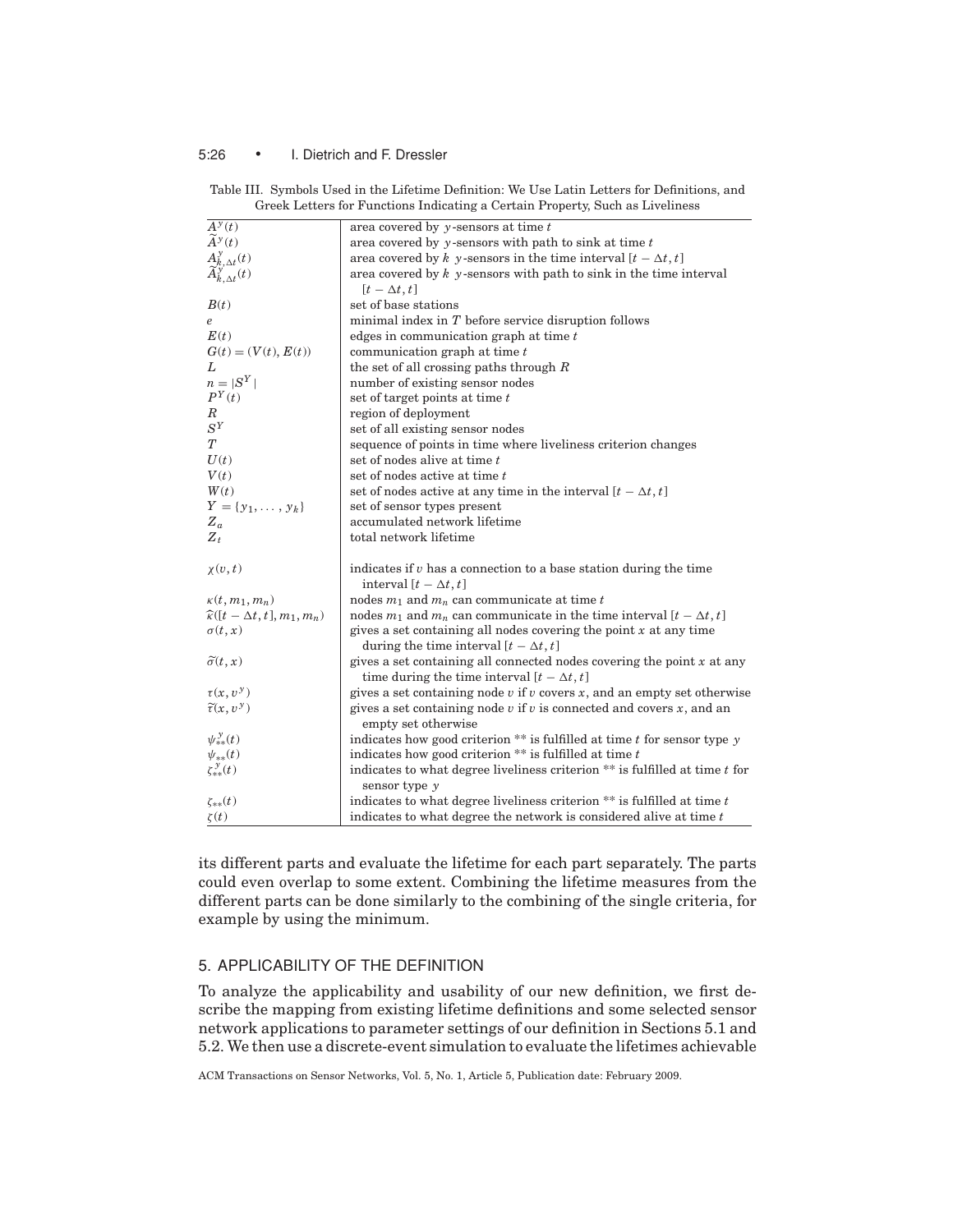| lifetime definition       | $\boldsymbol{c}_{ln}$           | $c_{la}$         | $c_{dr}$     | $c_{cc}$               | $c_{\mathit{ac}}^{\mathit{y}}$ | $c_{tc}^y$     | $c_{bc}^y$     | $c_{ca}^y$     | $c_{ct}^y$   | $c_{cb}^y$   | $c_{\mathfrak{s}d}$ |
|---------------------------|---------------------------------|------------------|--------------|------------------------|--------------------------------|----------------|----------------|----------------|--------------|--------------|---------------------|
| $n$ -of-n lifetime        | 1                               | $\theta$         | $\Omega$     | $\Omega$               | $\Omega$                       | $\Omega$       | $\theta$       | $\Omega$       | $\theta$     | $\Omega$     | $\overline{0}$      |
| $k$ -of-n lifetime        | $\frac{\mathbf{k}}{\mathbf{n}}$ | $\mathbf{0}$     | $\theta$     | $\theta$               | $\theta$                       | $\mathbf{0}$   | $\mathbf{0}$   | $\mathbf{0}$   | $\theta$     | $\theta$     | $\boldsymbol{0}$    |
| last node failure         | $\Omega$                        | $\mathbf{0}$     | $\theta$     | $\theta$               | $\theta$                       | $\theta$       | $\mathbf{0}$   | $\theta$       | $\theta$     | $\theta$     | $\boldsymbol{0}$    |
| $100\%$ target            | $\mathbf{0}$                    | $\mathbf{0}$     | $\theta$     | $\theta$               | $\theta$                       | 1              | $\mathbf{0}$   | $\mathbf{0}$   | $\theta$     | $\theta$     | $\mathbf{0}$        |
| coverage                  |                                 |                  |              |                        |                                | $k=1$          |                |                |              |              |                     |
| $100\%$ area              | $\Omega$                        | $\mathbf{0}$     | $\theta$     | $\mathbf{0}$           | $\mathbf{1}$                   | $\theta$       | $\theta$       | $\mathbf{0}$   | $\theta$     | $\theta$     | $\mathbf{0}$        |
| coverage                  |                                 |                  |              |                        | $k=1$                          |                |                |                |              |              |                     |
| accumulated               | $\Omega$                        | $\mathbf{0}$     | $\Omega$     | $\mathbf{0}$           | $\alpha$                       | $\Omega$       | $\mathbf{0}$   | $\mathbf{0}$   | $\theta$     | $\theta$     | $1 \Delta t = n$    |
| $\alpha$ -coverage        |                                 |                  |              |                        | $k=1$                          |                |                |                |              |              |                     |
| $\alpha$ -coverage (last  | $\mathbf{0}$                    | $\mathbf{0}$     | $\mathbf{0}$ | $\mathbf{0}$           | $\alpha$                       | $\mathbf{0}$   | $\overline{0}$ | $\mathbf{0}$   | $\mathbf{0}$ | $\mathbf{0}$ | $\mathbf{1}$        |
| drop)                     |                                 |                  |              |                        | $k=1$                          |                |                |                |              |              | $\Delta t = \infty$ |
| $\alpha$ -coverage (first | $\Omega$                        | $\mathbf{0}$     | $\theta$     | $\mathbf{0}$           | $\alpha$                       | $\Omega$       | $\mathbf{0}$   | $\mathbf{0}$   | $\mathbf{0}$ | $\theta$     | $1 \Delta t = 0$    |
| drop)                     |                                 |                  |              |                        | $k=1$                          |                |                |                |              |              |                     |
| $k$ -area coverage        | $\mathbf{0}$                    | $\mathbf{0}$     | $\theta$     | $\mathbf{0}$           | $\mathbf{1}$                   | $\theta$       | $\overline{0}$ | $\mathbf{0}$   | $\mathbf{0}$ | $\theta$     | $\mathbf{0}$        |
|                           |                                 |                  |              |                        | $k=k$                          |                |                |                |              |              |                     |
| packet delivery           | $\Omega$                        | $\theta$         | $\beta$      | $\theta$               | $\alpha$                       | $\Omega$       | $\theta$       | $\theta$       | $\theta$     | $\theta$     | $\mathbf{0}$        |
| ratio $\beta$ and         |                                 |                  |              |                        | $k=1$                          |                |                |                |              |              |                     |
| $\alpha$ -coverage        |                                 |                  |              |                        |                                |                |                |                |              |              |                     |
| connectivity and          | $\Omega$                        | $\mathbf{0}$     | $\mathbf{0}$ | $\frac{v(t)}{n}$       | $\mathbf{1}$                   | $\theta$       | $\overline{0}$ | $\mathbf{0}$   | $\Omega$     | $\theta$     | $\mathbf{0}$        |
| $k$ -area coverage        |                                 |                  |              |                        | $k=k$                          |                |                |                |              |              |                     |
| <b>Blough and Santi</b>   | $c2$                            | $\mathbf{0}$     | $\mathbf{0}$ | $\theta$               | $c3$                           | $\mathbf{0}$   | $\mathbf{0}$   | $\mathbf{0}$   | $\theta$     | $\mathbf{0}$ | $\mathbf{0}$        |
|                           |                                 |                  |              |                        | $k=1$                          |                |                |                |              |              |                     |
| habitat monitoring        | $\theta$                        | $\theta$         | $\theta$     | $\mathbf{1}$           | $\theta$                       | $\overline{0}$ | $\overline{0}$ | $\overline{0}$ | $\theta$     | $\theta$     | 1                   |
|                           |                                 |                  |              | $\Delta t = 24h$       |                                |                |                |                |              |              | $\Delta t = 24h$    |
| smart building            | $\mathbf{0}$                    | $\mathbf{0}$     | $\mathbf{0}$ | 1                      | 0.9                            | $\theta$       | $\overline{0}$ | $\mathbf{0}$   | $\mathbf{0}$ | $\mathbf{0}$ | 1                   |
|                           |                                 |                  |              | $\Delta t = 24h k = 1$ |                                |                |                |                |              |              | $\Delta t = 1$ h    |
|                           |                                 |                  |              |                        | $\Delta t = 1$ h               |                |                |                |              |              |                     |
| human                     | $\Omega$                        | 0.95             | 0.95         | $\mathbf{1}$           | $\theta$                       | $\theta$       | $\theta$       | $\mathbf{0}$   | $\theta$     | $\theta$     | $\mathbf{0}$        |
| physiological             |                                 | $\Delta t = 1$ s |              |                        |                                |                |                |                |              |              |                     |
| data                      |                                 |                  |              |                        |                                |                |                |                |              |              |                     |
| intrusion detection       | $\mathbf{0}$                    | 1                | 0.95         | $\Omega$               | $\Omega$                       | $\theta$       | $\mathbf{0}$   | $\theta$       | $\theta$     | 1            | $\mathbf{0}$        |
|                           |                                 | $\Delta t = 2s$  |              |                        |                                |                |                |                |              | $k=5$        |                     |

Table IV. Mapping of the Existing Definitions and a Few Common Applications Scenarios to the New Definition. Values of the Additional Parameters are Given Only Where they Differ from their Default Value

with the existing definitions (Section 5.4), the lifetimes for common application scenarios (Section 5.5), and the effects of the new criteria on network lifetime (Section 5.6).

# 5.1 Mapping of Existing Definitions

Nearly all definitions of network lifetime existing in the literature can be represented with our definition. In Table IV, we provide parameter settings that reproduce the most common definitions described in the related work section. As can be seen, most of the criteria we employ in our lifetime definition have already been used in the literature—while not in such a comprehensive way. Other parts such as the ζ*la* criterion (depicting the end-to-end latency of communications), the time-integrated coverage criteria, and the tuple ζ*ca* and ζ*ct* (representing the area and target coverage, respectively, under connectivity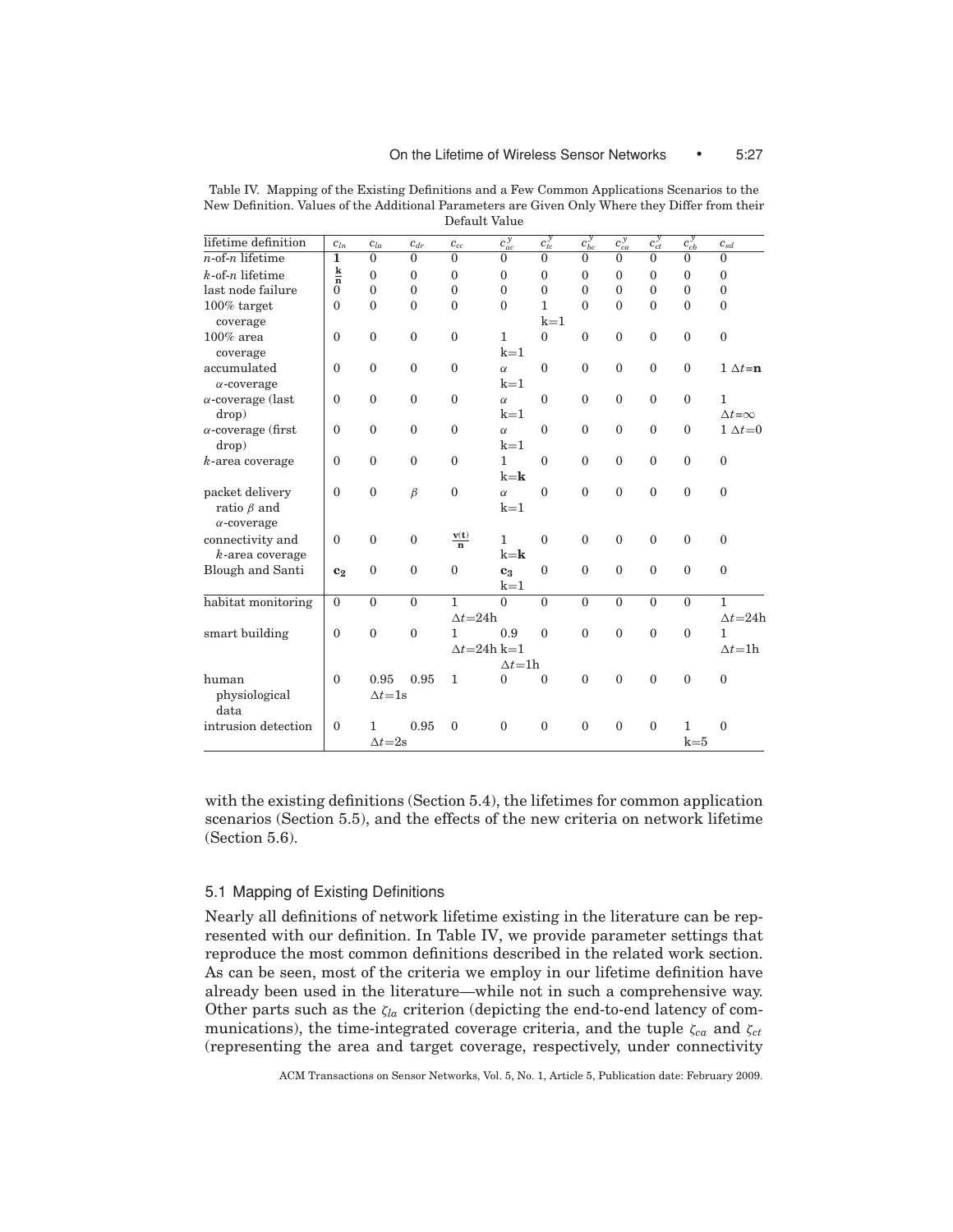## 5:28 • I. Dietrich and F. Dressler

constraints) have been introduced to complete the definition according to the specific requirements in sensor networks.

However, some of the definitions of network lifetime discussed in Section 2 cannot be easily represented in terms of our new definition. This is not due to inattention towards these definitions, but due to other reasons, which we will now explain.

The definition targeting the failure of the first cluster head is not representable because there is no explicit notion of cluster heads in our definition. However, as cluster heads are mostly responsible for maintaining the connectivity to the base stations, this metric can be reformulated in terms of one of the connectivity metrics in our definition.

The definition of Blough and Santi [2002] is represented in the last line of Table IV. However, this representation is only partial, as their connectivity metric "largest connected component" is missing. This is intentional because that metric does not incorporate application-specific requirements such as the need for a particular base station. It should be replaced by a connectivity metric representing connectivity to a sink node.

The definitions measuring the lifetime in terms of the total number of packets arrived at the sink or the number of successful data-gathering trips are not representable. This is because they do not give the lifetime in terms of a comparable time unit, but in terms of a number that can vary greatly depending on the algorithms employed. This has already been discussed earlier in this article.

The remaining definitions can in principle be represented in terms of our definition, but are given too vaguely to derive precise numbers for their parameter settings. These definitions include the one targeting *connectivity* and *coverage*. We provide metrics for both connectivity and coverage, but as the authors did not specify the details, there is a broad range of possible representations for this definition. The definition based on the event detection ratio can be entirely mapped to coverage and connectivity criteria. Finally, the definitions targeting the application requirements are too abstract to find a specific representation.

# 5.2 Mapping of Sensor Network Applications

To further evaluate the applicability of our definition, we analyzed sensor network applications as surveyed in Akyildiz et al. [2002a], Arampatzis et al. [2005], and Khemapech et al. [2005]. Concerning the importance of different lifetime criteria, most of the application scenarios can be grouped into two main classes with two subclasses each.

The first main class comprises mission critical applications that have to fulfill very strong requirements throughout their lifetime. Examples include the detection of forest fires, floods, nuclear/chemical/biological attacks, intrusion detection, or battlefield surveillance. In these applications, service disruptions cannot be tolerated, while connected coverage as well as low latencies and loss rates are required. In some cases, it is also necessary to require a certain number of alive nodes.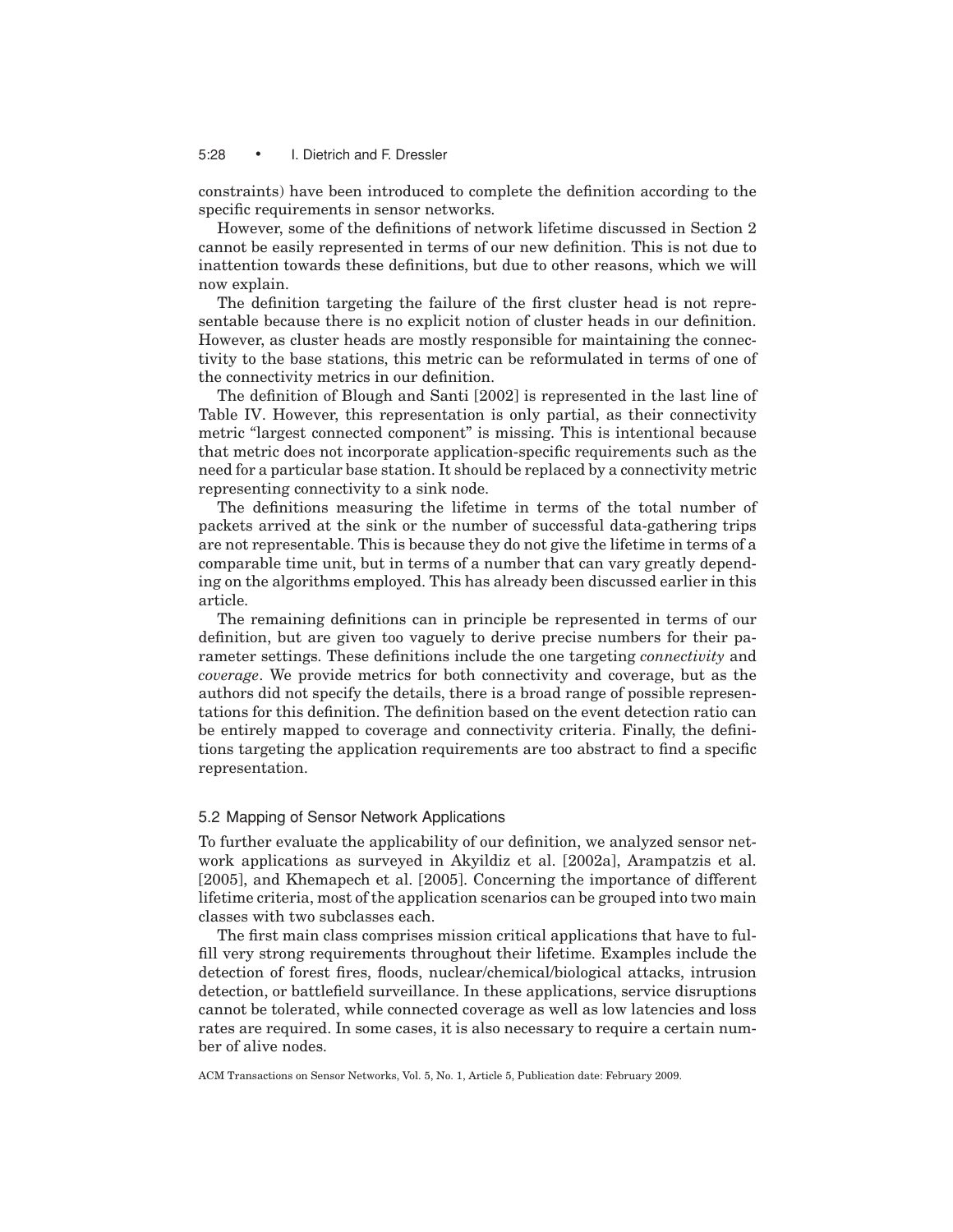#### On the Lifetime of Wireless Sensor Networks • 5:29

| Class                     | <b>Application Examples</b>                                                                                               | Lifetime Aspects                                        |
|---------------------------|---------------------------------------------------------------------------------------------------------------------------|---------------------------------------------------------|
| Critical, coverage        | Forest fire detection, flood detection, nuclear/                                                                          | $c_{ca}/c_{ct}/c_{cb}$ , $c_{ln}$ , $c_{la}$ , $c_{lo}$ |
|                           | chemical/biological attack detection,                                                                                     |                                                         |
|                           | battlefield surveillance, intrusion detection                                                                             |                                                         |
| Critical, no coverage     | Monitoring human physiological data, military<br>monitoring of friendly forces, machine<br>monitoring                     | $c_{cc}, c_{ln}, c_{la}, c_{lo}$                        |
| Noncritical, coverage     | Agriculture, smart buildings, habitat<br>monitoring (sensors monitor the inhabitants)<br>in a region)                     | $c_{ac}/c_{tc}/c_{bc}$ , $c_{cc}$ , $c_{cd}$            |
| Noncritical, no coverage. | Home automation, habitat monitoring (sensors)<br>are attached to animals and monitor their<br>health and social contacts) | $c_{cc}$ , $c_{sd}$                                     |

Table V. Sensor Network Applications

The second main class includes non-critical applications that are nevertheless quite useful and nice to have. This comprises for example agricultural settings, climate control in office buildings, and home automation. Typical requirements in these applications are coverage and connectivity, together with a relatively high tolerance towards service disruptions.

The two subclasses are applications with and without coverage requirements. Applications without coverage requirements are typically those applications where the sensor nodes are directly attached to their targets, and therefore coverage is guaranteed as long as the sensor node is alive. Example applications include habitat monitoring, monitoring of human physiological data, machine monitoring, and the monitoring of friendly forces and equipment in military situations. The requirements in these applications include at least connectivity and alive nodes. In some cases, low latency and loss are also required, while in other cases, a certain amount of service disruption can be tolerated. Table V gives an overview of the discussed application classes.

While these applications are widely discussed in the sensor networks community, only very few of the papers we surveyed for this work mention which application scenarios could benefit from their work. In most cases, the intended application scenario is merely paraphrased by a rough description of the application, the node distribution, and the intended traffic patterns. Therefore, we will discuss one application example from each of the four classes in detail, referencing the surveyed papers where applicable. The derived parameter settings are summarized in the bottom part of Table IV.

*Application Example: Habitat Monitoring*. Consider a habitat monitoring scenario where sensor nodes have been attached to several animals to monitor their health and social contacts to other animals. One or more base stations have been set up at places where the animals regularly pass by, for example, at a common watering place. The sensors are required to gather data from their animals regularly, but it is deemed sufficient if the data is transmitted to a sink once a day. It can also be tolerated if no data arrives on some days. Then, the relevant parameters could be set as  $c_{cc} = 1$ ,  $\Delta t_{cc} = 1$  day,  $c_{sd} = 1$ ,  $\Delta t_{sd} = 1$  day. This means that all nodes need connectivity to a base station at least once a day, allowing for outages of one day.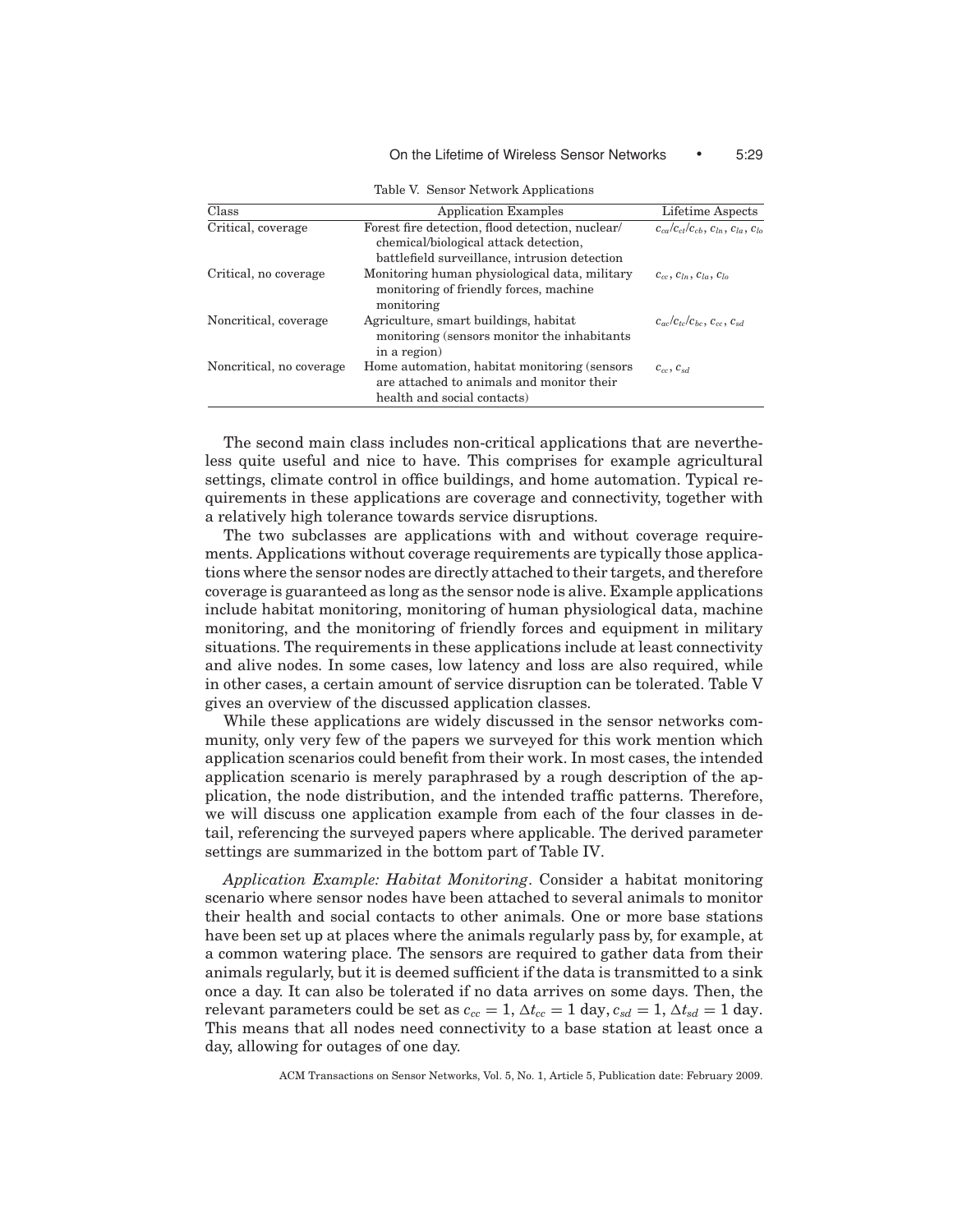#### 5:30 • I. Dietrich and F. Dressler

*Application Example: Intrusion Detection*. In a sensor network deployed to detect and track intruders, such as is considered in Kumar et al. [2005], it is important that the desired course of the fence is covered by several nodes to rule out bogus measurements. Kumar et al. [2005] consider only coverage and latency to define the lifetime of the network, resulting in the following parameter setting:  $c_{bc} = 1$ ,  $k_{bc} = 5$ ,  $c_{la} = 1$ ,  $l = 2$ ,  $c_{sd} = 0$ . This may need to be extended to cover connectivity and the packet loss rate. Therefore, we propose extending the parameter settings like this:  $c_{cb} = 1$ ,  $k_{cb} = 5$ ,  $\Delta t_{ca} = 0$ ,  $c_{la} = 1$  $1, l = 2$  s,  $c_{dr} = 0.95, c_{sd} = 0$ ; we include connected barrier coverage as well as a low loss rate.

*Application Example: Smart Buildings*. In a smart building scenario, sensor nodes are deployed to monitor the climate inside a building. If the measurements of environmental parameters like temperature or humidity deviate from the desired values, actions can be initiated for climate control. The network may be required to cover at least 90% of the building and to ensure that sensor readings are delivered to the central control unit at regular intervals. The corresponding lifetime parameters could be set to  $c_{ac} = 0.9$ ,  $k_{ac} = 1$ ,  $\Delta t_{ac} = 1$ 1 hour,  $c_{cc} = 1$ ,  $\Delta t_{cc} = 1$  hour,  $c_{sd} = 1$ ,  $\Delta t_{sd} = 1$  hour. This means that the control instance can act upon fresh sensor readings at least once every hour, allowing for outages of one hour. In contrast, Shah and Rabaey [2002] require that all nodes are alive,  $c_{ln} = 1$ , for a smart building scenario, which is less flexible.

*Application Example: Human Physiological Data*. Monitoring human physiological data is a highly critical application, because certain variations in the measured data, like a sudden drop of the pulse must be acted upon immediately. It is therefore important that the nodes are always connected to a base station, and can transmit data with low latency and loss. This could be expressed as a parameter setting of  $c_{cc} = 1$ ,  $\Delta t_{cc} = 0$ ,  $c_{la} = 0.95$ ,  $l = 1$  s,  $c_{dr} = 0.95$ ,  $c_{sd} = 0$ .

# 5.3 Evaluation of Network Lifetime: Simulation Scenario

For the evaluation of the various network lifetime definitions surveyed in this article, as well as our new definition, we use a setup similar to the one described in Xing et al. [2005]. To obtain sample data for the evaluation, we ran simulations with 100 sensor nodes placed in an area of  $300 \times 300$  m using the simulation tool  $OMNeT_{++}$ . The nodes use energy for communication and sensing, and the power consumption values were taken from measurements on Mica2 nodes as presented in Landsiedel et al. [2005]. Two types of sensors are deployed on the nodes. 75 nodes are equipped with a cheap sensor (in terms of energy consumption). Measurements from these sensors are gathered every 10 s and sent to the base station in one small packet. The remaining 25 nodes have a sensor with high energy consumption and a sampling rate of 60 s. Three large packets are needed to transmit these data to the base station. To realize multi-hop communication towards the sink, the nodes are equipped with a protocol stack consisting of the 802.11 physical and MAC layers, and the DYMO routing protocol. The nodes have only a very small supply of energy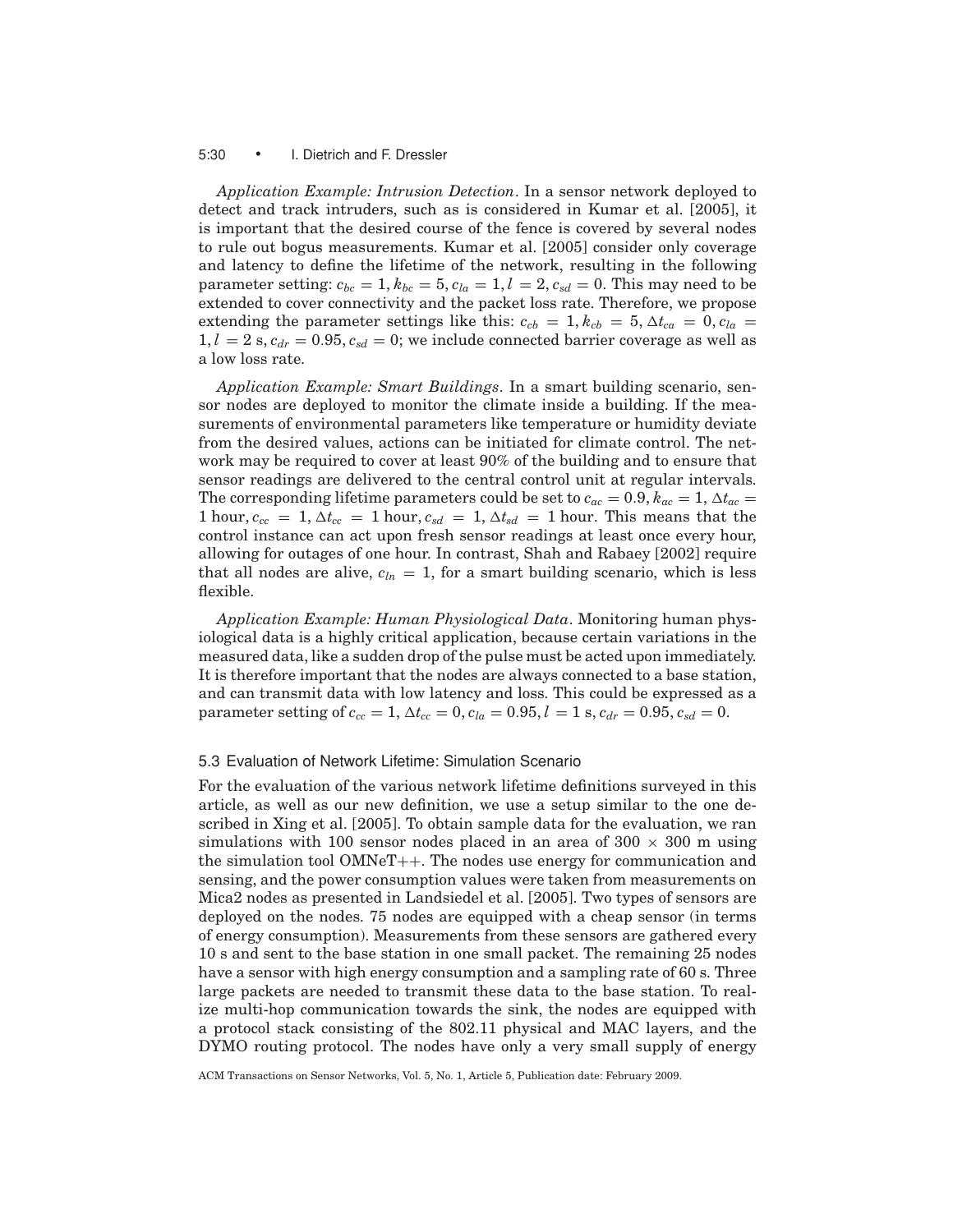## On the Lifetime of Wireless Sensor Networks • 5:31



Fig. 1. Coverage and connectivity for a sample replication at time  $t = 0$ .

at their disposal, which fixes the best case lifetime (the time of the last node failure) of the network at about 40 minutes. For our figures, the lifetime has been normalized to the interval [0, 1].

To demonstrate the effects of mobility, we simulate two different scenarios: one with only static nodes, and one with 10% mobile nodes. Figure 1 shows the distribution of the nodes in the sample setup at time  $t = 0$ , as well as the initial coverage with a sensing radius of 30 m and the communication graph for a communication range of 50 m. During the simulation, we recorded the positions of the nodes, their failure times, the latencies and loss rates for all application traffic, and the types of sensors available at each node. We conducted ten replications of each simulation scenario to obtain statistically significant simulation output.

# 5.4 Evaluation of Existing Definitions

Figure 2 shows a box plot for each definition, indicating the median, the first, and third quartiles, and the minima and maxima of the achieved total network lifetimes. The same representation is used for all following figures as well.

The left part of Figure 2 shows an evaluation of the existing definitions of network lifetime in the context of our sample setup. For each definition with a direct mapping to our definition, as shown in Table IV, we computed the network lifetime with varying parameters. In the context of the sample network, the definitions can result in very different network lifetimes varying roughly between 0 and 100% of the best case lifetime. In addition, there is a high variance of the resulting lifetime depending on the actual values of the parameter setting used for each definition. This illustrates how difficult it is to compare network lifetimes obtained with different, and possibly custom, lifetime definitions.

# 5.5 Evaluation of Sensor Network Applications

The right part of Figure 2 shows an evaluation of the sensor network application scenarios presented here. The parameter settings have been varied over a range of acceptable values for each scenario. The lower part of Table IV shows one sample parameter setting for each scenario. It is evident that the requirements for the scenarios lead to very different estimations of network lifetime. Another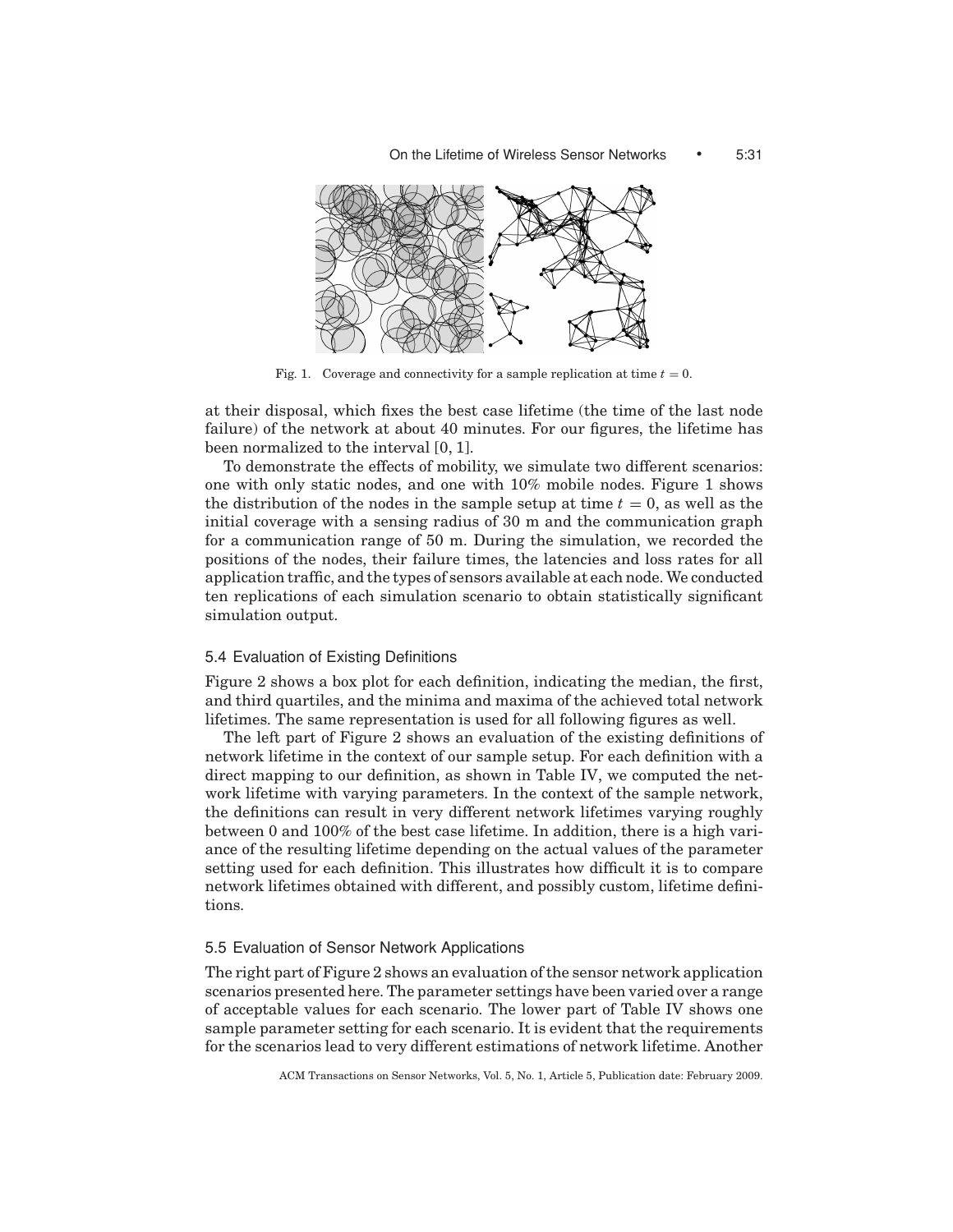#### 5:32 • I. Dietrich and F. Dressler



Fig. 2. Evaluation of existing network lifetime definitions and selected sensor network applications.



Fig. 3. Sample plots of the liveliness criterion and its parameters over time.

point that is easily visible is that none of the existing definitions are able to adequately represent the scenarios. Consequently, this result underlines the requirement for our new application-specific lifetime definition.

# 5.6 Evaluation of New Criteria

In this section, we evaluate the impact of the new criteria introduced in this article. Due to space constraints, we only give short illustrations of the effects the criteria may have, rather than a full study of these effects.

Figure 3 shows how the liveliness of the network depends on the underlying criteria. The application requirements in both examples include the same constraints on latency, connectivity, and coverage; the only difference is that they are based on different replications of our simulation scenario. It can be seen that the connectivity constraint is effectively bounding the liveliness in the left graph (Example 1), so that the liveliness deviates from 1 whenever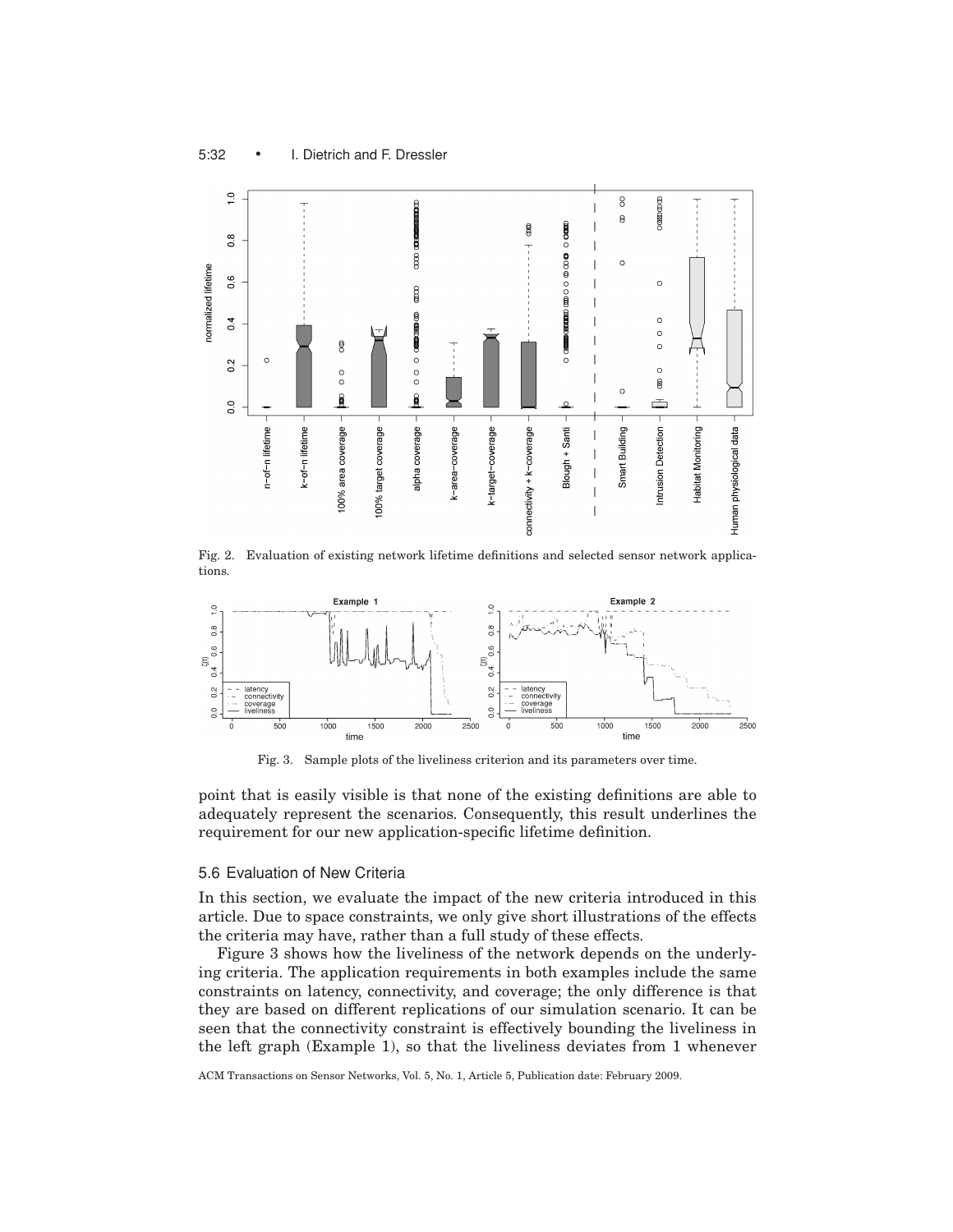

Fig. 4. Left: Overall impact of service disruption tolerance; Right: Connectivity and area coverage vs. connected area coverage. The red squares in each box denote the mean value.

the connectivity constraint is violated. In contrast, the liveliness in Example 2 never even reaches the value 1. There is also no single constraint that is stronger than the others: at some point in time, the liveliness is bounded by each of the three criteria. This illustrates how the network liveliness works as a function of the application requirements. It also shows that it is important to use all known requirements for the calculation of the network lifetime because the requirement bounding the lifetime may not be known in advance, or it may not even exist (as in Example 2).

5.6.1 *Impact of Service Disruption Tolerance.* To evaluate the impact of the service disruption tolerance parameter we introduced into the definition, we first analyze how the total lifetime,  $Z_t$ , and the accumulated lifetime,  $Z_a$ , behave depending on the length of the service disruption tolerance. The left part of Figure 4 shows the resulting lifetimes for all evaluated parameter settings, split by tolerances of 0, 25, 50, and 100 s. Both lifetime metrics increase with increasing service disruption tolerance. Following from the definition of the metrics,  $Z_t$  is only equal to  $Z_a$  if the service disruption parameter had no effect, either because it was zero, or because the first service disruption period was already longer than the parameter allowed. In all other cases,  $Z_t$  is greater than  $Z_a$ . The figure also demonstrates that the classic lifetime metrics without service disruption tolerance can yield lifetimes that are significantly too low if the network application allows for some amount of service disruption.

In about 65% of the evaluated cases with nonzero lifetime and service disruption tolerance, tolerating some amount of service disruption led to a higher value of the lifetime metrics. The difference between the accumulated lifetime  $Z_a$  and the total lifetime  $Z_t$  indicates how long the network was not lively during the lifetime indicated by  $Z_t$ , and therefore shows the magnitude of the non-lively periods that were tolerated. As could be expected, with increasing service disruption tolerance, increasingly large non-lively periods are tolerated. However, the exact amount of this increase strongly depends on the particular setup of a sensor network and should not be generalized from our experiments.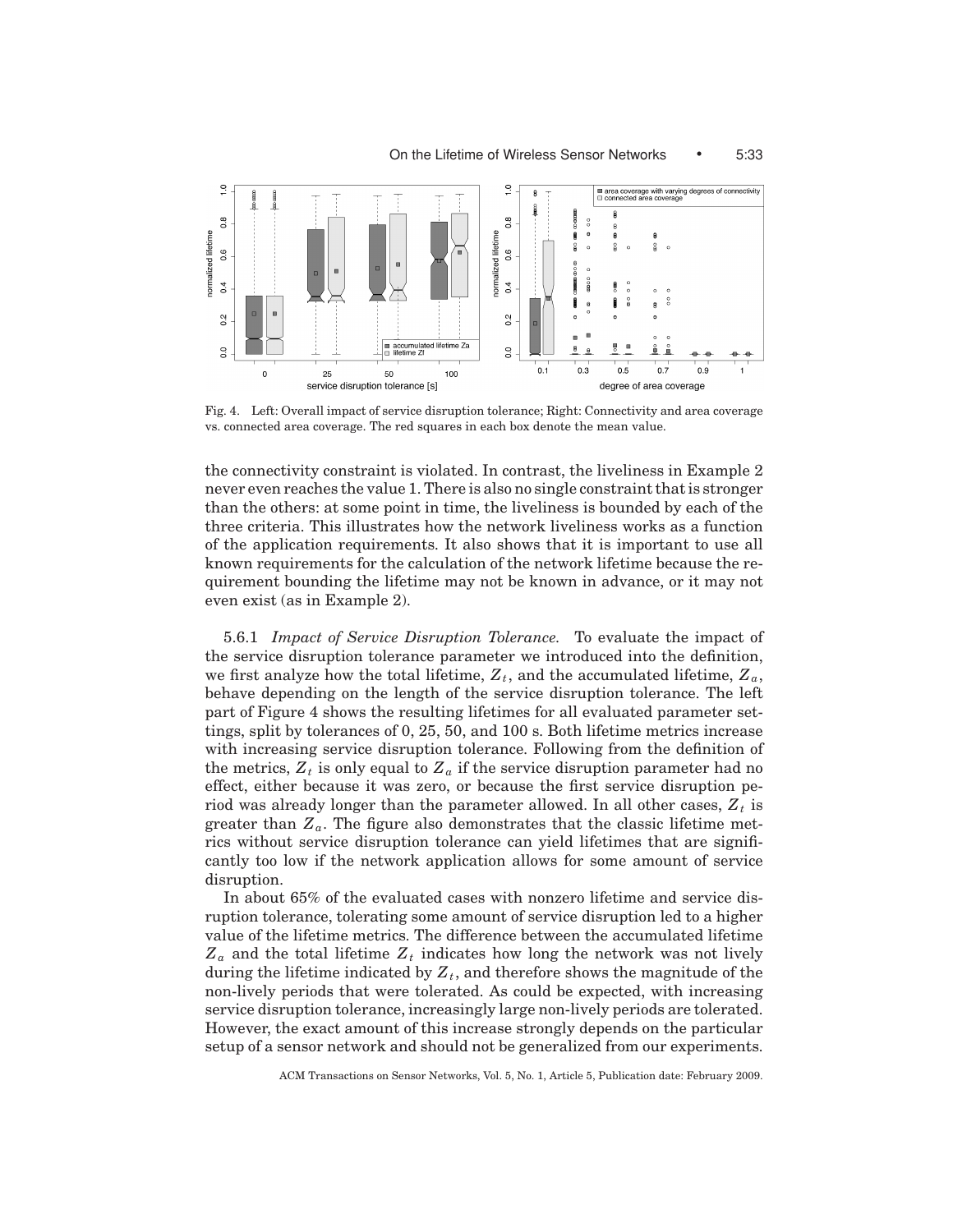#### 5:34 • I. Dietrich and F. Dressler



Fig. 5. Evaluation of latency vs. time-integrated latency.

5.6.2 *Evaluation of Connected Coverage Criteria.* Another new aspect in our definition of network lifetime is the introduction of the connected coverage criteria. While we assume that this metric is a stronger constraint than connectivity and coverage on their own, the evaluation must provide hints as to whether this is really the case. To ensure that the evaluation is not influenced by other parameters, only parameters related to connectivity and coverage were varied in this section.

The right part of Figure 4 shows the network lifetime depending on varying degrees of area coverage. The dark boxes represent all cases where there were requirements on the connectivity next to the coverage requirement, whereas the light boxes represent the cases with the connected area coverage requirement. The connectivity required for the dark boxes was varied between 0 and 1 for each box.

As seen in Figure 4, the lifetimes calculated with the connected coverage criteria are different from the lifetimes with the two single criteria: connectivity and coverage. However, there is no evidence that connected coverage generally results in higher or lower lifetimes.

Connected coverage will result in a higher lifetime if the connectivity percentage requirement is not fulfilled, but there are a few nodes with a connection to a base station providing the required coverage. Connected coverage will result in a lower lifetime if the set of nodes providing connectivity is at least partially different from the set of nodes providing coverage, so that not all of the covering nodes can find a path to a base station.

5.6.3 *Evaluation of Time-Integrated Criteria.* Figure 5 provides an illustration of the effects that the time-integration parameter may have on a criterion. For this example, we assume that the network is required to deliver 90% of all data messages in less than 50 ms  $(c_{la} = 0.9, l = 0.05)$ . The left part of the plot shows the latency values gathered in the simulation, and the grey line indicates the threshold of 50 ms. The right part shows the calculated liveliness in two variants, one without time integration, and the other with the time-integration parameter set to 10 s.

It can easily be seen that without time integration, the requirement seems to be fulfilled over the entire time. However, the evaluation with  $\Delta(t) = 10$ s shows that there are indeed some points in time where the requirement is not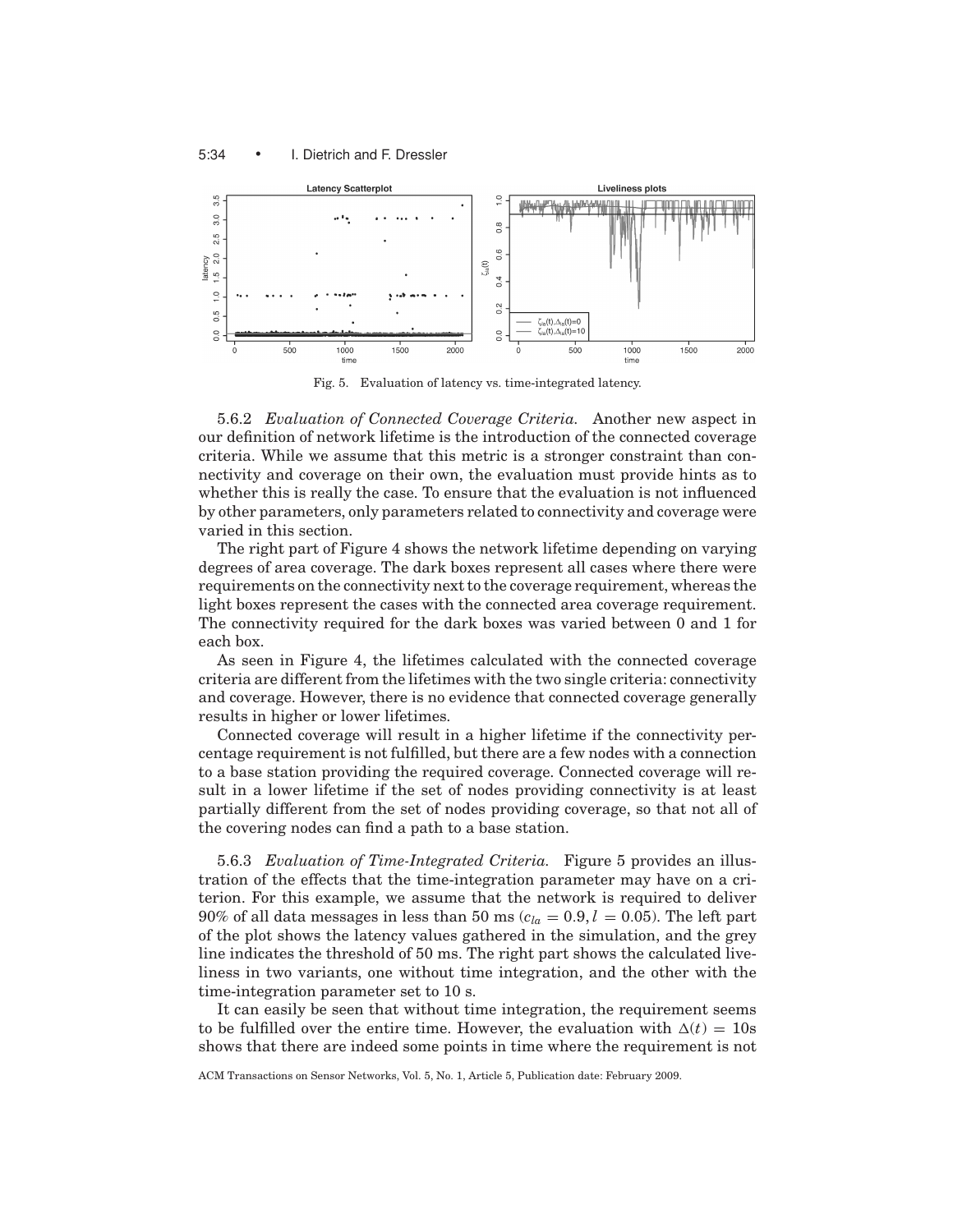

Fig. 6. Influence of upper and lower bounds on the liveliness: according to a selected measurement (delivery ratio), the liveliness measure is plotted for two different upper/lower bound values.

fulfilled. Therefore, for the latency and delivery ratio requirements, the time integration parameter results in a stronger demand on the network. It should be noted that this behavior may vary depending on the specific requirement: in conjunction with coverage or connectivity, time-integration may lead to a reduced demand on the network.

5.6.4 *Evaluation of Graceful Degradation.* Figure 6 illustrates the effect that upper and lower bounds may have on the liveliness of a single criterion, but also on the global liveliness. The plot on the left depicts the message delivery rate as measured during a simulation run. It also shows the locations of the upper and lower bounds at 0.9 and 0.7, respectively. The middle plot shows an evaluation of the liveliness criterion,  $\zeta_{dr}$ , if only the hard lower bound is taken into consideration. For a user or an administrator of a network, the only useful information contained in this plot is whether ζ*dr* has the value 1 or not—whether the network is fully functional or not. The rightmost plot shows the evaluation with an additional soft upper bound. It contains much more information because it also indicates when the network drops below a specified warning level, allowing the administrators to take early precautionary measures against complete network failure.

# 6. CONCLUSION

In this article, we reviewed the existing definitions of network lifetime as proposed in the literature. It turned out that most papers—especially those proposing algorithms to increase the lifetime of sensor networks—are built on differing lifetime definitions. We outlined advantages and drawbacks of the existing definitions, and summarized additional requirements. This way, we emphasized the need for a more general and concise definition for accumulated and total network lifetime, that is formal and applicable in various domains. Our new definition of sensor network lifetime is composed in a modular way, enabling the incorporation of different aspects for different application scenarios. The definition comprises metrics that have been used in the literature before, such as node availability, sensor coverage, and connectivity. We also introduced a number of new metrics that we have found to be useful in the context of sensor network applications, including connected coverage, time-integration, and service disruption tolerance.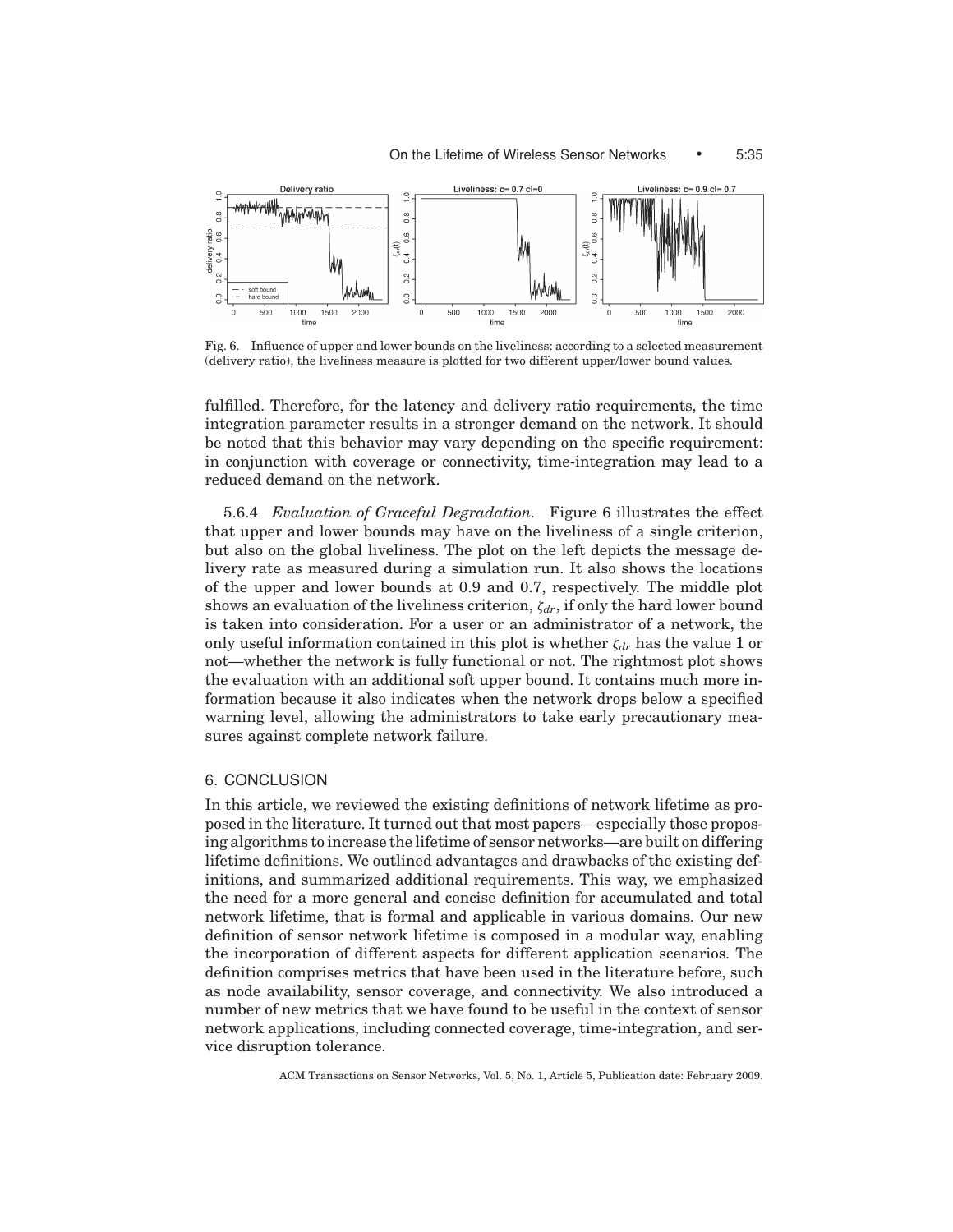#### 5:36 • I. Dietrich and F. Dressler

A major benefit of our definition is that it can indicate the level of performance degradation in addition to the network lifetime according to a fully functional network. The definition can be used for analytical evaluation as well as for simulation models to evaluate specific algorithms in a comparable way. Thus, the definition results in more precise estimates of network lifetime, and can represent application requirements for very different sensor network settings. We demonstrated the applicability of our definition based on a comparison with the related work, a short study of sensor network applications, as well as using a simple example scenario.

## **REFERENCES**

- AKKAYA, K. AND YOUNIS, M. 2005. A survey of routing protocols in wireless sensor networks. *Elsevier Ad Hoc Netw. 3*, 3, 325–349.
- AKYILDIZ, I. F. AND KASIMOGLU, I. H. 2004. Wireless sensor and actor networks: Research challenges. *Elsevier Ad Hoc Netw. 2*, 351–367.
- AKYILDIZ, I. F., SU, W., SANKARASUBRAMANIAM, Y., AND CAYIRCI, E. 2002a. A survey on sensor networks. *IEEE Comm. Mag. 40*, 8, 102–116.
- AKYILDIZ, I. F., SU, W., SANKARASUBRAMANIAM, Y., AND CAYIRCI, E. 2002b. Wireless sensor networks: A survey. *Elsevier Comput. Netw. 38*, 393–422.
- ARAMPATZIS, T., LYGEROS, J., AND MANESIS, S. 2005. A survey of applications of wireless sensors and wireless sensor networks. In *Proceedings of the 13th Mediterrean Conference on Control and Automation*, 719– 724.
- BAI, X., KUMARY, S., XUANY, D., YUNZ, Z., AND LAI, T. H. 2006. Deploying wireless sensors to achieve both Coverage and connectivity. In *Proceedings of the 7th ACM International Symposium on Mobile Ad Hoc Networking and Computing (ACM Mobihoc)*, 131–142.
- BANDYOPADHYAY, S. AND COYLE, E. J. 2003. An energy efficient hierarchical clustering algorithm for wireless sensor networks. In *Proceedings of the 22nd IEEE Conference on Computer Communications (IEEE INFOCOM)*. Vol. 3, 1713–1723.
- BATALIN, M. A. AND SUKHATME, G. S. 2002. Sensor coverage using mobile robots and stationary nodes. In *Proceedings of SPIE*. Vol. 4868, 269–276.
- BATALIN, M. A. AND SUKHATME, G. S. 2003. Coverage, exploration and deployment by a mobile robot and communication network. In *Proceedings of the International Workshop on Information Processing in Sensor Networks*, 376–391.
- BAYDERE, S., SAFKAN, Y., AND DURMAZ, O. 2005. Lifetime analysis of reliable wireless sensor networks. *IEICE Trans. Comm. E88-B*, 6, 2465–2472.
- BEAUDRY, M. D. 1978. Performance-related reliability measures for computing systems. *Trans. Comput. C-27*, 6, 540– 547.
- BHARDWAJ, M. AND CHANDRAKASAN, A. 2002. Bounding the lifetime of sensor networks via optimal role assignments. In *Proceedings of the 21st IEEE Conference on Computer Communications (INFOCOM)*. Vol. 3, 1587–1596.
- BHARDWAJ, M., GARNETT, T., AND CHANDRAKASAN, A. P. 2001. Upper bounds on the lifetime of sensor networks. In *Proceedings of the IEEE International Conference on Communications (ICC)*. Vol. 3, 785–790.
- BISNIK, N., ABOUZEID, A., AND ISLER, V. 2006. Stochastic event capture using mobile sensors subject to a quality metric. In *Proceedings of the 12th ACM International Conference on Mobile Computing and Networking (MobiCom)*, 98–109.
- BLOUGH, D. M. AND SANTI, P. 2002. Investigating upper bounds on network lifetime extension for cell-based energy conservation techniques in stationary ad hoc networks. In *Proceedings of the 8th ACM International Conference on Mobile Computing and Networking (MobiCom)*, 183– 192.
- CARBUNAR, B., GRAMA, A., VITEK, J., AND CARBUNAR, O. 2006. Redundancy and coverage detection in sensor networks. *ACM Trans. Sen. Netw. 2*, 1, 94–128.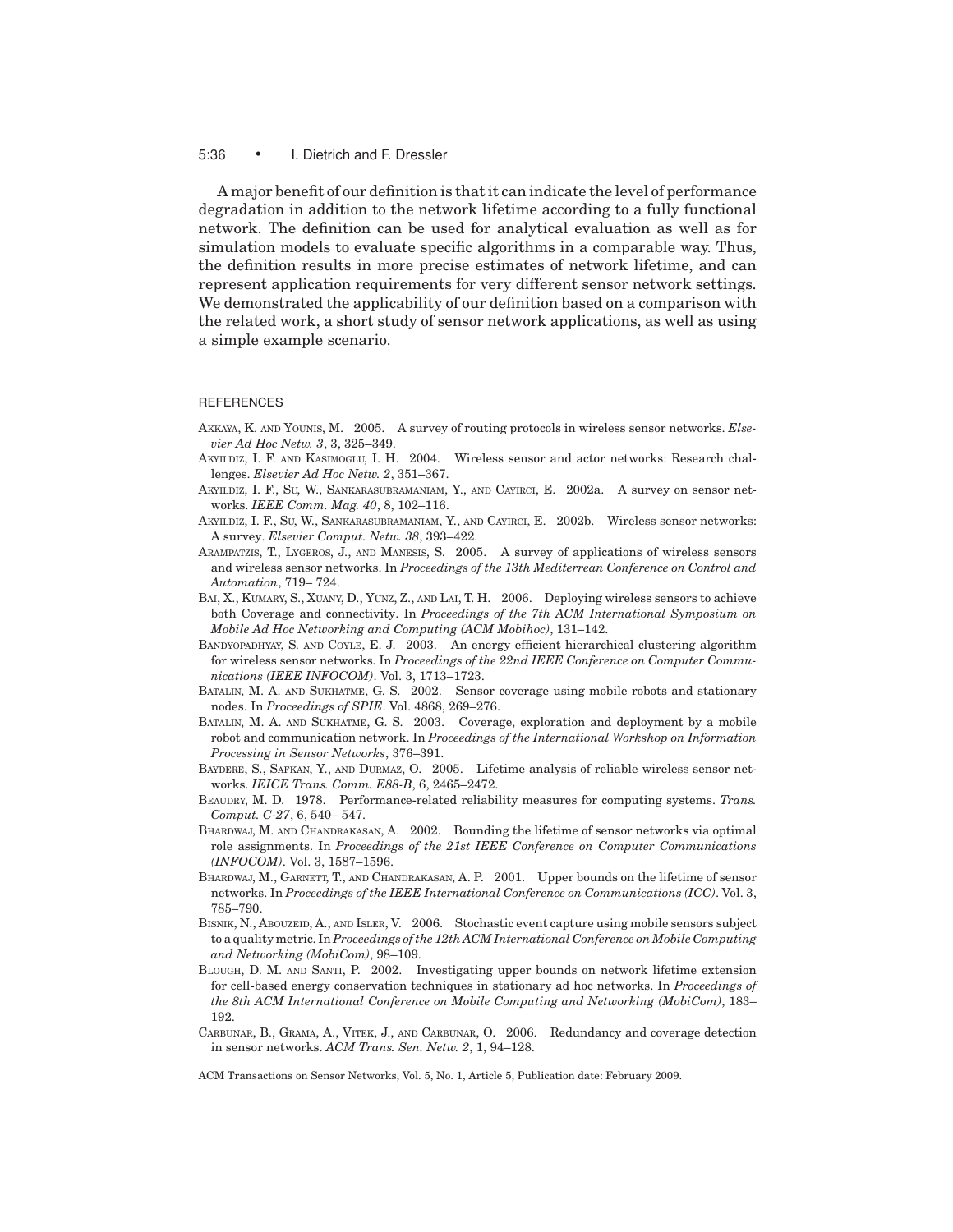- CARDEI, M., THAI, M. T., LI, Y., AND WU, W. 2005. Energy-efficient target coverage in wireless sensor networks. In *Proceedings of the 24th IEEE Conference on Computer Communications (INFOCOM)*.
- CARDEI, M. AND WU, J. 2004. Coverage in wireless sensor networks. In *Handbook of Sensor Networks*, M. Ilyas, Ed. CRC Press, West Palm Beach, FL.
- CERPA, A. AND ESTRIN, D. 2004. ASCENT: Adaptive self-configuring sensor networks topologies. *IEEE Trans. Mob. Comput. 3*, 3, 272–285.
- CHANG, J.-H. AND TASSIULAS, L. 2000. Energy conserving routing in wireless ad-hoc networks. In *Proceedings of the 19th IEEE Conference on Computer Communications (INFOCOM)*, 22– 31.
- CHANG, J.-H. AND TASSIULAS, L. 2004. Maximum lifetime routing in wireless sensor networks. *IEEE/ACM Trans. Netw. 12*, 4, 609–619.
- CHEN, D. AND VARSHNEY, P. K. 2004. QoS support in wireless sensor networks: A survey. In *Proceedings of the International Conference on Wireless Networks (ICWN)*.
- CHIASSERINI, C.-F., CHLAMTAC, I., MONTI, P., AND NUCCI, A. 2002. Energy efficient design of wireless ad hoc networks. In *Proceedings of the 2nd IFIP Networking*. Vol. LNCS 2345, 376–386.
- CHONG, C.-Y. AND KUMAR, S. P. 2003. Sensor networks: Evolution, opportunities, and challenges. *Proc. IEEE 91*, 8, 1247–1256.
- CULLER, D., ESTRIN, D., AND SRIVASTAVA, M. B. 2004. Overview of sensor networks. *IEEE Comput. 37*, 8, 41–49.
- DASGUPTA, K., KALPAKIS, K., AND NAMJOSHI, P. 2003. Improving the lifetime of sensor networks via intelligent selection of data aggregation trees. In *Proceedings of the Communication Networks and Distributed Systems Modeling and Simulation Conference (CNDS)*.
- DENG, J., HAN, Y. S., HEINZELMAN, W. B., AND VARSHNEY, P. K. 2005. Scheduling sleeping nodes in high density cluster-based sensor networks. *Mobi. Netw. Appl. 10*, 6, 825–835.
- DRESSLER, F. 2008. A study of self-organization mechanisms in ad hoc and sensor networks. *Elsevier Comput. Comm. 31*, 13, 3018–3029.
- DRESSLER, F. AND DIETRICH, I. 2006. Lifetime analysis in heterogeneous sensor networks. In *Proceedings of the 9th EUROMICRO Conference on Digital System Design—Architectures, Methods and Tools (DSD)*, 606–613.
- DRESSLER, F., DIETRICH, I., GERMAN, R., AND KRÜGER, B. 2007. Efficient operation in sensor and actor networks inspired by cellular signaling cascades. In *Proceedings of the 1st ACM International Conference on Autonomic Computing and Communication Systems (Autonomics)*.
- DUARTE-MELO, E. J. AND LIU, M. 2002. Analysis of energy consumption and lifetime of heterogeneous wireless sensor networks. In *Proceedings of the IEEE Global Telecommunications Conference (GLOBECOM)*.
- ESTRIN, D., GOVINDAN, R., HEIDEMANN, J., AND KUMAR, S. 1999. Next century challenges: Scalable coordination in sensor networks. In *Proceedings of the 5th ACM International Conference on Mobile Computing and Networking (MobiCom)*, 263–270.
- GANDHAM, S. R., DAWANDE, M., PRAKASH, R., AND VENKATESAN, S. 2003. Energy efficient schemes for wireless sensor networks with multiple mobile base stations. In *Proceedings of the IEEE Global Telecommunications Conference (GLOBECOM)*, 377–381.
- GIRIDHAR, A. AND KUMAR, P. 2005. Maximizing the functional lifetime of sensor networks. In *Proceedings of the 4th International Symposium on Information Processing in Sensor Networks (IPSN)*.
- HELLMAN, K. AND COLAGROSSO, M. 2006. Investigating a wireless sensor network optimal lifetime solution for linear topologies. *J. Interconn. Netw. 7*, 1, 91–99.
- HUANG, C.-F. AND TSENG, Y.-C. 2005. A survey of solutions to the coverage problems in wireless sensor networks. *J. Internet Tech. 6*, 1, 1–8.
- IYER, R. AND KLEINROCK, L. 2003. QoS control for sensor networks. In *Proceedings of the IEEE International Conference on Communications (ICC)*.
- JIANG, Q. AND MANIVANNAN, D. 2004. Routing protocols for sensor networks. In *Proceedings of the 1st IEEE Consumer Communications and Networking Conference (CCNC)*, 93–98.
- KANSAL, A., RAMAMOORTHY, A., SRIVASTAVA, M. B., AND POTTIE, G. J. 2005. On sensor network lifetime and data distortion. In *Proceedings of the International Symposium on Information Theory (ISIT)*, 6–10.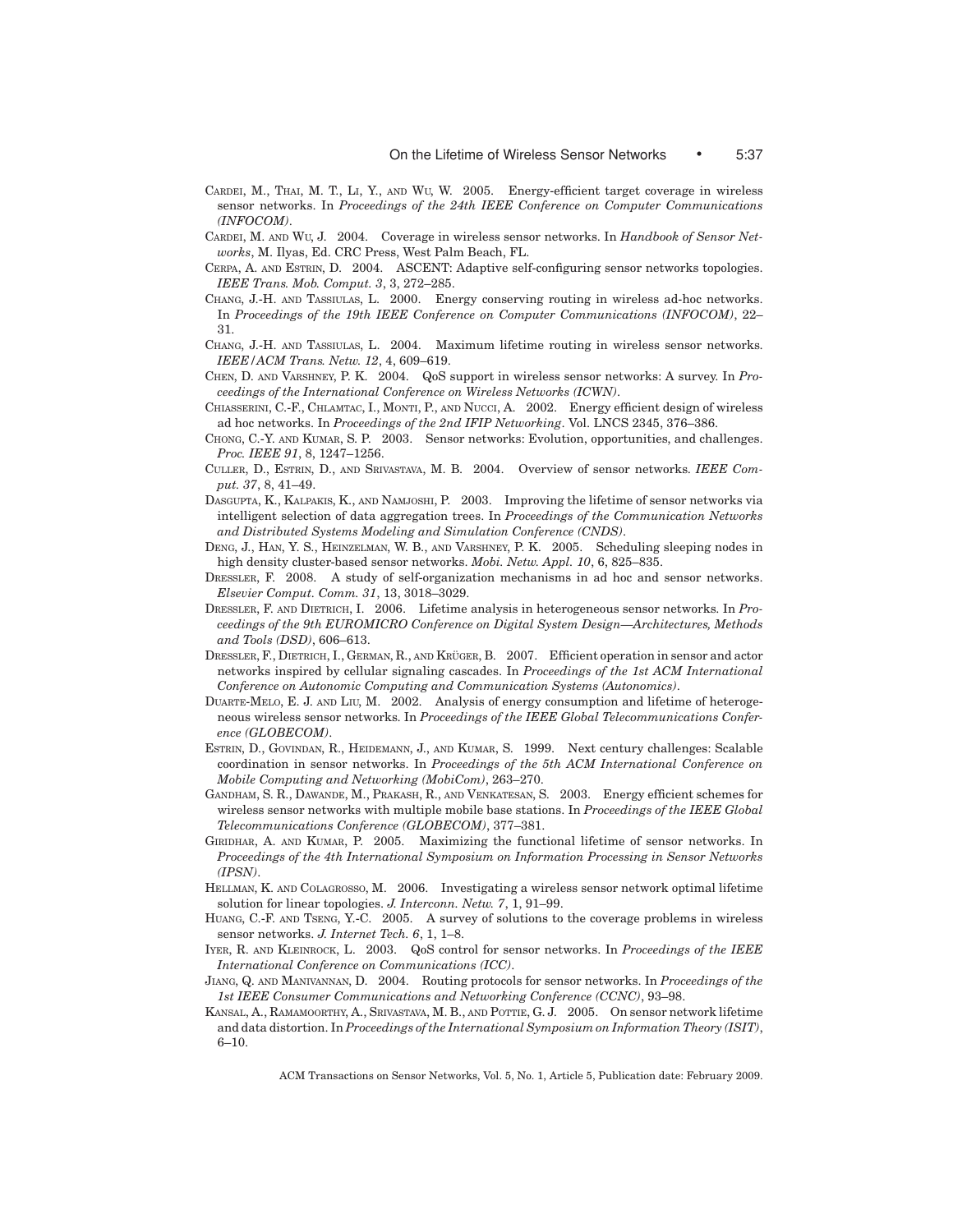#### 5:38 • I. Dietrich and F. Dressler

- KHAN, M. AND MISIC, J. 2008. Security in IEEE 802.15.4 cluster based networks. In *Security in Wireless Mesh Networks*, Y. Zhang, J. Zheng, and H. Hu, Eds. *Wireless Networks and Mobile Communications*, vol. 6. Auerbach Publications, CRC Press, Boca Raton, FL.
- KHEMAPECH, I., DUNCAN, I., AND MILLER, A. 2005. A survey of wireless sensor networks technology. In *Proceedings of the 6th Annual PostGraduate Symposium on the Convergence of Telecommunications, Networking and Broadcasting*, M. Merabti and R. Pereira, Eds.
- KRISHNAMACHARI, B., ESTRIN, D., AND WICKER, S. 2002. The impact of data aggregation in wireless sensor networks. In *Proceedings of the International Workshop on Distributed Event Based Systems (DEBS)*.
- KUMAR, S., ARORA, A., AND LAI, T. H. 2005. On the lifetime analysis of always-on wireless sensor network applications. In *Proceedings of the IEEE International Conference on Mobile Ad-Hoc and Sensor Systems (MASS)*.
- KUMAR, S., LAI, T. H., AND ARORA, A. 2007. Barrier coverage with wireless sensors. *ACM/Springer Wireless Netw. 13*, 6, 817–834.
- LANDSIEDEL, O., WEHRLE, K., AND GÖTZ, S. 2005. Accurate prediction of power consumption in sensor networks. In *Proceedings of the Second IEEE Workshop on Embedded Networked Sensors (EmNetS-II)*.
- LAZOS, L. AND POOVENDRAN, R. 2006. Stochastic coverage in heterogeneous sensor networks. *ACM Trans. Sen. Netw. 2*, 3, 325–358.
- LEE, J.-J., KRISHNAMACHARI, B., AND KUO, C.-C. J. 2004. Impact of heterogeneous deployment on lifetime sensing coverage in sensor networks. In *Proceedings of the IEEE Communications Society Conference on Sensor and Ad Hoc Communications and Networks (SECON)*, 367–376.
- LI, X.-Y., WAN, P.-J., WANG, Y., AND YI, C.-W. 2004. Fault tolerant deployment and topology control in wireless ad hoc networks. *Wireless Comm. Mobi. Comput. 4*, 1, 109–125.
- LIU, B., BRASS, P., DOUSSE, O., NAIN, P., AND TOWSLEY, D. 2005a. Mobility improves coverage of sensor networks. In *Proceedings of the 6th ACM International Symposium on Mobile Ad Hoc Networking and Computing (Mobihoc)*, 300–308.
- LIU, H., WAN, P., YI, C.-W., JIA, X., MAKKI, S., AND NIKI, P. 2005b. Maximal lifetime scheduling in sensor surveillance networks. In *Proceedings of the 24th IEEE Conference on Computer Communications (INFOCOM)*. Vol. 4, 2482–2491.
- LOW, K. H., LEOW, W. K., AND ANG, M. H. 2005. Autonomic mobile sensor network with selfcoordinated task allocation and execution. *IEEE Trans. Sys. Man Cyb.–Part C: Appl. Rev. 36*, 3, 315–327.
- MADAN, R., CUI, S., LALL, S., AND GOLDSMITH, A. 2005. Cross-layer design for lifetime maximization in interference-limited wireless sensor networks. In *Proceedings of the 24th IEEE Conference on Computer Communications (INFOCOM)*. Vol. 3, 1964–1975.
- MHATRE, V. AND ROSENBERG, C. 2004. Design guidelines for wireless sensor networks: communication, clustering and aggregation. *Elsevier Ad Hoc Netw. 2*, 1, 45–63.
- MHATRE, V., ROSENBERG, C., KOFMAN, D., MAZUMDAR, R., AND SHROFF, N. 2005. A minimum cost heterogeneous sensor network with a lifetime constraint. *IEEE Trans. Mob. Comput. 4*, 1, 4– 15.
- MO, W., QIAO, D., AND WANG, Z. 2005. Mostly-sleeping wireless sensor networks: connectivity, k-coverage, and alpha-lifetime. In *Proceedings of the the 43rd Annual Allerton Conference on Communication, Control, and Computing*.
- NAJJAR, W. AND GAUDIOT, J.-L. 1990. Network resilience: a measure of network fault tolerance. *IEEE Trans. Comput. 39*, 2, 174–181.
- OLARIU, S. AND STOJMENOVIC, I. 2006. Design guidelines for maximizing lifetime and avoiding energy holes in sensor networks with uniform distribution and uniform reporting. In *Proceedings of the 25th IEEE Conference on Computer Communications (INFOCOM)*.
- SHA, K. AND SHI, W. 2005. Modeling the lifetime of wireless sensor networks. *Sens. Lett. 3*, 2, 126–135.
- SHAH, R. C. AND RABAEY, J. M. 2002. Energy aware routing for low energy ad hoc sensor networks. In *Proceedings of the IEEE Wireless Communications and Networking Conference (WCNC)*.
- SOLIS, I. AND OBRACZKA, K. 2004. The impact of timing in data aggregation for sensor networks. In *Proceedings of the IEEE International Conference on Communications (ICC)*. Vol. 6, 3640– 3645.